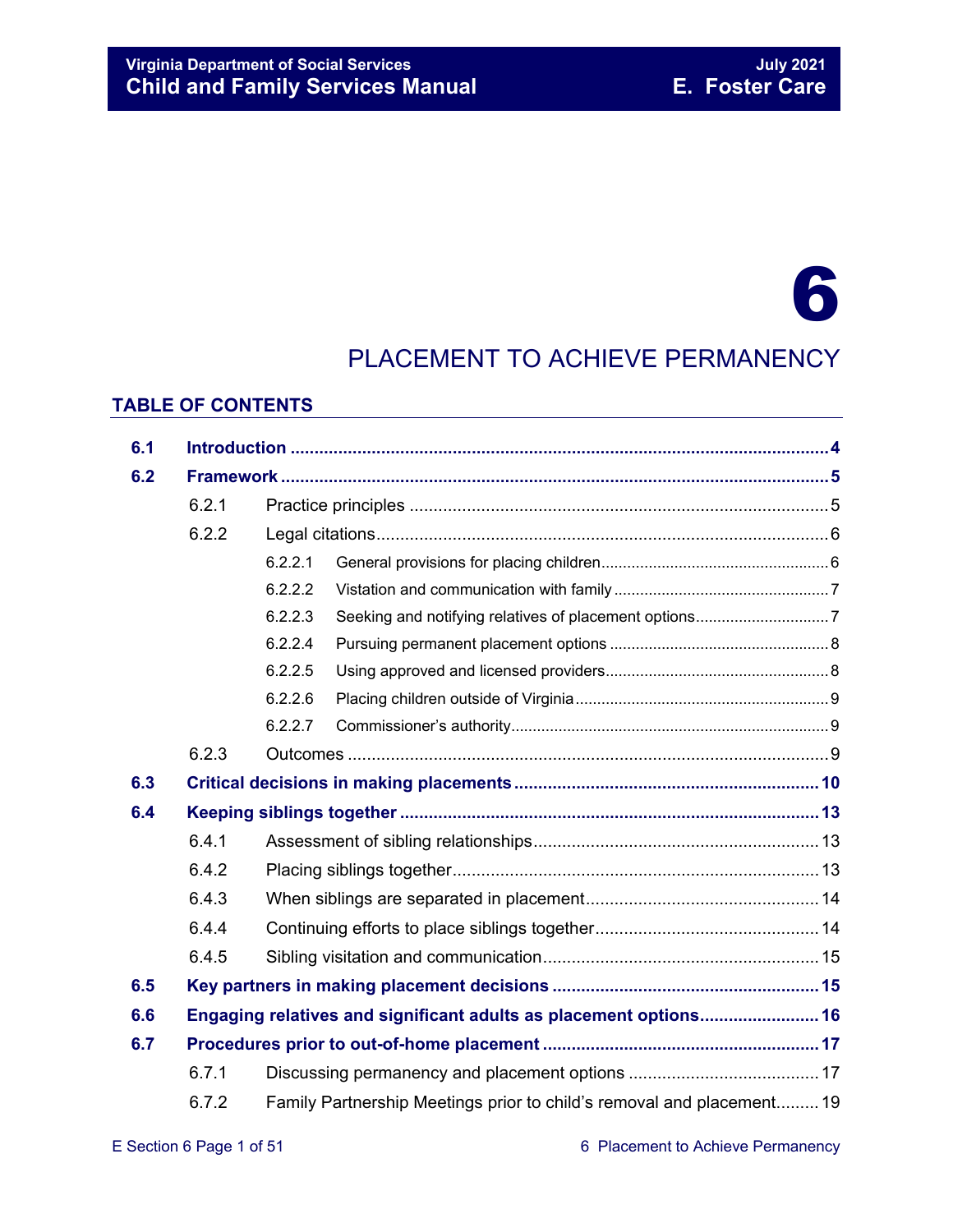#### **Virginia Department of Social Services July 2021 Child and Family Services Manual E. Foster Care**

|      | 6.7.3                                                          |                                                                                     |  |  |  |  |  |  |  |
|------|----------------------------------------------------------------|-------------------------------------------------------------------------------------|--|--|--|--|--|--|--|
|      | 6.7.4                                                          |                                                                                     |  |  |  |  |  |  |  |
|      | 6.7.5                                                          | Preparing key partners for impact of child's traumatic stress on                    |  |  |  |  |  |  |  |
|      | 6.7.6                                                          | Placement agreement with Code of Ethics and Mutual Responsibilities23               |  |  |  |  |  |  |  |
|      |                                                                | 6.7.6.1                                                                             |  |  |  |  |  |  |  |
|      |                                                                | 6.7.6.2                                                                             |  |  |  |  |  |  |  |
|      | 6.7.7                                                          |                                                                                     |  |  |  |  |  |  |  |
|      |                                                                |                                                                                     |  |  |  |  |  |  |  |
|      |                                                                |                                                                                     |  |  |  |  |  |  |  |
|      | 6.9.1                                                          |                                                                                     |  |  |  |  |  |  |  |
| 6.10 |                                                                |                                                                                     |  |  |  |  |  |  |  |
|      | Family Partnership Meetings to preserve or change placements28 |                                                                                     |  |  |  |  |  |  |  |
|      | 6.10.2                                                         |                                                                                     |  |  |  |  |  |  |  |
|      | 6.10.3                                                         | Notification of placement changes and maintaining connections 29                    |  |  |  |  |  |  |  |
| 6.11 |                                                                |                                                                                     |  |  |  |  |  |  |  |
|      | 6.11.1                                                         |                                                                                     |  |  |  |  |  |  |  |
|      | 6.11.2                                                         |                                                                                     |  |  |  |  |  |  |  |
|      | 6.11.3                                                         |                                                                                     |  |  |  |  |  |  |  |
| 6.12 |                                                                |                                                                                     |  |  |  |  |  |  |  |
|      | 6.12.1                                                         |                                                                                     |  |  |  |  |  |  |  |
|      | 6.12.2                                                         |                                                                                     |  |  |  |  |  |  |  |
|      | 6.12.3                                                         | Placement with goal of Another Planned Permanent Living Arrangement. 32             |  |  |  |  |  |  |  |
| 6.13 |                                                                |                                                                                     |  |  |  |  |  |  |  |
| 6.14 |                                                                |                                                                                     |  |  |  |  |  |  |  |
|      | 6.14.1                                                         | Foster and adoptive family home approval requirements34                             |  |  |  |  |  |  |  |
|      | 6.14.2                                                         | Foster and adoptive family homes providing services to more than one<br><b>LDSS</b> |  |  |  |  |  |  |  |
|      | 6.14.3                                                         |                                                                                     |  |  |  |  |  |  |  |
| 6.15 |                                                                | Placement in independent living arrangements for youth under the age of 18.36       |  |  |  |  |  |  |  |
|      | 6.15.1                                                         |                                                                                     |  |  |  |  |  |  |  |
|      | 6.15.2                                                         |                                                                                     |  |  |  |  |  |  |  |
|      | 6.15.3                                                         | Agreement for placement in Independent Living Arrangement 37                        |  |  |  |  |  |  |  |
|      | 6.15.4                                                         |                                                                                     |  |  |  |  |  |  |  |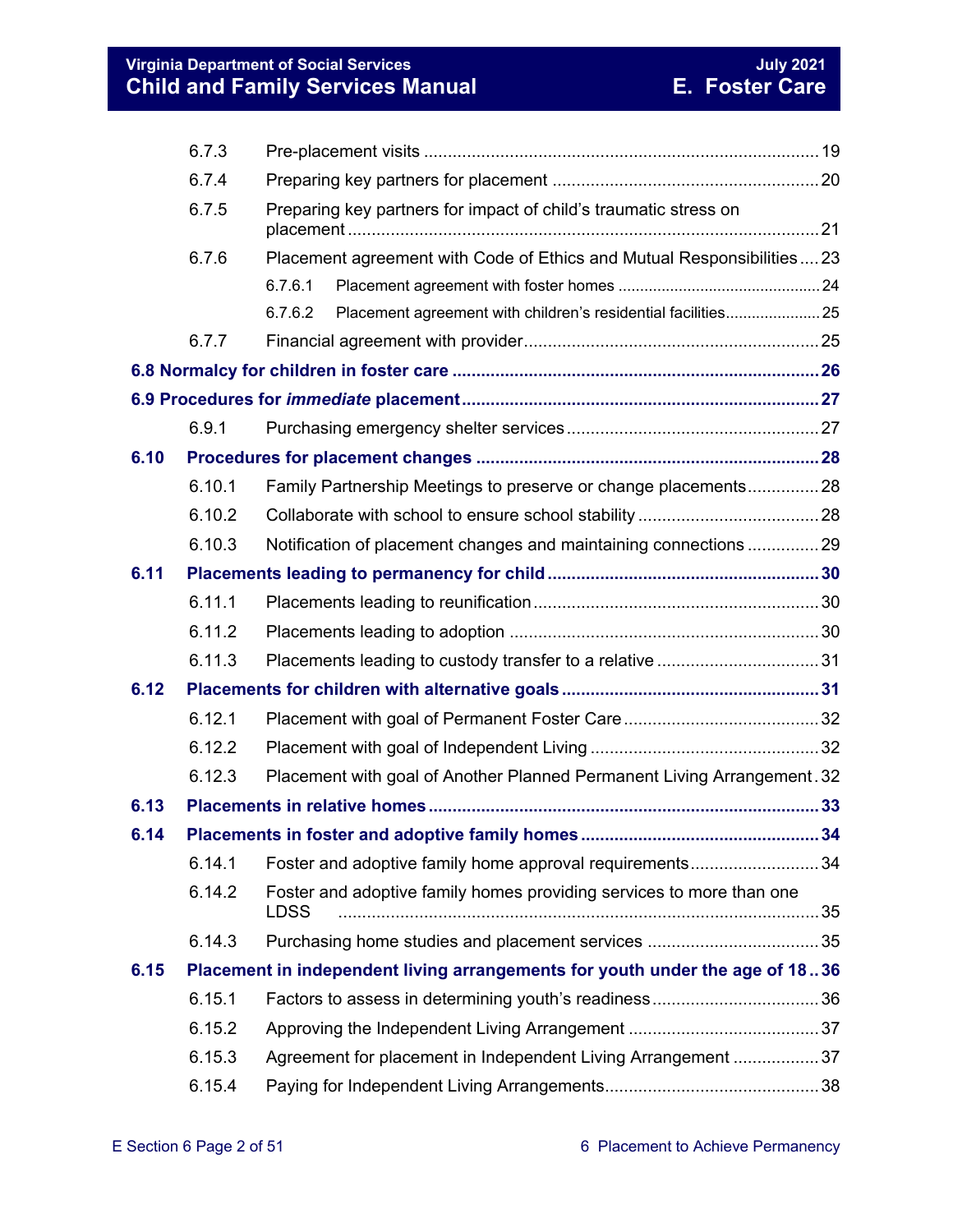#### **Virginia Department of Social Services July 2021 Child and Family Services Manual E. Foster Care**

| 6.16 |        |                                                                        |                                                                         |  |  |  |
|------|--------|------------------------------------------------------------------------|-------------------------------------------------------------------------|--|--|--|
|      | 6.16.1 |                                                                        |                                                                         |  |  |  |
|      | 6.16.2 | Pre-placement planning and placement in residential care 40            |                                                                         |  |  |  |
|      | 6.16.3 |                                                                        |                                                                         |  |  |  |
|      | 6.16.4 |                                                                        |                                                                         |  |  |  |
|      | 6.16.5 | Requirements for placing child in out-of-state residential facility 42 |                                                                         |  |  |  |
|      | 6.16.6 |                                                                        |                                                                         |  |  |  |
|      |        |                                                                        |                                                                         |  |  |  |
|      |        | 6.16.6.2                                                               | Roles and responsibilities of residential facilities based on licensing |  |  |  |
|      |        |                                                                        |                                                                         |  |  |  |
|      | 6.16.7 |                                                                        |                                                                         |  |  |  |
|      |        | 6.16.7.1                                                               |                                                                         |  |  |  |
|      |        |                                                                        |                                                                         |  |  |  |
|      |        |                                                                        |                                                                         |  |  |  |
|      | 6.16.8 |                                                                        |                                                                         |  |  |  |
| 6.17 |        |                                                                        |                                                                         |  |  |  |
|      | 6.17.1 |                                                                        |                                                                         |  |  |  |
|      | 6.17.2 |                                                                        |                                                                         |  |  |  |
|      | 6.17.3 |                                                                        |                                                                         |  |  |  |
|      | 6.17.4 |                                                                        |                                                                         |  |  |  |
|      |        |                                                                        |                                                                         |  |  |  |
|      |        |                                                                        |                                                                         |  |  |  |
|      |        |                                                                        |                                                                         |  |  |  |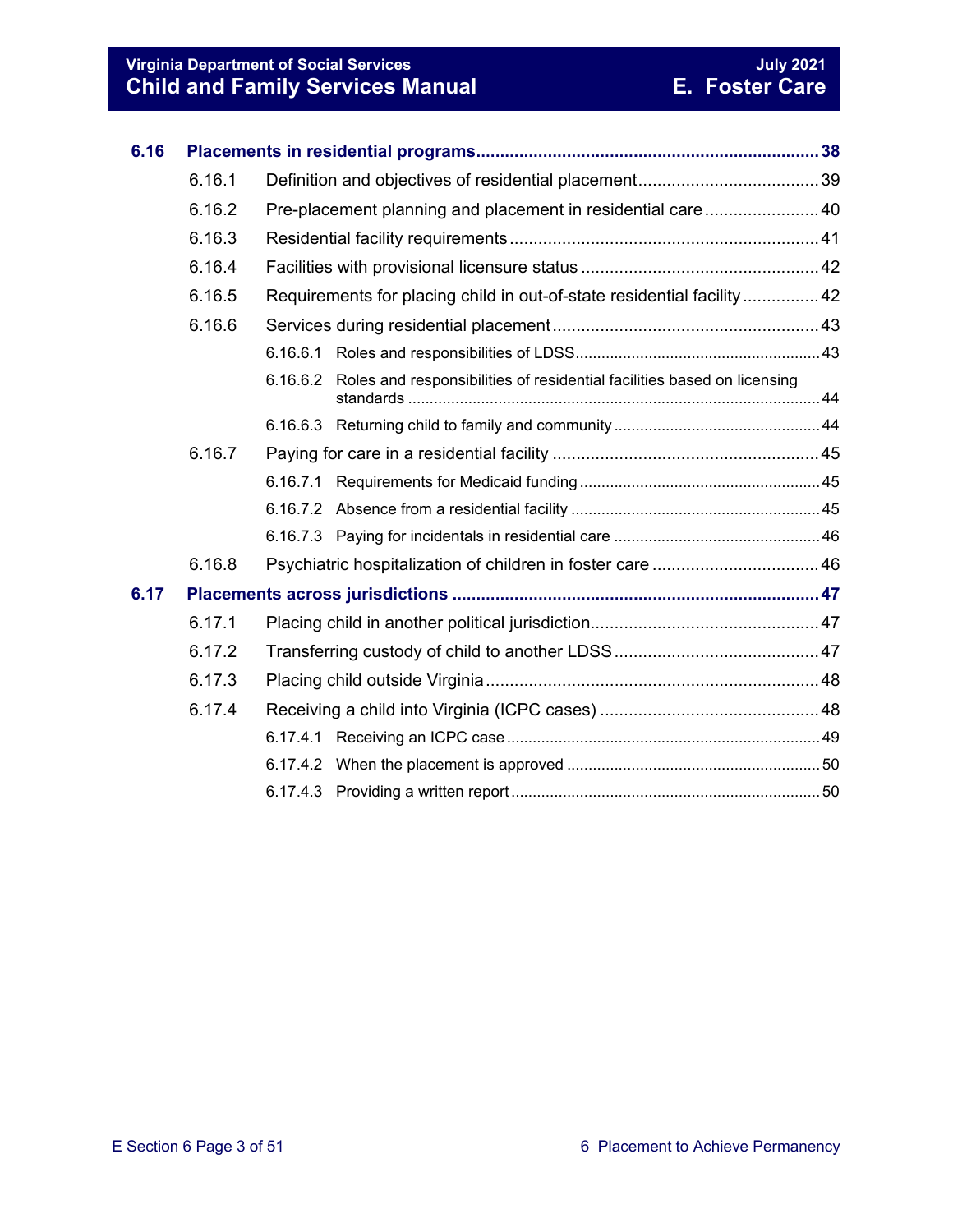## 6 PLACEMENT TO ACHIEVE PERMANENCY

#### <span id="page-3-0"></span>**6.1 Introduction**

Permanency planning with the child and family focuses on preserving the family, reunifying the family, or achieving permanency for the child with another family. It involves facilitating lifelong connections for the child with siblings, extended family, and other significant adults. It begins with the child and family's first contact with the children's services system and continues with a sense of urgency until permanency is achieved.

When a child cannot live safely with his family due to abuse, neglect, or seriously harmful behavior, the service worker shall actively seek a safe, stable, and nurturing family that maintains sibling and family connections and that is committed to meeting the child's needs, including educational, medical and behavioral health needs. For each child placed outside of the home, the service worker shall promote and preserve sibling, relative, significant non-relative, and community connections consistent with the child's best interests.

Placement stability is not permanency. Permanency is only achieved when the child leaves foster care to live with a permanent family. The child is either:

- Reunified with his family with custody transferred back to the parents;
- Adopted by a relative or non-relative; or
- Living with a relative who obtains custody of the child.

After achieving permanency, child and family supports should be continued until they are no longer necessary to ensure that the child is safe and family connections are stable.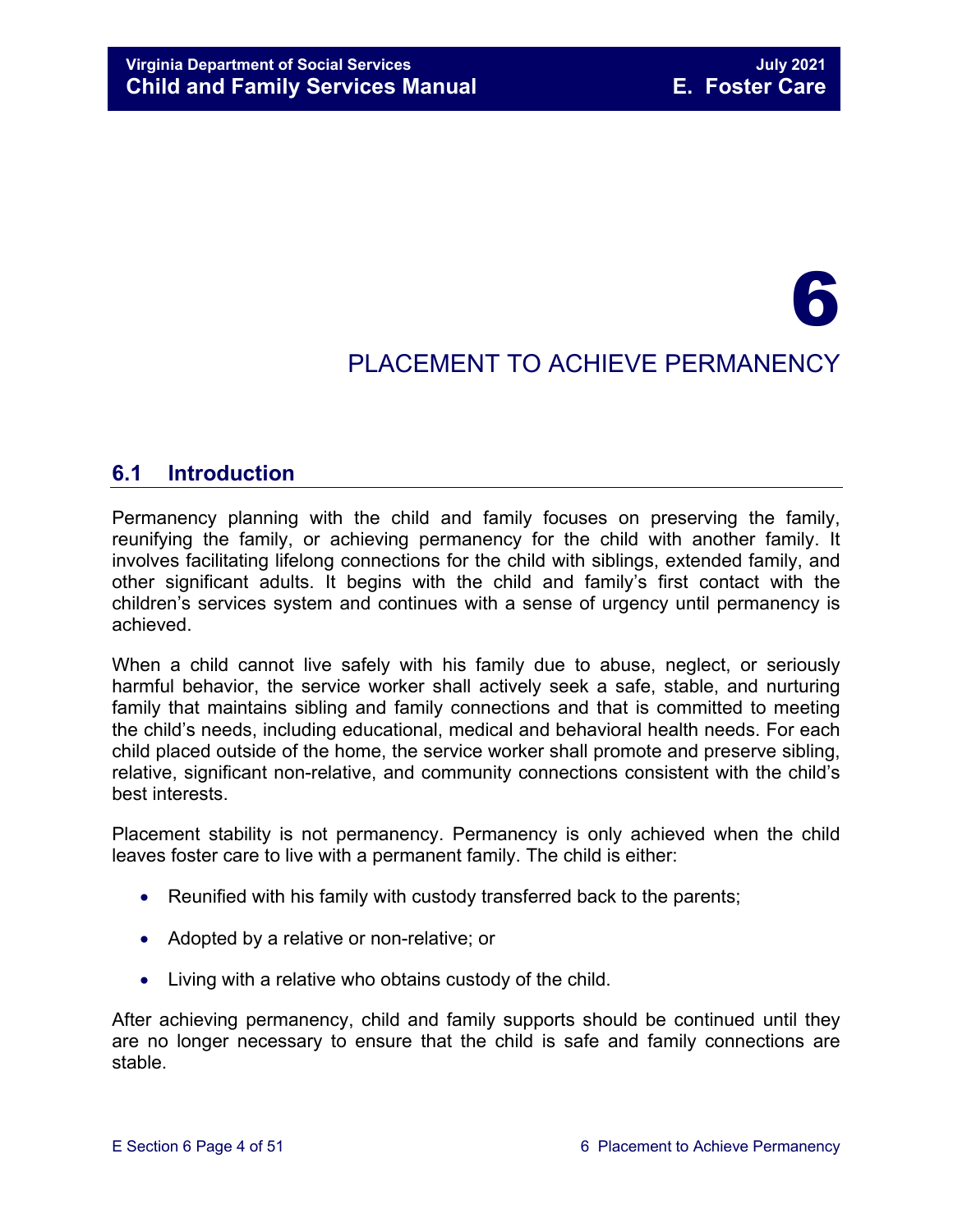#### <span id="page-4-0"></span>**6.2 Framework**

When out-of-home placements are necessary to meet the best interests of the child, local departments of social services (LDSS) shall meet federal and state legal requirements and should use sound practice principles to achieve desired outcomes and to guide decision-making in pursuing permanency for the child.

#### <span id="page-4-1"></span>**6.2.1 Practice principles**

Four fundamental principles in Virginia's Children's Services System Practice Model guide practice:

#### **First, we believe that all children and communities deserve to be safe.**

- Safety comes first. Every child has the right to live in a safe home, attend a safe school, and live in a safe community. Ensuring safety requires a collaborative effort among family, agency staff, and the community.
- We value family strengths, perspectives, goals, and plans as central to creating and maintaining child safety, and recognize that removal from home is not the only way to ensure child or community safety.
- In our response to safety and risk concerns, we reach factually supported conclusions in a timely and thorough manner.
- Participation of parents, children, extended family, and community stakeholders is a necessary component in assuring safety.
- We separate caregivers who present a threat to safety from children in need of protection. When court action is necessary to make a child safe, we use our authority with respect and sensitivity.

#### **Second, we believe that children do best when raised in families.**

- Children should be raised by their families whenever possible.
- Keeping children and families together and preventing entry into any type of out of home placement is the best possible use of resources.
- When children cannot live safely with their families, the first consideration for placement will be with kinship connections capable of providing a safe and nurturing home. We value the resources within extended family networks and are committed to seeking them out.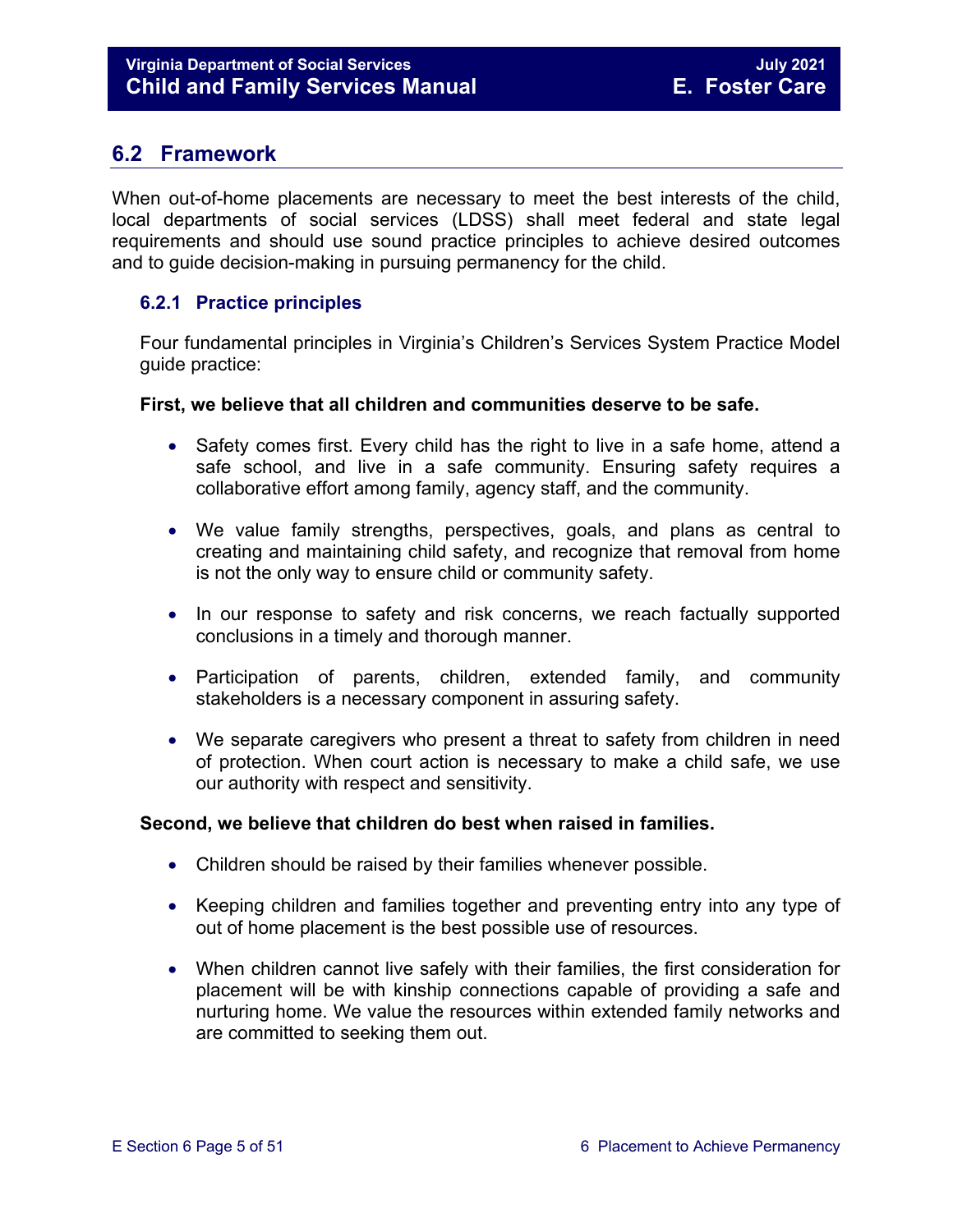- When placement outside the extended family is necessary, we encourage healthy social development by supporting placements that promote family, sibling and community connections.
- Placements in non-family settings should be temporary, should focus on individual children's needs, and should prepare them for return to family and community life.

#### **Third, we believe in family, child, and youth-driven practice.**

- Children and families will be treated with dignity and respect. The voices of children, youth, and parents are heard, valued, and considered in the decision making regarding safety, permanency, well-being as well as in service and educational planning and in placement decisions.
- Family members are the experts about their own families. It is our responsibility to understand children, youth, and families within the context of their own family rules, traditions, history, and culture.
- Children have a right to connections with their biological family and other caring adults with whom they have developed emotional ties.
- We engage families in a deliberate manner. Through collaboration with families, we develop and implement creative, individual solutions that build on their strengths to meet their needs.

#### **Fourth, we believe that all children and youth need and deserve a permanent family.**

- Lifelong family connections are crucial for children and adults. It is our responsibility to promote and preserve kinship, sibling, and community connections for each child. We value past, present, and future relationships that consider the child's hopes and wishes.
- Permanency is best achieved through a legal relationship such as parental custody, adoption, kinship care, or guardianship. Placement stability is not permanency.

#### <span id="page-5-0"></span>**6.2.2 Legal citations**

The legal framework and specific requirements for placing children are delineated in federal and state law. See the law for complete language by clicking on the citation.

#### **6.2.2.1 General provisions for placing children**

#### <span id="page-5-1"></span>• **LDSS right to accept children for placement**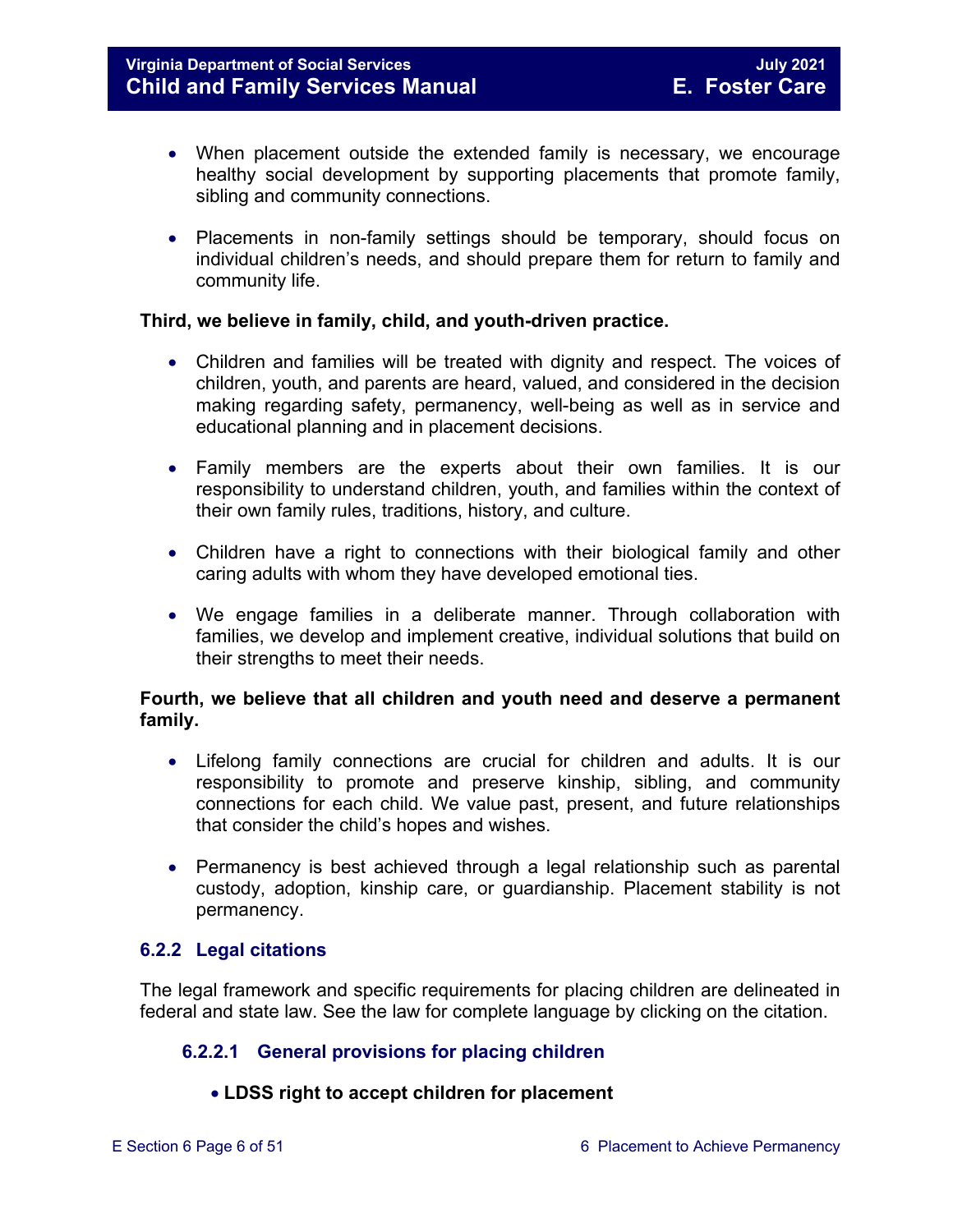$\circ$  § 63.2-900

• **Placement agreement requirements** 

 $\circ$  § [63.2-902](https://law.lis.virginia.gov/vacode/63.2-902/)

- **Cannot deny or delay placement due to race, color, or national origin** 
	- o [Federal Multiethnic Placement Act of 1994 and Interethnic Adoption](https://www.childwelfare.gov/systemwide/laws_policies/federal/index.cfm?event=federalLegislation.viewLegis&id=46)  [Provisions of 1996 \( MEPA-IEP\);](https://www.childwelfare.gov/systemwide/laws_policies/federal/index.cfm?event=federalLegislation.viewLegis&id=46) Public Law 103-382
- **Reasonable efforts to place siblings together; or if separated, frequent visitation or communication** 
	- $\circ$  § 63.2-900.2
	- o [Social Security Act, Title IV, § 471, \(a\) \(31\) \[42 USC 671\]](http://www.ssa.gov/OP_Home/ssact/title04/0471.htm)

#### <span id="page-6-0"></span>**6.2.2.2 Vistation and communication with family**

- **Allowing reasonable visitation via court order at the preliminary removal hearing** 
	- o § [16.1-252](https://law.lis.virginia.gov/vacode/16.1-252/)
- **Including visitation and other contacts in foster care plan** 
	- o § [16.1-281](https://law.lis.virginia.gov/vacode/16.1-281/)
- **Planning visitation and communication between siblings** 
	- $\circ$  § 63.2-900.2
- **Visitation of child placed in foster care**
	- $\circ$  § 63.2-912

#### <span id="page-6-1"></span>**6.2.2.3 Seeking and notifying relatives of placement options**

- **Identify and notify relatives of child's removal from home** 
	- $\circ$  [Social Security Act, Title IV, § 471 \(a\) \(29\) \[42 USC 671\]](http://www.ssa.gov/OP_Home/ssact/title04/0471.htm)
- **Seek relatives first as placement option** 
	- $\circ$  § [63.2-900](https://law.lis.virginia.gov/vacode/63.2-900/)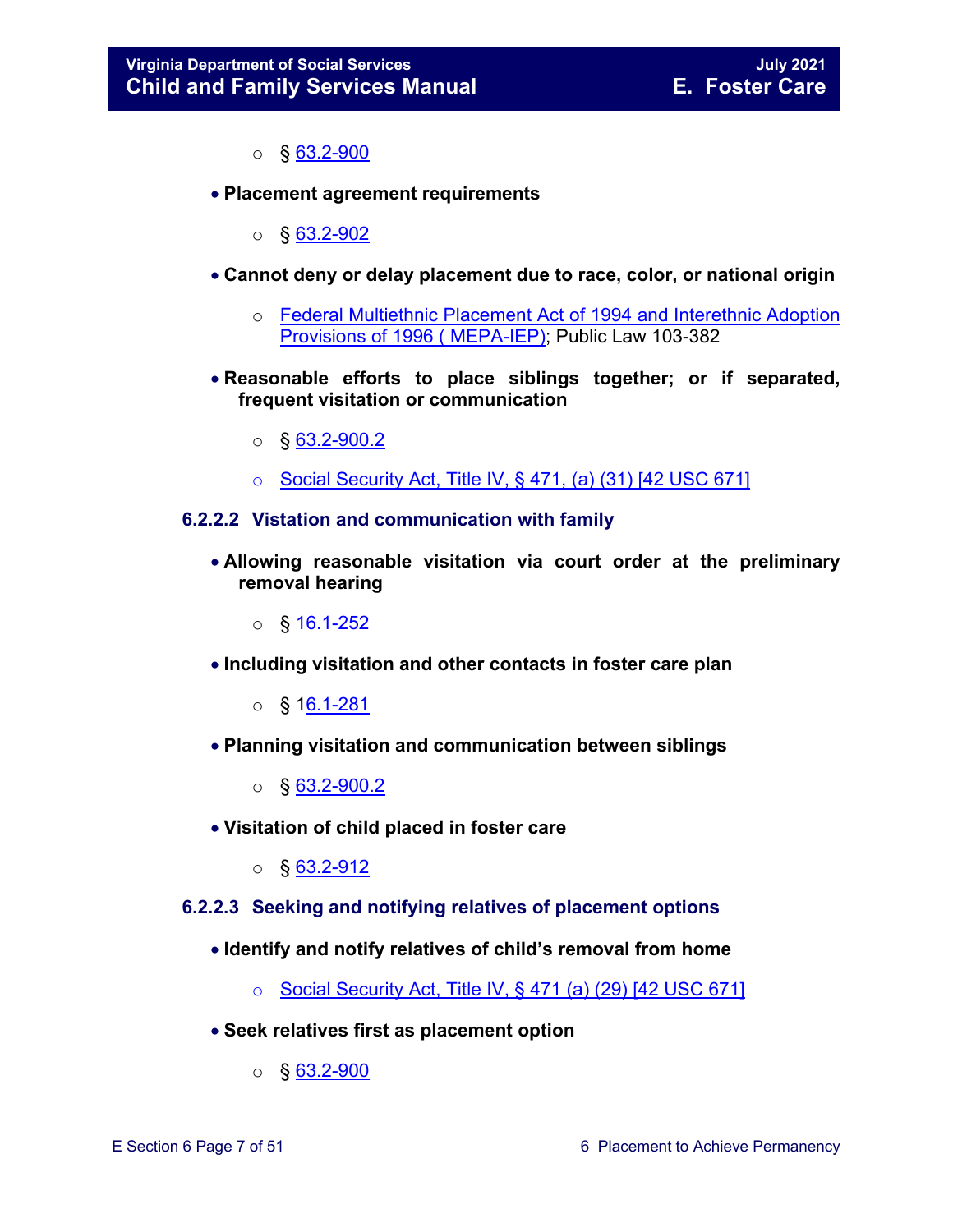- **Determine whether child has relative to be kinship foster parent** 
	- $\circ$  § 63.2-900.1

#### <span id="page-7-0"></span>**6.2.2.4 Pursuing permanent placement options**

- **Child's health and safety is paramount concern; reasonable efforts to preserve and reunify families** 
	- o § [16.1-281](https://law.lis.virginia.gov/vacode/16.1-281/)
	- o [The Adoption and Safe Families Act of 1997;](https://www.childwelfare.gov/systemwide/laws_policies/federal/index.cfm?event=federalLegislation.viewLegis&id=4) Public Law 105-89
- **If reunification not appropriate, reasonable timely efforts to finalize permanent placement; place child for adoption or with legal guardian** 
	- o [The Adoption and Safe](https://www.childwelfare.gov/systemwide/laws_policies/federal/index.cfm?event=federalLegislation.viewLegis&id=4) Families Act of 1997;Public Law 105-89
- **If cannot return child to prior family, plan to place child with relative with subsequent transfer of custody or in adoptive home, or if neither feasible, permanent foster care.** 
	- o § [16.1-281](https://law.lis.virginia.gov/vacode/16.1-281/)
- **Provide child welfare services to prevent separating children from families, restore them with families, place in adoptive homes, and assure adequate care** 
	- $\circ$  § [63.2-319](https://law.lis.virginia.gov/vacode/63.2-319/)
- **Provide services that achieve permanent placements as quickly as practicable** 
	- $\circ$  § [63.2-900](https://law.lis.virginia.gov/vacode/63.2-900/)
- **Document reasonable efforts to place child in timely manner and to finalize permanent placement** 
	- o § [16.1-281](https://law.lis.virginia.gov/vacode/16.1-281/)
- <span id="page-7-1"></span>**6.2.2.5 Using approved and licensed providers**
	- **LDSS approval of provider homes**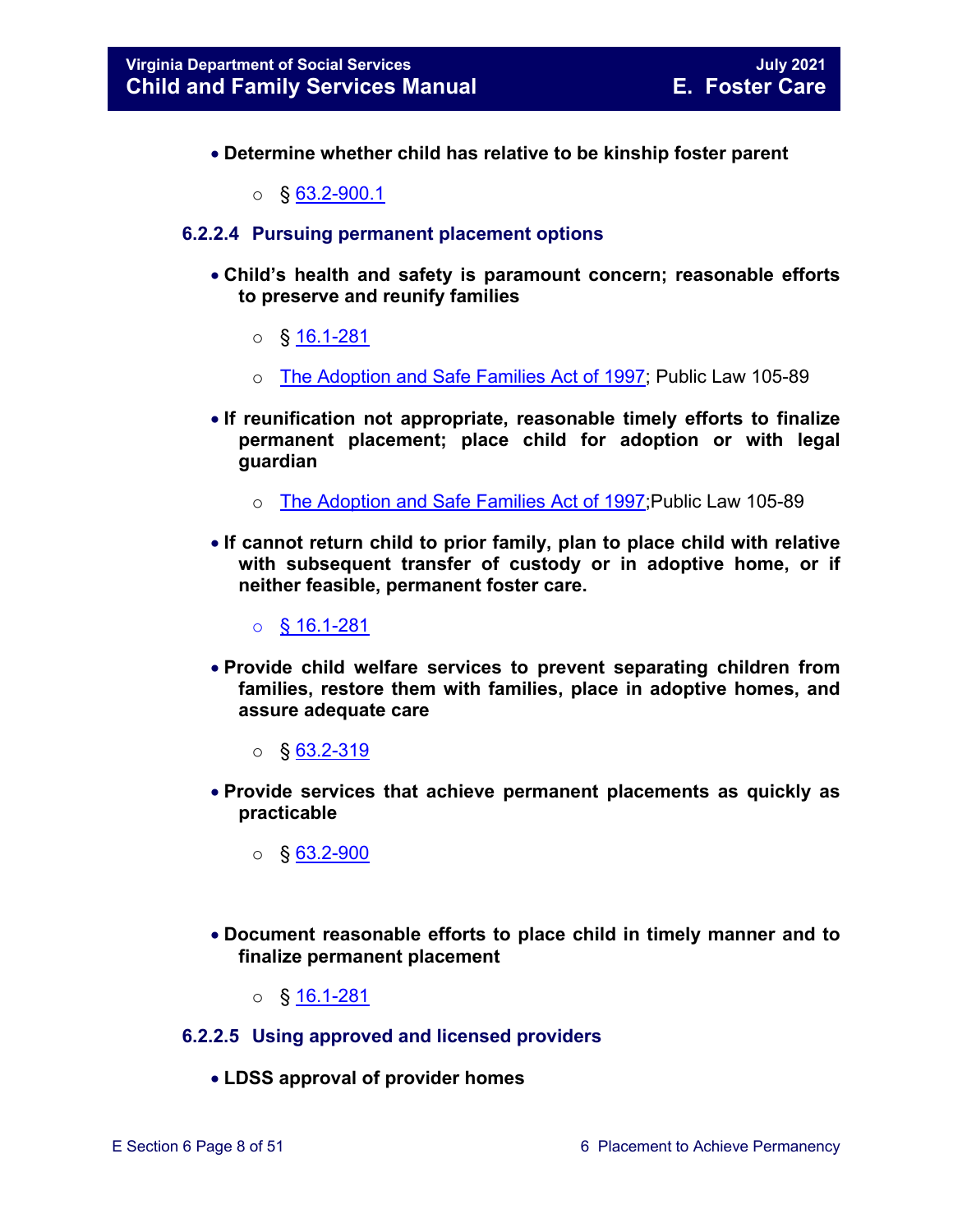o [\(22 VAC 40-211-20\)](http://leg1.state.va.us/cgi-bin/legp504.exe?000+reg+22VAC40-211-20).

- **Funding based on licensure status of foster family home, group home, or residential facility** 
	- o **Title IV-E** 
		- Social Security Act, Title IV,  $\S$  471 (a) (10) [42 USC 671]).
	- o **Children's Services Act** 
		- $\frac{1}{2}$  § [2.2-5211.1](https://law.lis.virginia.gov/vacode/2.2-5211.1/)

#### <span id="page-8-0"></span>**6.2.2.6 Placing children outside of Virginia**

- [The Safe and Timely Interstate Placement of Foster Children Act of 2006;](https://www.childwelfare.gov/systemwide/laws_policies/federal/index.cfm?event=federalLegislation.viewLegis&id=82) Public Law 109-239
- **Interstate Compact on the Placement of Children** 
	- $\circ$  §§ [63.2-1000](https://law.lis.virginia.gov/vacode/63.2-1000/) through [63.2-1105](https://law.lis.virginia.gov/vacode/63.2-1105/)

#### <span id="page-8-1"></span>**6.2.2.7 Commissioner's authority**

- **VDSS Commissioner's authority to place, remove or direct the placement or removal of children in LDSS custody and to remove or direct the removal of children in placements that fail to comply with state or federal requirements intended to protect child's health, safety, or well-being.**
	- $\circ$  § [63.2-904](https://law.lis.virginia.gov/vacode/63.2-904)

#### <span id="page-8-2"></span>**6.2.3 Outcomes**

Service workers shall strive to achieve the following two permanency outcomes required in the federal Child and Family Services Review, each with specific outcome measures:

**Permanency Outcome 1: Children have permanency and stability in their living situations.** 

- More children leave foster care and achieve permanency.
- Children achieve permanency with shorter lengths of stay in foster care.
- Increased timeliness to permanency.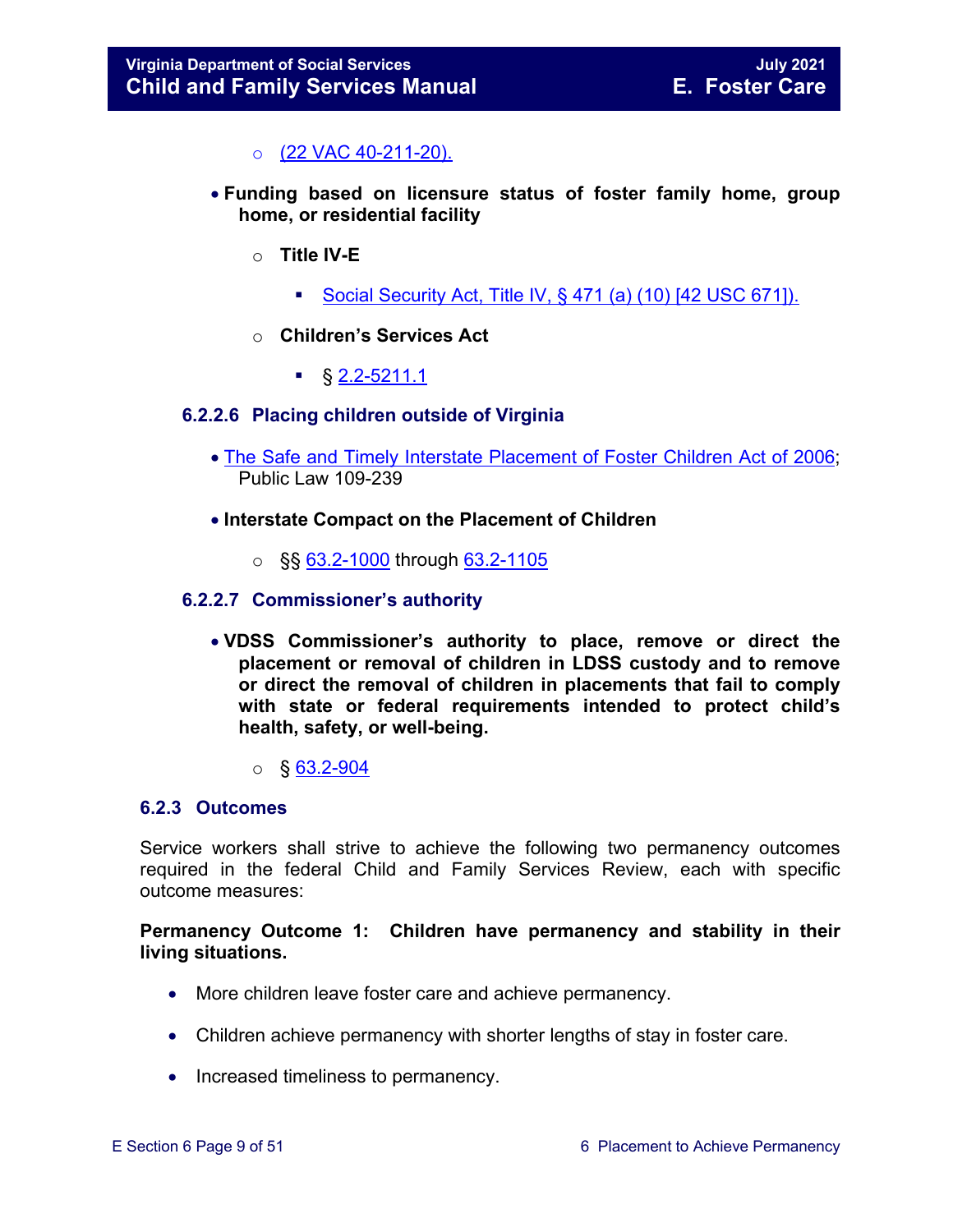- Fewer placement moves and disruptions.
- Fewer children in out of home care.
- More children placed in family based care.
- More children placed in relative foster homes.
- Fewer children placed in residential care.
- Fewer children re-enter foster care.

#### **Permanency Outcome 2: The continuity of family relationships and connections is preserved for children.**

- More children in foster care placed in close proximity to families and communities.
- More children in foster care placed with their siblings.

#### <span id="page-9-0"></span>**6.3 Critical decisions in making placements**

Placement occurs after the child is removed from home by court order, entrustment, or non-custodial foster care agreement and placed in a substitute care setting. Placement is the physical setting in which the child finds himself, that is, the resultant foster care setting. A new placement setting results when the foster care setting changes (e.g. the child moves from one foster family home to another or to a group home or institution) [\(Federal Child Welfare Policy Manual, Subsection 1.2B.7](https://www.acf.hhs.gov/cwpm/public_html/programs/cb/laws_policies/laws/cwpm/policy_dsp.jsp?citID=150) #7).

All children in foster care shall be placed in a licensed or approved placement [\(22VAC40-201-40\).](https://law.lis.virginia.gov/admincode/title22/agency40/chapter201/section40/) In the event a child has inadvertently been placed in an unapproved placement or a placement has become unapproved, neither IV-E nor CSA funding can be used to fund the placement.

Additionally, IV-E administrative costs cannot be claimed. This also includes administrative costs for children who are placed in relative foster homes where the approval process is not completed within 60 days. The regional IV-E team should be notified as soon as possible after the error is discovered so it can be determined whether or not the administrative costs are allowable. In accordance with the federal Deficit Reduction Act of 2005, the following applies for claiming administrative costs for otherwise title IV-E eligible children residing in an unlicensed or unapproved placement:

• When a child transitions from a placement that is not eligible for maintenance payments under title IV-E to a placement that is eligible for such payments, administrative costs may only be claimed retroactively from the month in which the transition occurred.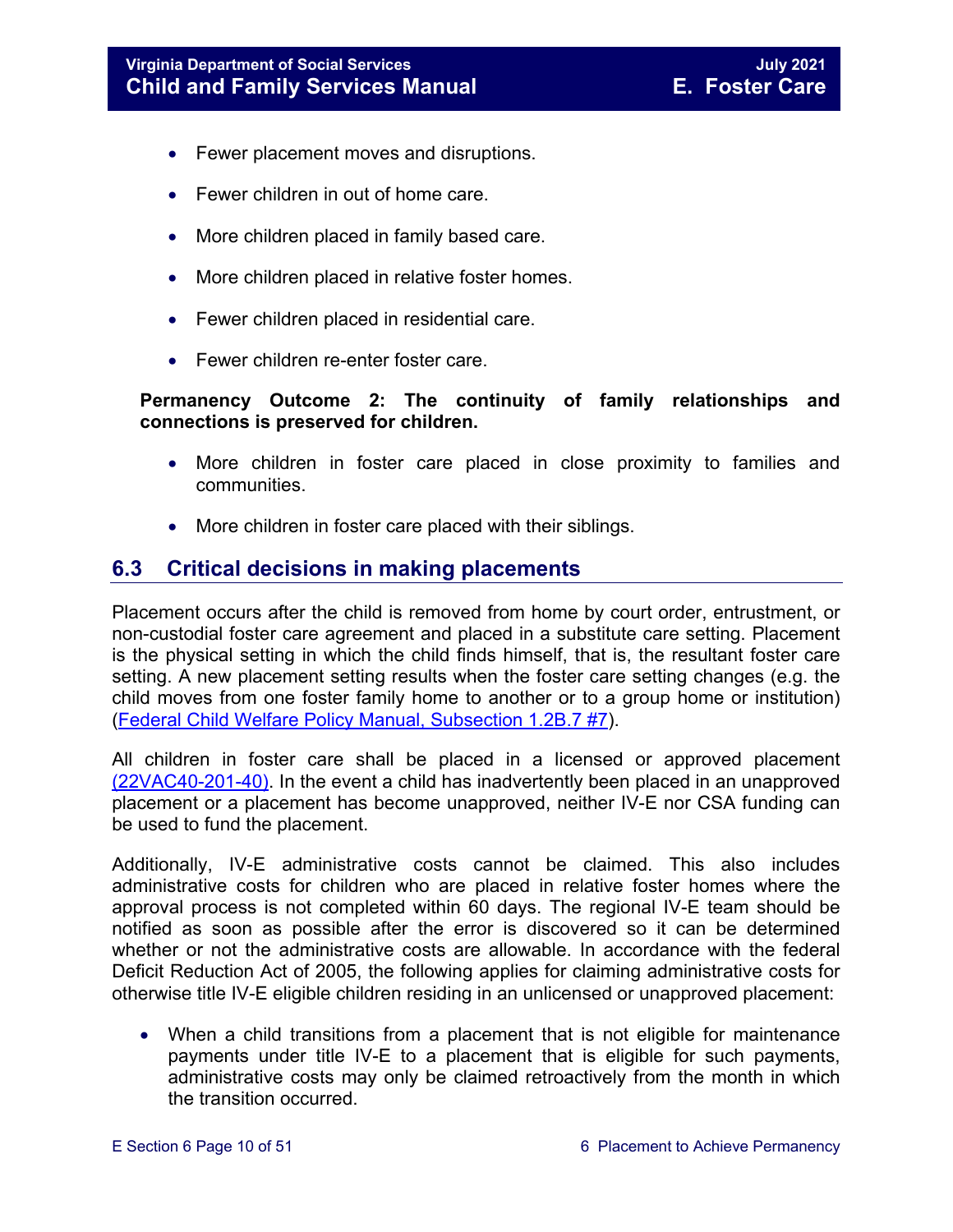#### **Virginia Department of Social Services July 2021 Child and Family Services Manual**

In making placement decisions to secure the most appropriate home for a child, whether an initial placement or change in placement, the service worker, in collaboration with key partners and members of the Family Partnership Meeting (FPM), shall:

- Ensure the child's health and safety is the paramount concern  $(\S 16.1\n-281 B)$ .
- Take actions to minimize the trauma of separation, to build upon the strengths of the child and family, and to meet the child's special needs and best interests.
- Not delay or deny placement of a child in foster care on the basis of race, color, or national origin of the child or the foster and adoptive parents involved [\(22 VAC](http://leg1.state.va.us/cgi-bin/legp504.exe?000+reg+22VAC40-201-40)  [40-201-40](http://leg1.state.va.us/cgi-bin/legp504.exe?000+reg+22VAC40-201-40) A; and Multiethnic Placement Act of 1994).
- Place the child in the least restrictive, most family-like setting that is committed to meeting the child's best interests and needs, including educational, medical and behavioral health needs [\(22 VAC 40-201-40](http://leg1.state.va.us/cgi-bin/legp504.exe?000+reg+22VAC40-201-40) A).
- Place the child with all siblings who need placement unless joint placement is documented to be contrary to the safety or well-being of any of the siblings.
- When siblings are to be placed separately, plan frequent and regular visitation and communication between the siblings, taking into account the wishes and best interests of the child, and the safety and well-being of the siblings ( $\S$  [63.2-](https://law.lis.virginia.gov/vacode/63.2-900.2/) [900.2\)](https://law.lis.virginia.gov/vacode/63.2-900.2/) unless it is documented that frequent visitation or other ongoing interaction would be contrary to the safety or well-being of any of the siblings.
- Place the child in a fully approved or licensed placement, with the exception noted in [\(Section 6.9\)](#page-26-0) in this chapter for *immediate* placements.
- Design a placement that leads to returning the child to his or her parents or prior custodians within the shortest practicable time, consistent with the child's health and safety. If returning the child home is not reasonably likely within a practical period of time, place the child with a relative or in an adoptive home (§ [16.1-281](https://law.lis.virginia.gov/vacode/16.1-281/)  [B\)](https://law.lis.virginia.gov/vacode/16.1-281/)**.**
- Place the child in a timely manner and pursue all necessary actions to finalize the permanent placement of the child ( $\S$  [16.1-281 C2\)](https://law.lis.virginia.gov/vacode/16.1-281/) as quickly as practicable ( $\S$ 63.2-900 A).
- Seek out relatives first for placement  $(\S$  [63.2-900\)](https://law.lis.virginia.gov/vacode/63.2-900/), including relatives in other states in accordance with the Interstate Compact on the Placement of Children (ICPC) [\(see Section 6.17.3\)](#page-47-2), when the child cannot remain safely at home and determine whether any relatives are eligible to be an approved provider  $(\S$  [63.2-](https://law.lis.virginia.gov/vacode/63.2-900/) [900.1 A\)](https://law.lis.virginia.gov/vacode/63.2-900/) and/or legal custodian.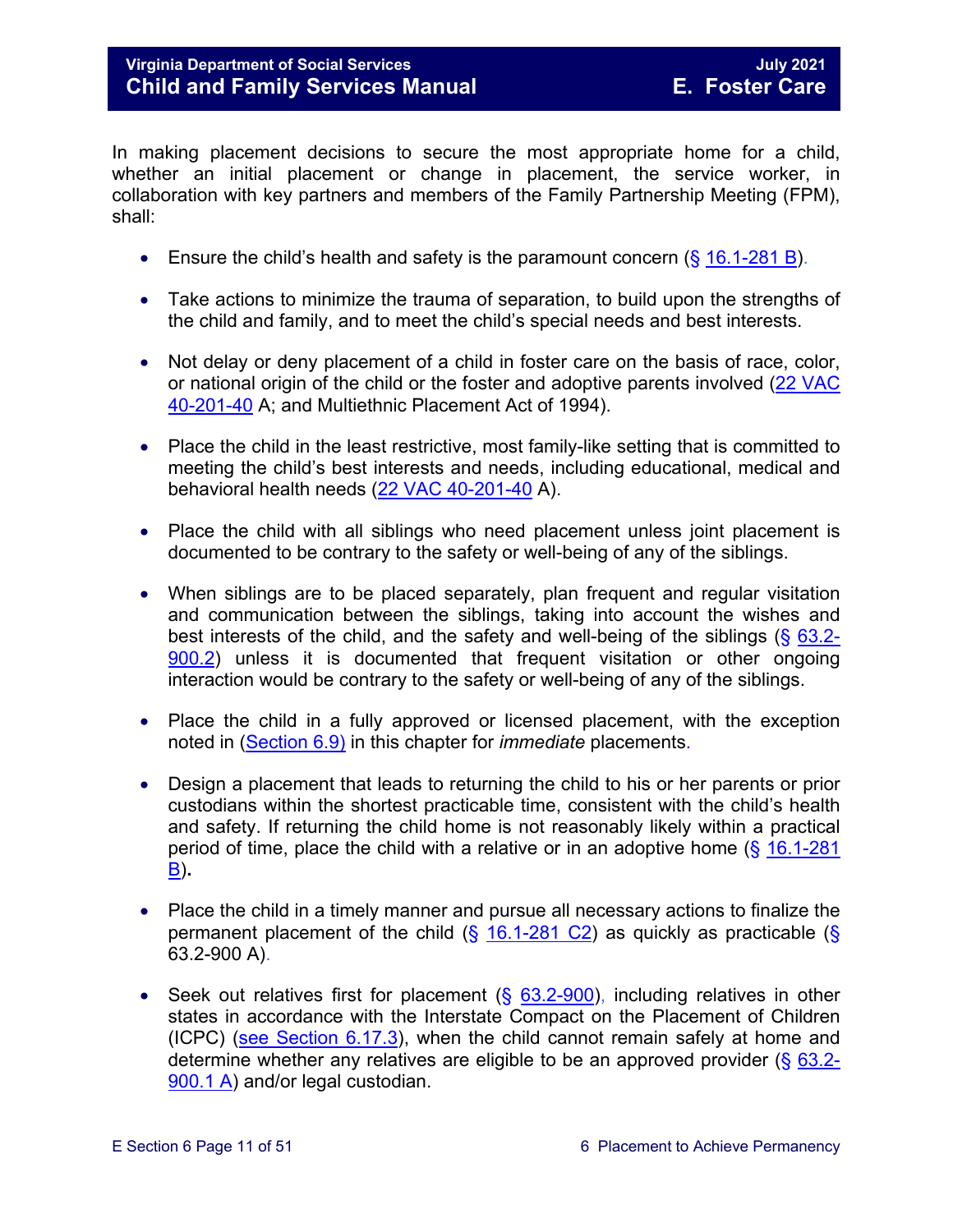#### **Virginia Department of Social Services July 2021 Child and Family Services Manual**

- Seek out foster and adoptive parents for placement, so if reunification fails, the placement is the best available placement to provide permanency for the child [\(22 VAC 40-201-40](http://leg1.state.va.us/cgi-bin/legp504.exe?000+reg+22VAC40-201-40) A).
- Seek out non-relatives for placement and/or adoption when the child cannot remain safely at home and relatives are not appropriate for placement or assuming custody  $(\frac{6}{5}$  [16.1-281 B\)](https://law.lis.virginia.gov/vacode/16.1-281/).
- Consider residential placements for short term temporary placement when the child requires crisis stabilization or intensive treatment that cannot be safely or effectively provided in a family setting. Begin immediately developing and implementing a plan for returning the child home safely, to a relative's home, or to a family-like setting at the earliest appropriate time consistent with the child's needs (§ [2.2-5208 5\)](https://law.lis.virginia.gov/vacode/2.2-5208/).
- Identify and design wrap around services and supports for the child, birth parents or prior custodians, and/or foster and adoptive family as appropriate to help facilitate success with the placement and achieve permanency for the child.
- Help maintain relationships, facilitate visitation, and provide continuity for the child with family, friends, school, religious, spiritual, and other cultural and community connections through placing the child:
	- $\circ$  In as close proximity as possible to the birth parent(s) or prior custodian's home and neighborhood to provide educational stability for the child [\(22 VAC](http://leg1.state.va.us/cgi-bin/legp504.exe?000+reg+22VAC40-201-40)  [40-201-40](http://leg1.state.va.us/cgi-bin/legp504.exe?000+reg+22VAC40-201-40) A).
	- o With caregivers who actively support the child returning to and maintaining connections with his family.
- Take into account the appropriateness of the child's current educational setting and the distance from the new placement to the school in which the child is currently enrolled for the school age child (Social Security Act, Title IV,  $\S$  475 (1) [\(G\) \[42 USC 675\]\)](http://www.ssa.gov/OP_Home/ssact/title04/0475.htm).

The use of an FPM and the requirements listed here provide the opportunity to enhance placement stability and support the achievement of timely permanency for the child.

When LDSS do not follow the required actions listed above, the child's health, safety, and well-being may be impacted. Depending on the impact to the child and the placement circumstances, the VDSS Commissioner may exercise the authority to intervene in LDSS placement decisions.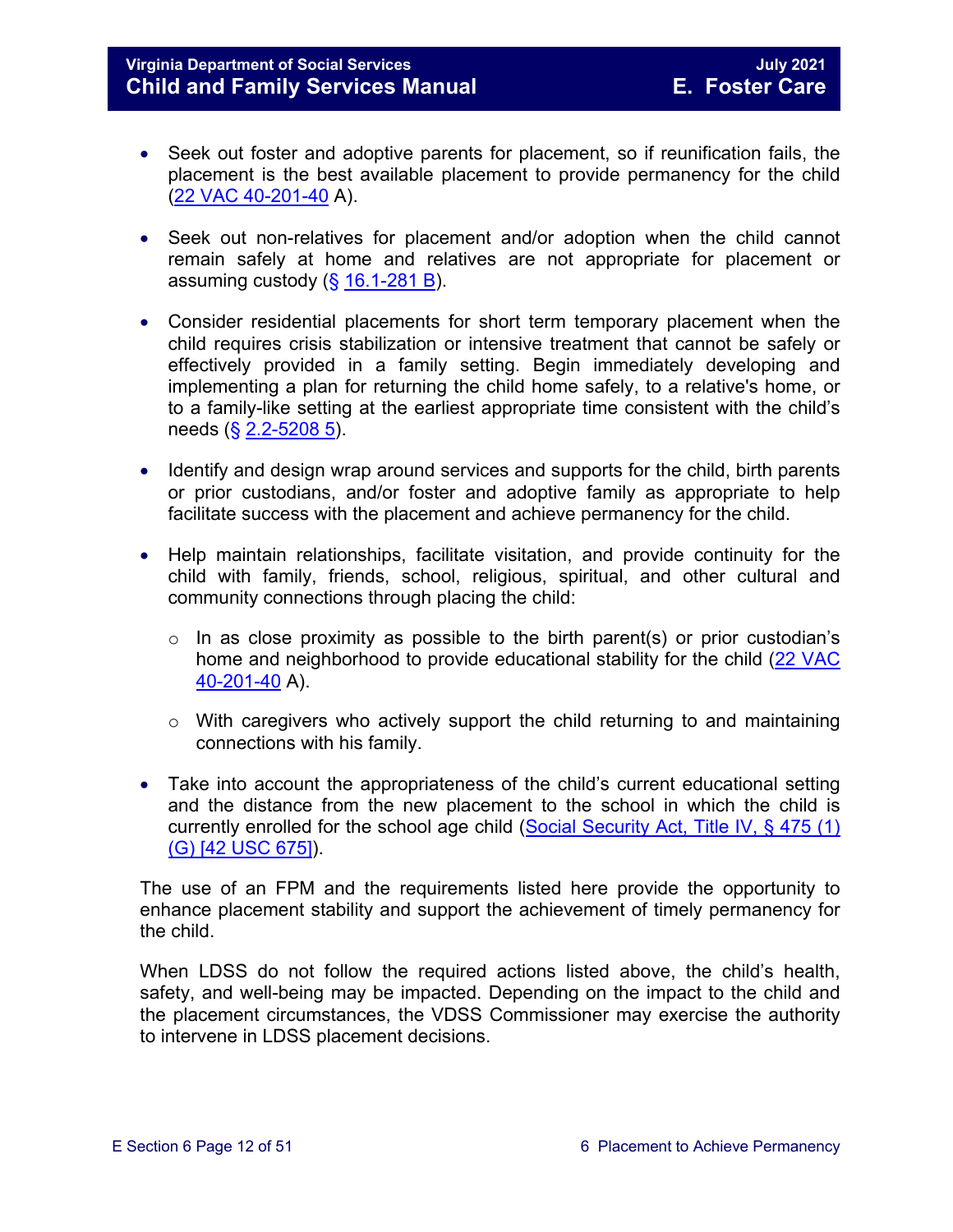#### <span id="page-12-0"></span>**6.4 Keeping siblings together**

The federal law, Fostering Connections to Success and Increasing Adoptions Act of 2008 [\(P. L.110-351\)](https://www.childwelfare.gov/topics/systemwide/laws-policies/federal/fosteringconnections/) emphasizes the preservation of the sibling bond by requiring states to make reasonable efforts to place siblings in the same placement.

Siblings shall be placed together in order to support and maintain existing ties and to minimize the degree of loss experienced by the children, unless there is a compelling reason in the children's best interest not to be placed together.

#### <span id="page-12-1"></span>**6.4.1 Assessment of sibling relationships**

Sibling conflict is normal part of the sibling relationship. The service worker should assess the sibling relationship as a whole not just a point in time, when preparing for placement of siblings together.

The service worker should consider the following components in determining the placement of siblings together:

- The past, current, and potential relationship and attachment for all the siblings.
- Any safety risks associated with the siblings being placed together.
- The possible long term benefits of keeping the siblings together and potential attachment issues for the future if the siblings are not kept together.
- The potential placement for the sibling group and the foster and adoptive family's abilities and willingness to meet the needs of all the siblings to avoid future placement disruption.

#### <span id="page-12-2"></span>**6.4.2 Placing siblings together**

Diligent efforts shall be made to place together all siblings who enter care at or near the same time unless there are specific safety and/or well-being issues including:

- One or more of the siblings has:
	- o Therapeutic needs that require specialized placement;
	- o Medical needs that require specialized placement; or
	- o Demonstrated inappropriate sexual behavior that necessitates a more restrictive placement; or
- A half-sibling is placed with his or her biological parent/relative.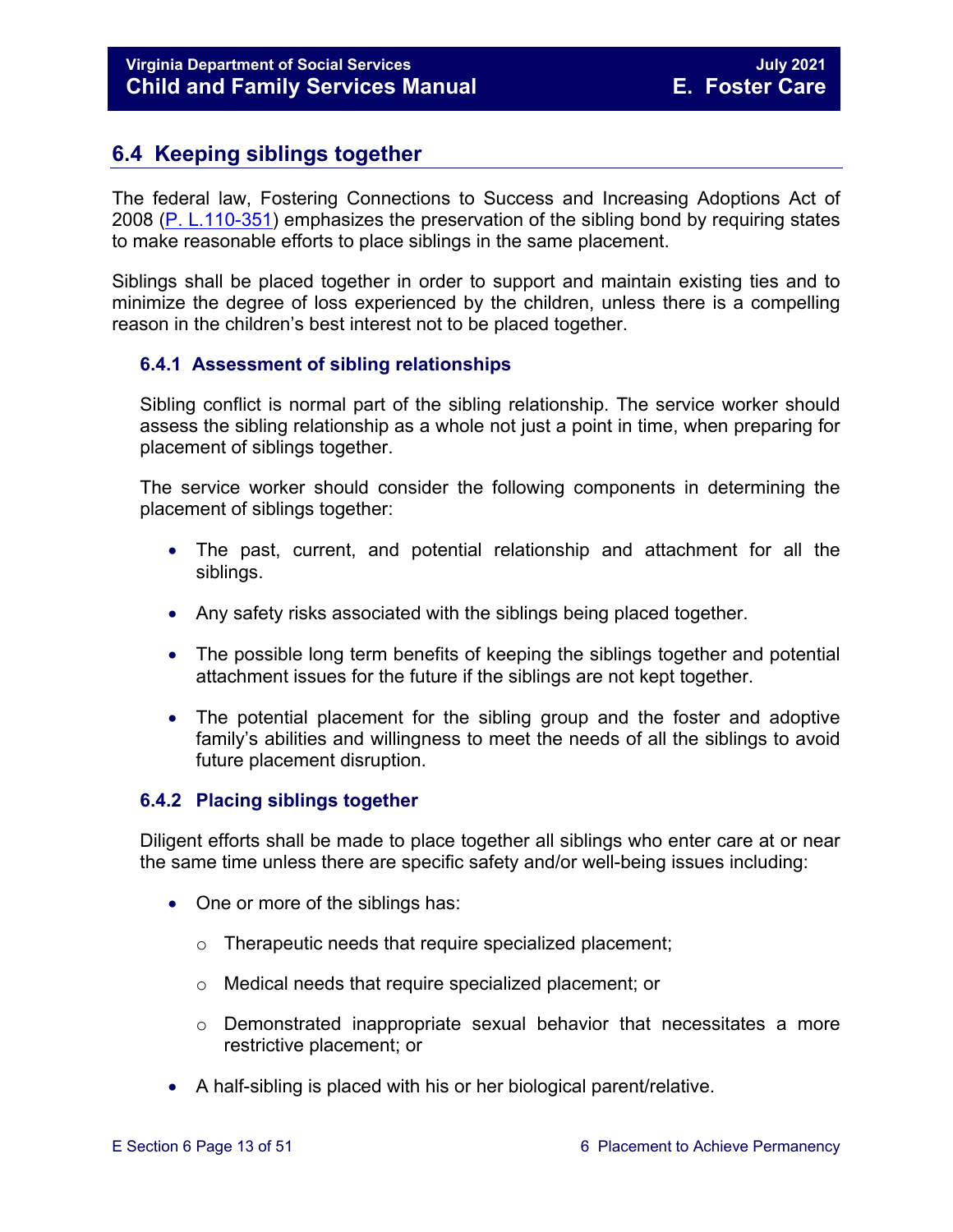The reasons why siblings are not placed together due to safety and/or well-being issues shall be documented in OASIS.

#### <span id="page-13-0"></span>**6.4.3 When siblings are separated in placement**

When all efforts to place siblings together are exhausted and it becomes necessary to place siblings separately, the following issues should be considered in making placement decisions:

- Close proximity of placements between siblings, including the same school, church, etc.
- Foster and adoptive parents' ability and willingness to continue the contact with all siblings.
- Therapeutic needs for siblings' continuity of relationships.
- How placement of a sibling group separately may impact permanency outcomes for the children in a sibling group.

When siblings need to be separated, efforts should be made to place as many siblings as possible together. The service worker should assess the sibling relationship and ask each child, as appropriate, to provide input into the determination of placement with other siblings.

#### <span id="page-13-1"></span>**6.4.4 Continuing efforts to place siblings together**

Continuous efforts to place the siblings together shall be made unless the placement would be contrary to the safety and well-being of any of the siblings. When a sibling group is separated at any time, the service worker shall make immediate and ongoing efforts to locate or recruit a family in whose home the siblings may be reunited.

A reassessment of the placements for siblings who are not placed together shall be assessed at a minimum on a quarterly basis or at each Family Partnership or child and family team meeting. The reassessment of the split placement shall include all efforts and progress to place all the siblings in the same placement. The reassessment and efforts shall be documented in OASIS.

Children are related when they share a biological or adoptive parent regardless of legal status. When placing a newborn of a sibling group every effort should be made to identify and evaluate placement options with the sibling(s).

Termination of parental rights or adoption does not negate a newborn child's relationship with other siblings already in care or adopted. Efforts should be made to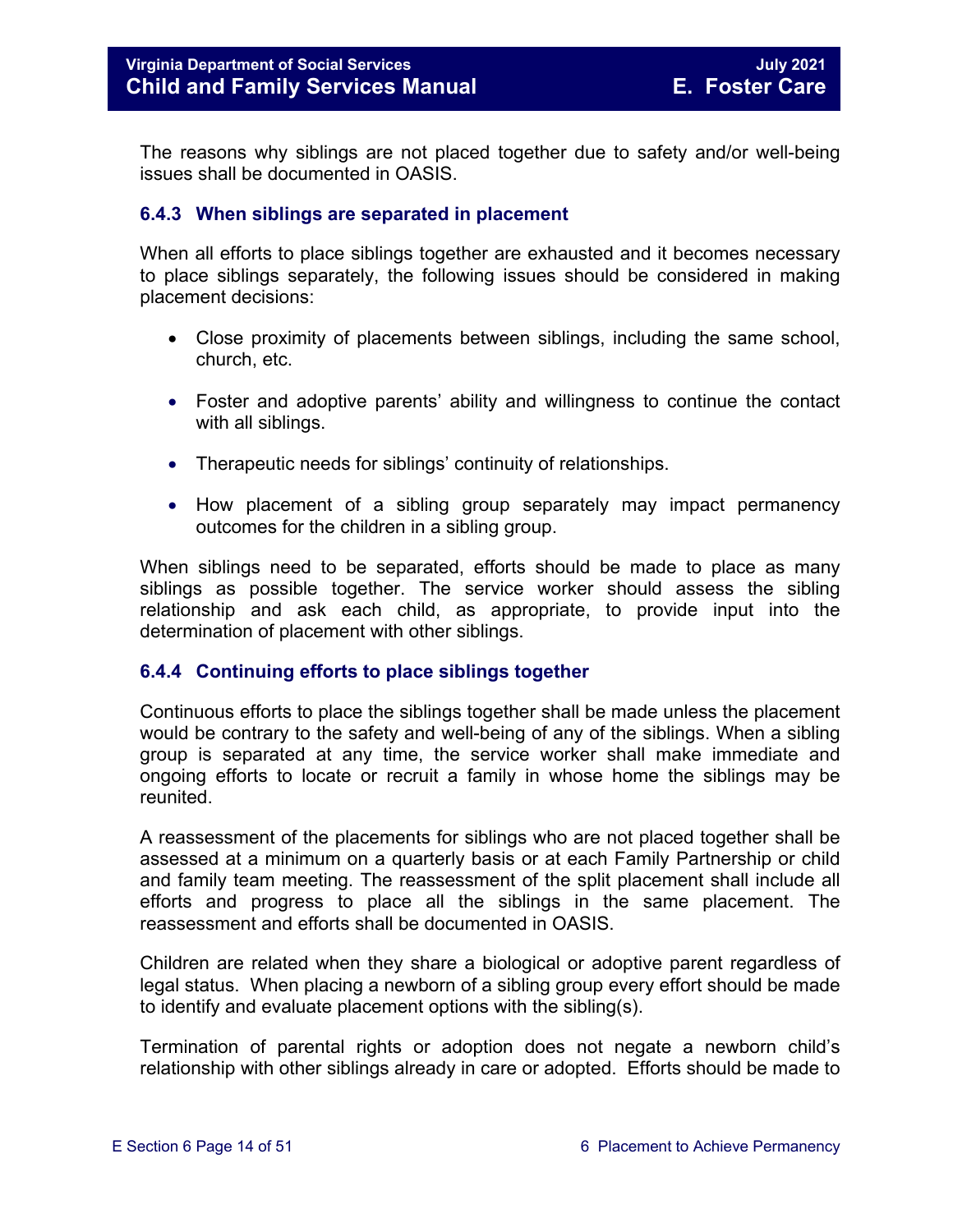identify siblings by reviewing current or prior case records and documenting known information regarding siblings.

#### <span id="page-14-0"></span>**6.4.5 Sibling visitation and communication**

The foster care plan shall include the plan for visitation and communication between the child and parent(s) or prior custodians. If siblings are separated (e.g., sibling in foster care, sibling in biological home), the visitation and communication plan among siblings shall also be included to encourage frequent and regular visitation or communication among the siblings. This visitation and communication plan among siblings should be developed:

- **Within five (5) calendar days** of placement when siblings are in one foster home and other siblings remain in the biological home.
- **Within 15 calendar days** of placement when it is necessary to place siblings in different foster placements. Diligent and continuous efforts shall be made to keep siblings together.

The visitation plan shall be a written plan, documented in OASIS, and provided to the family. The sibling visitation plan shall also be addressed in the child(ren)'s foster care plan(s).

The visitation and communication plan shall take into account the wishes of the child, consistent with the child's developmental level. The plan shall specify the frequency of visitation and communication, identify who is responsible for ensuring the visits and communication take place, and state any restrictions or limitations to the visits or communications. The communications may include, but are not limited to, face-to-face visits, telephone calls, email correspondence, and video conferencing. The visitation plan should include weekly contact when consistent with the best interests of the child. If visits will not be weekly, the plan should state why weekly visits are not in the best interest of the child(ren). The plan should also specify ways for the child to connect with friends and other adults who are significant to the child.

#### <span id="page-14-1"></span>**6.5 Key partners in making placement decisions**

To help ensure the most appropriate placement to help achieve permanency for the child, the service worker shall:

- Involve birth parents or prior custodians as an integral part of the process in determining what is in their child's best interest, whenever possible.
- Consult with the child if the child is age 12 or older, or obtain input from the child if the child is under age 12 and capable of communicating his wishes. Provide the child all relevant information about entering foster care, listen and respond to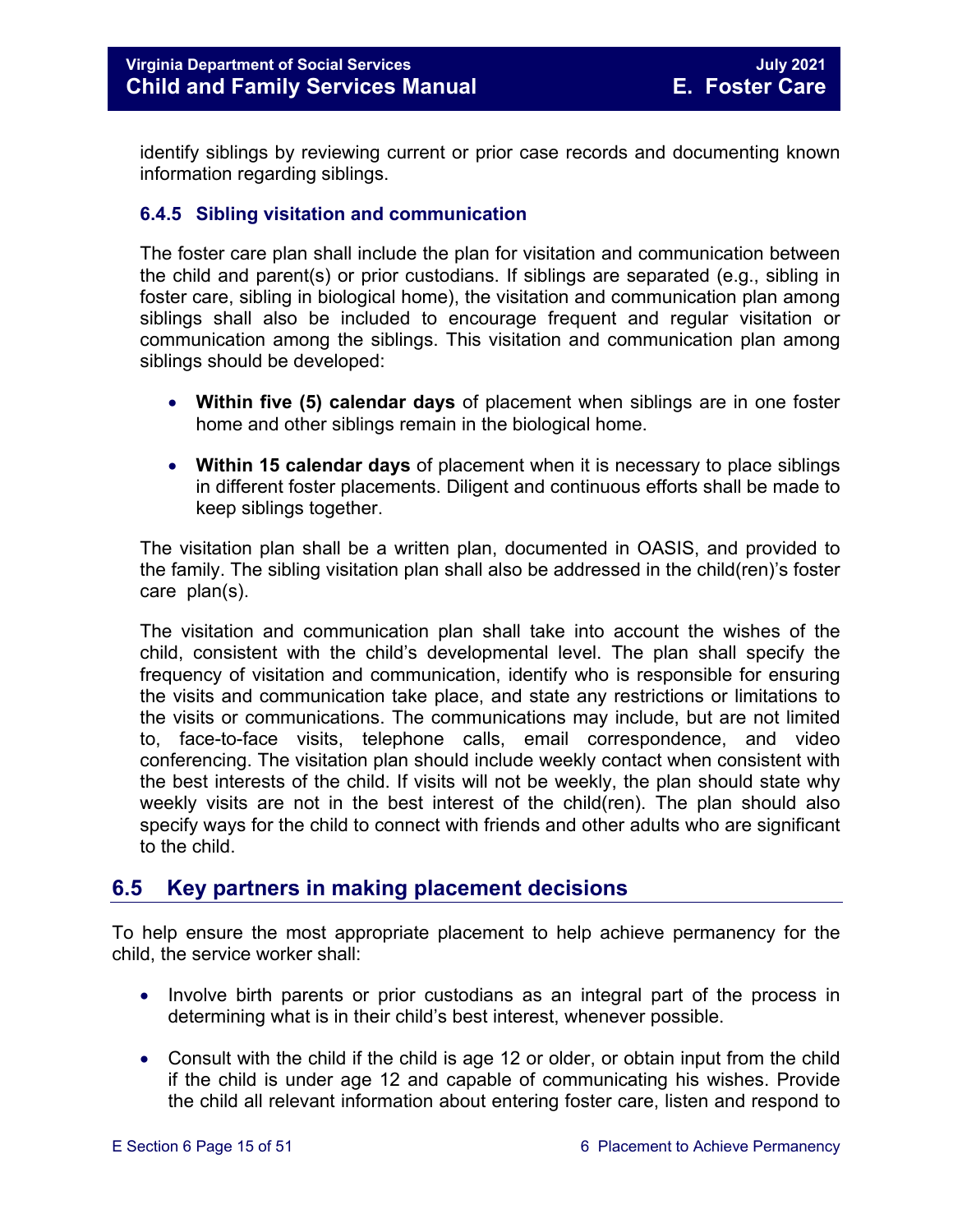questions, and help the child communicate and work through his or her wishes and concerns.

- Involve current and prospective caregivers, whenever feasible. By involving both the current and prospective caregiver, the service worker helps support the child's transition as well as permitting the prospective caregiver to gain valuable insight into the current functioning of the child with the current caregiver.
- Hold a FPM.
- Consult with the child's current school on the appropriateness of the child's current educational setting for the school age child. The service worker shall notify the child's current school that the child will be moving to a new placement and the necessary timeframe for making this decision. The school representative may be asked to attend the FPM or may provide this information through an alternative method. The LDSS shall take into account the educational information provided by the school and the distance of potential placements to the child's current school in the placement decision-making process.

#### <span id="page-15-0"></span>**6.6 Engaging relatives and significant adults as placement options**

As part of the placement process, the LDSS shall diligently search for adult relatives and other individuals who have had significant relationships with the child to identify placement options (see [Section 2.5](https://fusion.dss.virginia.gov/Portals/%5bdfs%5d/Files/DFS%20Manuals/Foster%20Care%20Manuals/Foster%20Care%20Manual%2007-2020/Final%20Foster%20Care%20Manual%2007-2020/section_2_engaging_the_child_family_and_significant_adults.pdf#page=10) in this chapter). Individuals not related by birth, marriage, or adoption to the child, but who have emotionally significant relationships with the child, may be willing to fulfill the functions of a family relationship for the child in foster care.

The LDSS shall make diligent efforts to notify in writing all grandparents and other adult relatives, both maternal and paternal, that the child is being removed or has been removed. The purpose of the written notice is to explain the permanency options and the concurrent planning process, as well as invite the relatives to participate in the care and placement of the child. This notice shall occur **within 30 calendar days** after removing the child from the custody of the parent(s) (see [Section 2.3](https://fusion.dss.virginia.gov/Portals/%5bdfs%5d/Files/DFS%20Manuals/Foster%20Care%20Manuals/Foster%20Care%20Manual%2007-2020/Final%20Foster%20Care%20Manual%2007-2020/section_2_engaging_the_child_family_and_significant_adults.pdf#page=6) in this chapter). It should be done **within five (5) days** after removing the child when feasible.

The service worker should engage the child, birth parents or prior custodians, and potential relative caregivers in a collaborative decision-making process on how to achieve permanency for the child, unless their involvement is not in the best interests of the child. The service worker should encourage relatives and other significant individuals to consider serving as placement options for the child, consistent with the child's safety, best interests, and personal desires.

Placements with family members and other adults should be reconsidered throughout the child's involvement with the child welfare system. Someone who initially was not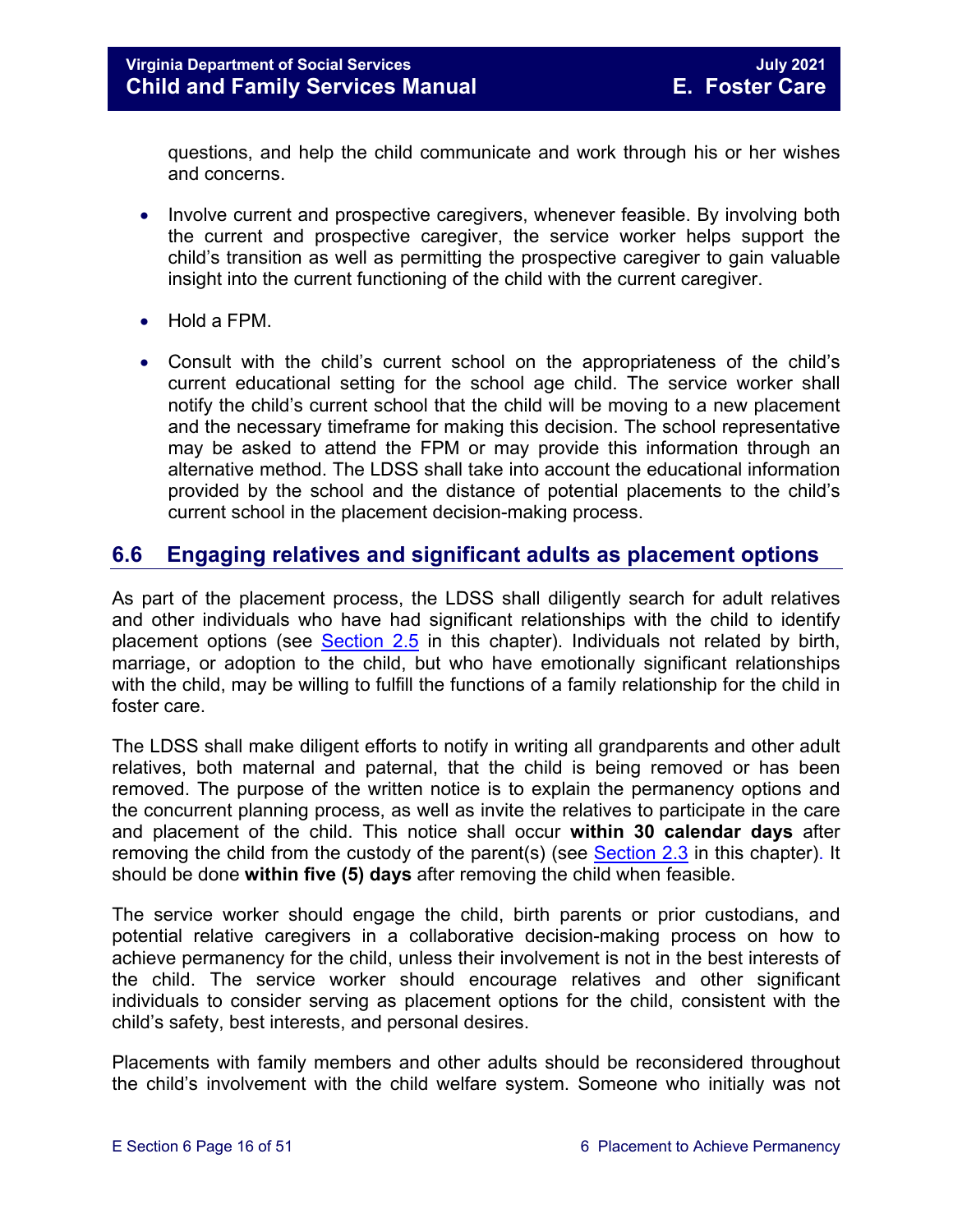able to serve as a placement or permanent family for the child may be able to serve in this capacity at another time.

#### <span id="page-16-0"></span>**6.7 Procedures prior to out-of-home placement**

Prior to placing a child in any out-of-home placement, whether an initial placement or placement change, the service worker:

- Shall discuss placement options to achieve permanency for the child with key partners (see [Section 6.7.1\)](#page-16-1).
- Shall consult with the child's current school, for the school age child, and take into account in the placement decision the appropriateness of the child's current educational setting and the distance of potential placements to the child's current school (see [Section 6.5\)](#page-14-1).
- Should convene a FPM (see [Section 6.7.2\)](#page-18-0).
- Shall conduct a pre-placement visit to the home or facility (see [Section 6.7.3\)](#page-18-1).
- Should prepare key partners for the placement (see [Section 6.7.4](#page-19-0) and Section  $6.7.5$ ).
- Shall enter into written agreements with the provider (see [Section 6.7.6](#page-22-0) and [Section 6.7.7\)](#page-24-1).

When placing the school age child in any out-of-home placement, the LDSS shall, in writing, jointly determine with the local school division whether it is in the child's best interest to remain enrolled in the school where the child was enrolled at the time of the placement (see [Section 12.12\)](https://fusion.dss.virginia.gov/Portals/%5Bdfs%5D/Files/DFS%20Manuals/Foster%20Care%20Manuals/Foster%20Care%20Manual%2007-2019/section_12_identifying_services_to_be_provided.pdf#page=53).

If an emergency situation precludes some of these activities, they should be done at the time of placement or as quickly as feasible.

#### <span id="page-16-1"></span>**6.7.1 Discussing permanency and placement options**

The service worker should discuss each permanency option with the child, birth parents or prior custodians, relatives, and significant individuals. The purpose of these conversations is to keep these individuals fully informed so they can help make informed decisions.

Specifically, the service worker should candidly and fully discuss:

• The child's health and safety which are the highest priorities in all decision making.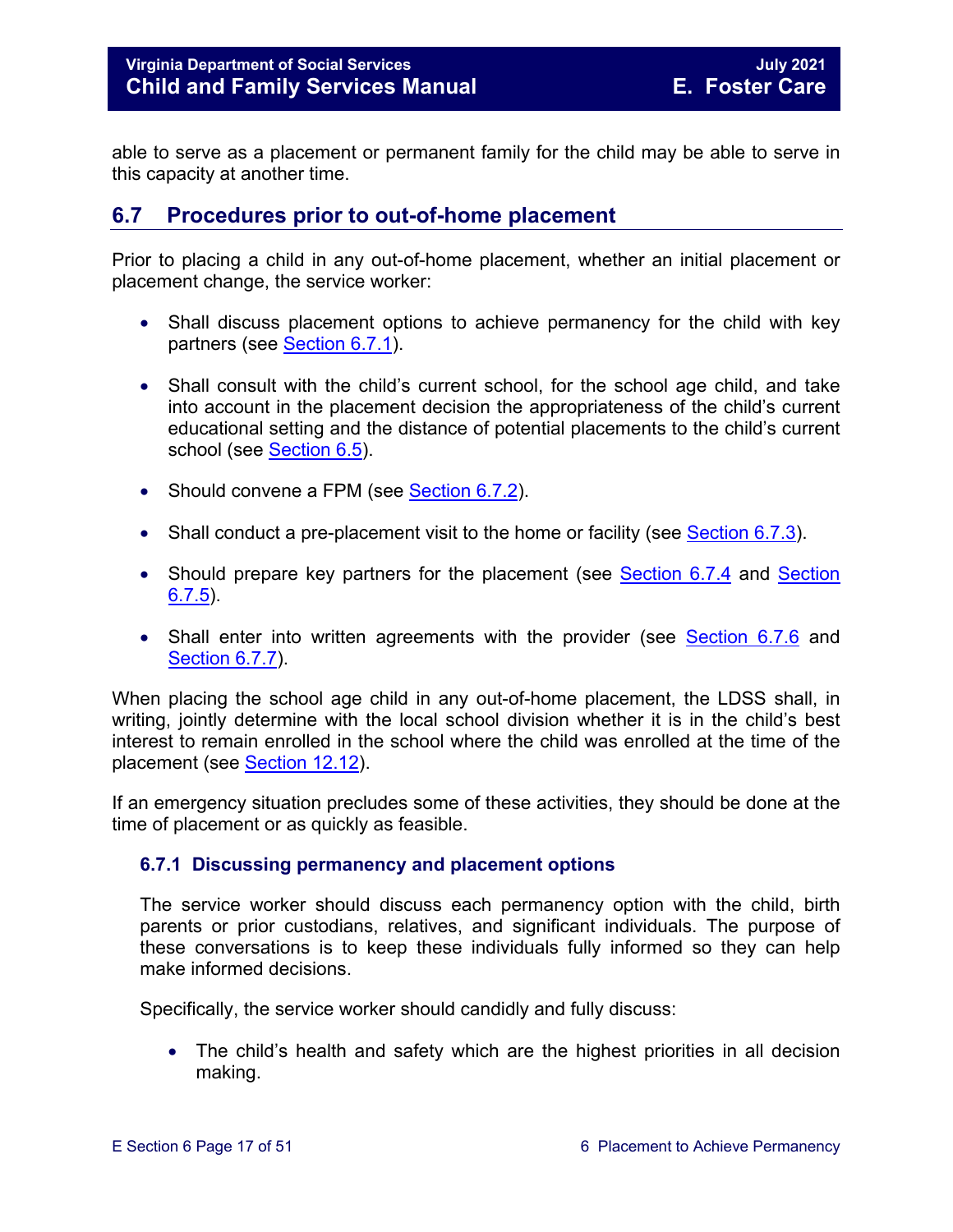#### **Virginia Department of Social Services**<br> **Child and Family Services Manual Child and Family Services Manual Child and Family Services Manual Child and Family Services Manual**

- The primary goal to support the parents or prior custodians so the child can return home as soon as possible.
- The value of pursuing several options concurrently to determine the option that meets the child's best interests, if the child cannot return home and to ensure timely decisions given the urgent situation for the child.
- The specific strengths, needs, resources, and supports for the child and family.
- The roles, benefits, rights, and responsibilities of the child, foster and adoptive parent, relatives, and LDSS when serving as a permanent placement for the child, including the process for:
	- o Becoming a foster and adoptive parent.
	- o Adopting.
	- o Transferring custody from LDSS to the relative.
- How reunification with the child's family and adoption into a permanent family are more permanent alternatives for the child, compared with transferring legal custody of the child to a relative.
- The advantages of adoption for the child when he or she cannot be returned home, including that adoption:
	- $\circ$  No longer requires the child to be totally separated from birth parents.
	- o Provides the most permanent legal relationship for the child.
	- o Provides permanent family connections throughout the child's life, not just until the child becomes an adult.
- The availability of a Federal adoption tax credit for eligible taxpayers based on reasonable and necessary expenses related to a legal adoption See Child and Family Services Manual, Chapter F., Adoption, [Section 2.4.4.](https://fusion.dss.virginia.gov/Portals/%5Bdfs%5D/Files/Adoption/Guidance/2020/section_2_adoption%20assistance.pdf#page=13)
- The availability of maintenance payments and foster care services.
- The enhanced maintenance process and the manner in which payments are calculated, modified, and terminated, based on the needs of the child.
- The process for negotiating and signing a placement agreement.
- Any concerns and ways to address those concerns in becoming a foster and adoptive parent and potentially adopting or assuming custody of the child.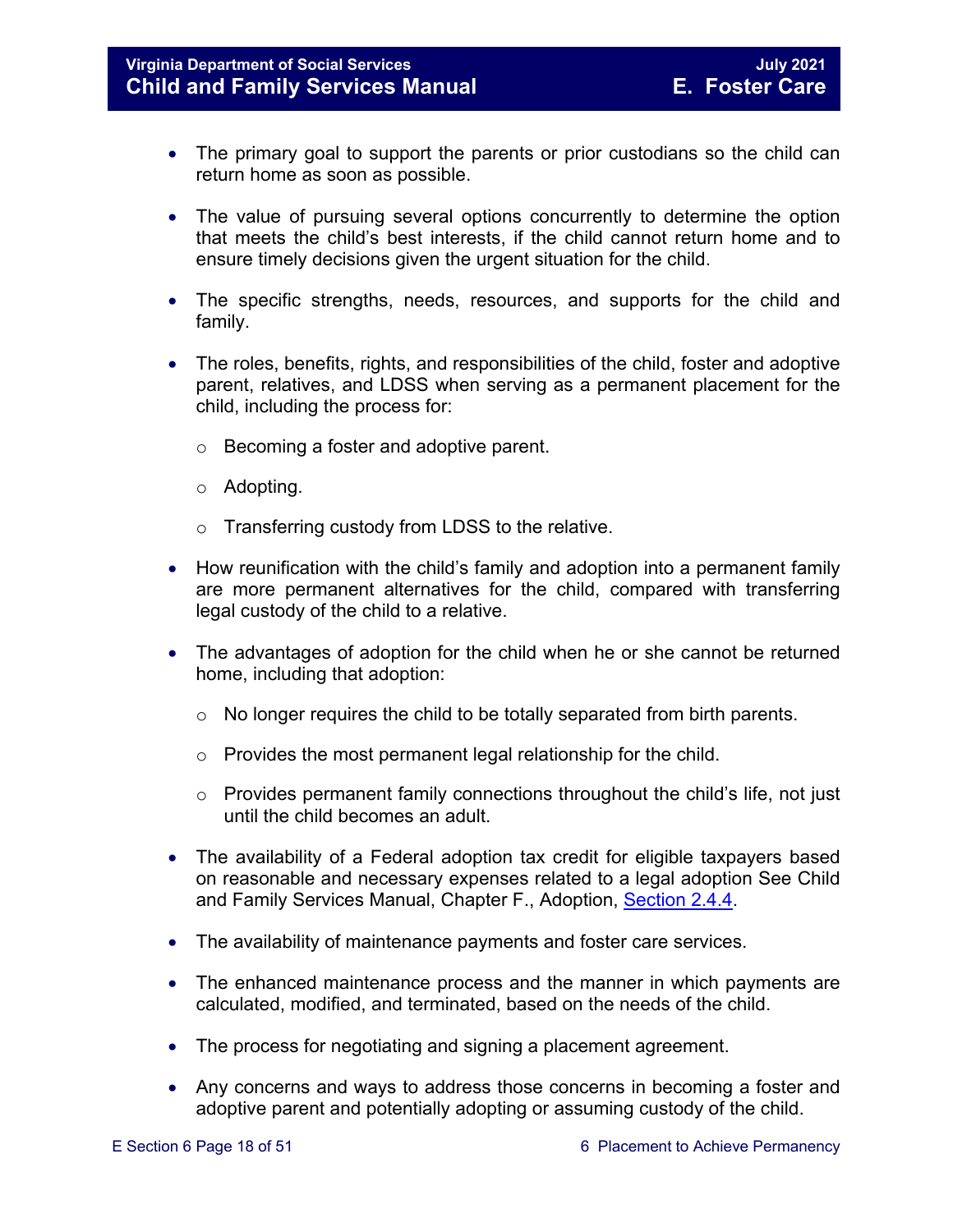#### <span id="page-18-0"></span>**6.7.2 Family Partnership Meetings prior to child's removal and placement**

A FPM should be held prior to the child's removal from home, prior to any subsequent placement changes, including a disruption in an adoptive placement, to engage the family, significant other adults, and community members in the decision-making process (see [Section 2.9](https://fusion.dss.virginia.gov/Portals/%5bdfs%5d/Files/DFS%20Manuals/Foster%20Care%20Manuals/Foster%20Care%20Manual%2007-2020/Final%20Foster%20Care%20Manual%2007-2020/section_2_engaging_the_child_family_and_significant_adults.pdf) in this chapter). In addition to regular, ongoing discussion regarding permanency, a FPM should be held to discuss permanency options and concurrent planning prior to the development of a foster care plan for the foster care review and permanency planning hearings.

The service worker should schedule a FPM when the child's safety is in jeopardy, the child is at risk of emergency removal, or the child is at risk of out of home placement. The meeting should be scheduled **within 24 hours** of safety issues being identified and occur **before the 5-day** court hearing in cases after the removal.

The participants in the FPM should help determine whether:

- The agency should file for custody and facilitate placement;
- The child can remain or return home safely with services;
- The parents will voluntarily place the child with services provided and safety plan implemented; or
- There is a relative who is willing and able to provide a placement for the child should the child enter foster care.

#### <span id="page-18-1"></span>**6.7.3 Pre-placement visits**

An LDSS service worker shall make a pre-placement visit to any out-of-home placement to observe the environment where the child will be living. The date of the pre-placement visit shall be entered in OASIS.

- The pre-placement visit shall precede the placement date and may be any visit to an out-of-home placement by an LDSS service worker up to 90 calendar days prior to placement.
- An exception to the pre-placement visit is an emergency situation, which shall be documented in the case narrative. In such emergency situation, a preplacement visit may be the day of placement.
- When a child is to be placed outside of Virginia with relatives, in a foster home, in an adoptive home, residential facility or an independent living arrangement, the pre-placement visit shall be made by an authorized agency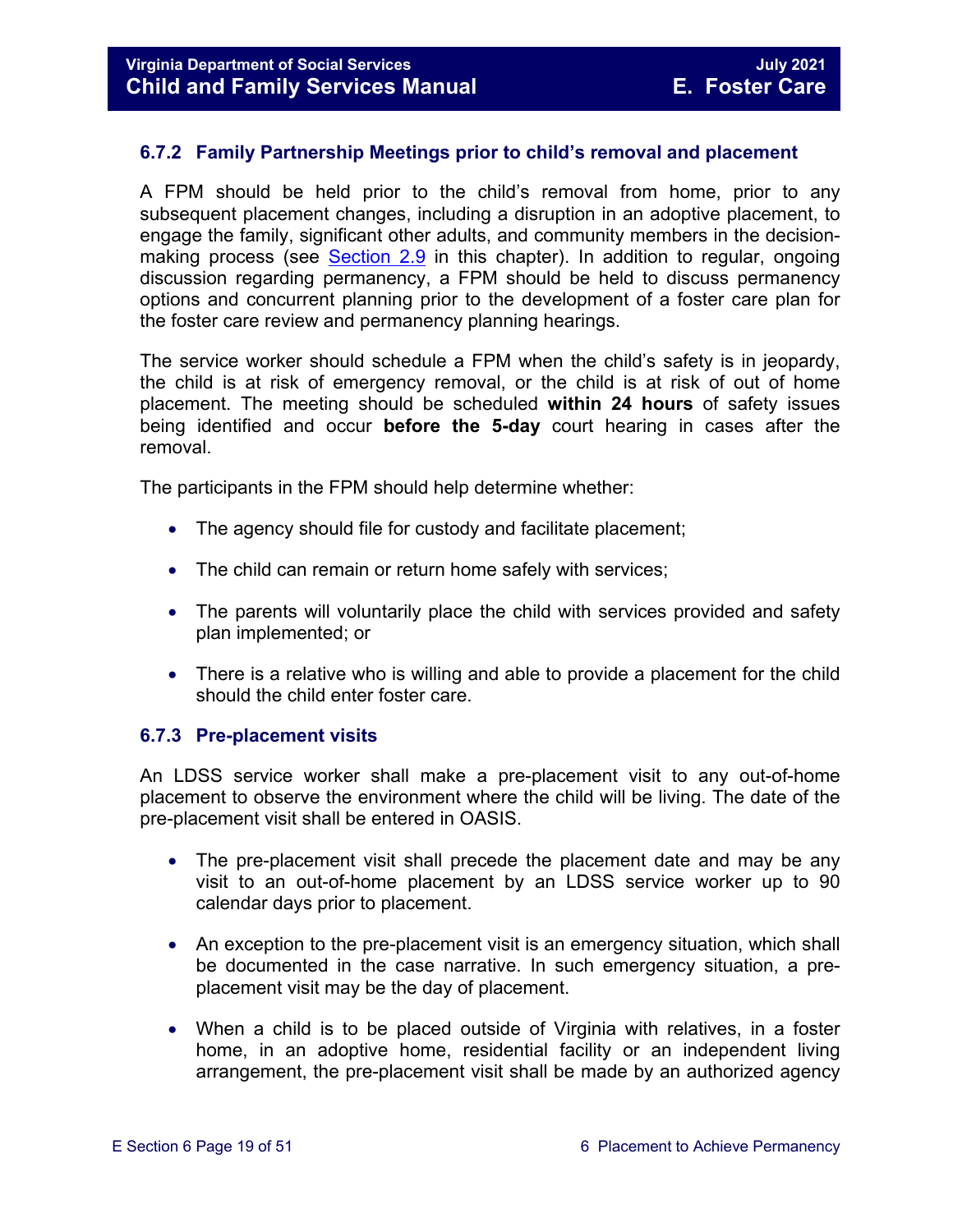in the receiving state in accordance with [Interstate/Intercountry Compact for](http://www.dss.virginia.gov/family/icpc/index.cgi)  [the Placement of Children \(ICPC\) procedures.](http://www.dss.virginia.gov/family/icpc/index.cgi) 

#### <span id="page-19-0"></span>**6.7.4 Preparing key partners for placement**

The service worker shall share information and help prepare the child, birth parents or prior custodians, the prospective provider (the approved or licensed provider where the child will be placed), and the child's school for the child's change in placement. These activities should include:

- Facilitating birth parents or prior custodians and the prospective provider working together to meet the child's needs.
- Discussing the placement with the birth parents or prior custodians including the specific arrangements for visits and communication between the child, siblings, and family members.
- Providing the child, according to his or her age and ability, all relevant information about the out of home placement, responding to questions and concerns PRIOR to the child's move to the placement.
- Scheduling a pre-placement visit for the child when circumstances allow.
- Providing the prospective provider all information known about the child, at initial placement and on an ongoing basis, and relevant information about the birth family in order to assure that the provider has the information necessary to maintain safety and manage the needs of the child. The service worker shall provide and review the foster care plan, including Part B, with providers as a means of meeting this requirement. The service worker should also provide information on:
	- o Child and family assessments.
	- o Social history.
	- o Trauma history.
	- $\circ$  Siblings, significant adults, friends, and community connections important to the child.
	- o Educational, medical, and behavioral health information.
- Notifying the school in which the school age child is currently enrolled of the placement decision and the requirement to jointly determine in writing the most appropriate educational setting based on the child's best interest as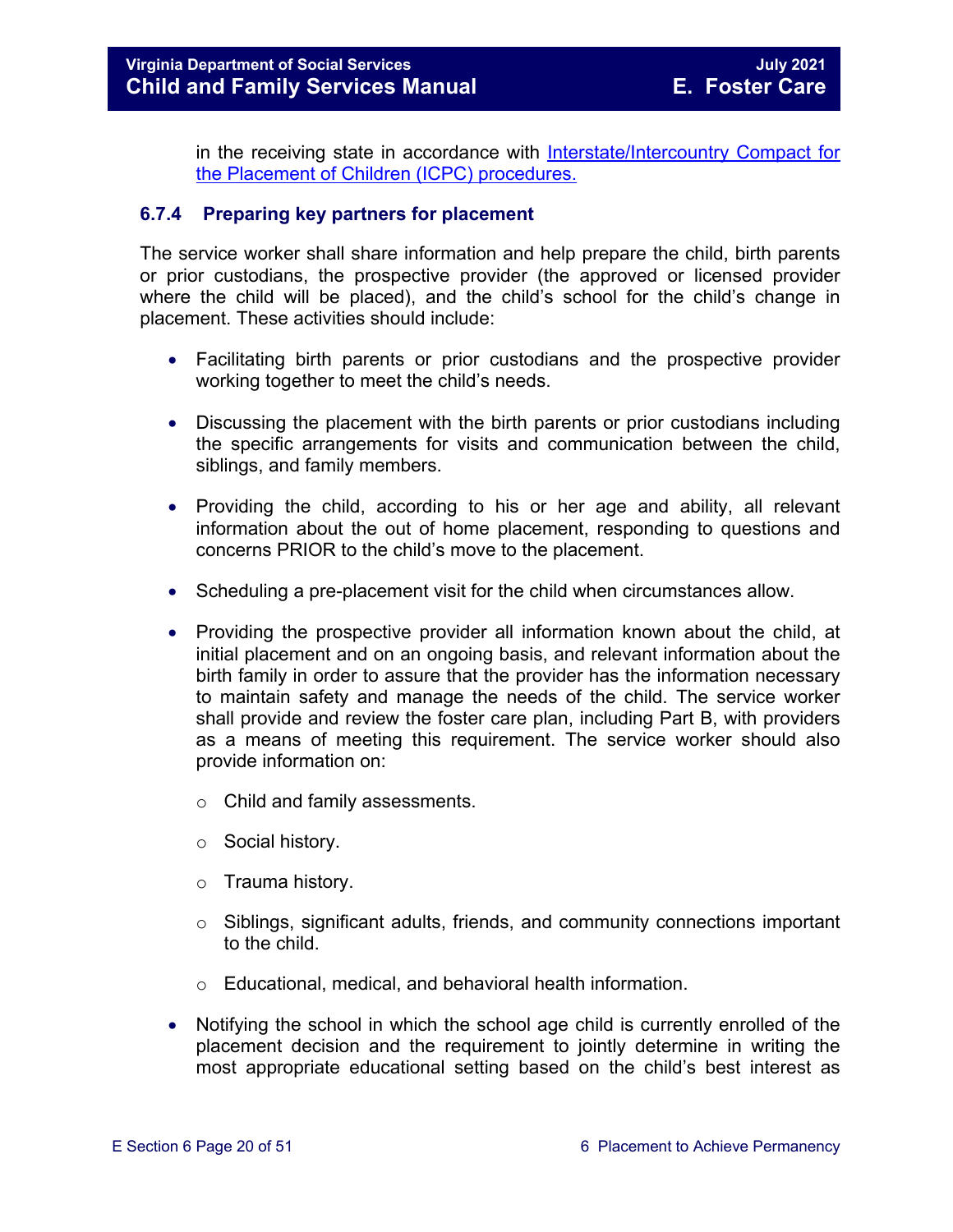quickly as possible (e.g., **within three (3) business days**) (See [Section](https://fusion.dss.virginia.gov/Portals/%5bdfs%5d/Files/DFS%20Manuals/Foster%20Care%20Manuals/Foster%20Care%20Manual%2007-2020/Final%20Foster%20Care%20Manual%2007-2020/section_12_identifying_services_to_be_provided.pdf#page=53)  [12.12\)](https://fusion.dss.virginia.gov/Portals/%5bdfs%5d/Files/DFS%20Manuals/Foster%20Care%20Manuals/Foster%20Care%20Manual%2007-2020/Final%20Foster%20Care%20Manual%2007-2020/section_12_identifying_services_to_be_provided.pdf#page=53).

#### <span id="page-20-0"></span>**6.7.5 Preparing key partners for impact of child's traumatic stress on placement**

The service worker should help key partners understand, prepare for, and address the child's traumatic stress. The service worker should use various strategies to help prepare the child's foster and adoptive parents and caregivers, including:

- Sharing information from evaluations about the child's traumatic stress.
- Giving printed materials on the impact of trauma for children in foster care from the National Child Traumatic Stress Network:
	- o [Understanding Child Traumatic Stress: A Guide for Parents.](http://nctsn.org/sites/default/files/assets/pdfs/ctte_parents.pdf)
	- o [Resources for Parents and Caregivers.](http://www.nctsn.org/resources/audiences/parents-caregivers)
- Providing support for their important role during this time of crisis in the child's life.
- Referring them to the child's mental health professional and/or traumainformed professional.

As a result of these efforts, the foster parents and caregivers should understand $^1\!$  $^1\!$  $^1\!$ :

- The child's experiences with trauma and responses to traumatic stress to help them understand the child's behaviors, needs, and strengths.
- The lack of stability in the child's life (e.g., leaving home, changing foster homes, changing schools, losing friends, changing service workers, and/or changing therapists) and the resultant need for the child to quickly adapt to new communities and environments.
- The impact of trauma for children in foster care. Children with significant trauma histories have a strong response to losses, reinforcing their worldview that life is not predictable and relationships do not last. This worldview can lead to behaviors that further impact the child's ability to develop and maintain meaningful interpersonal relationships and to maintain stable placements. For example:

t

<span id="page-20-1"></span>Some information in this section was excerpted and adapted from the Child Welfare Trauma Training Toolkit: [Trainer's Guide—](http://www.nctsn.org/nctsn_assets/pdfs/CWT3_TrainersGuide.pdf)1st Edition March 2008 The National Child Traumatic Stress Network. [www.NCTSN.org](file://Vaultcelerra.co.dss.state.va.us/Workgroup/Family_Services/DFS%20Child%20and%20Family%20Services%20Manual/FC%20guidance%20updates%20forJanuary%202014%20posting/FOSTER%20CARE%20April%202013_updates%20to%20guidance%20for%20October%202013%20posting/www.NCTSN.org)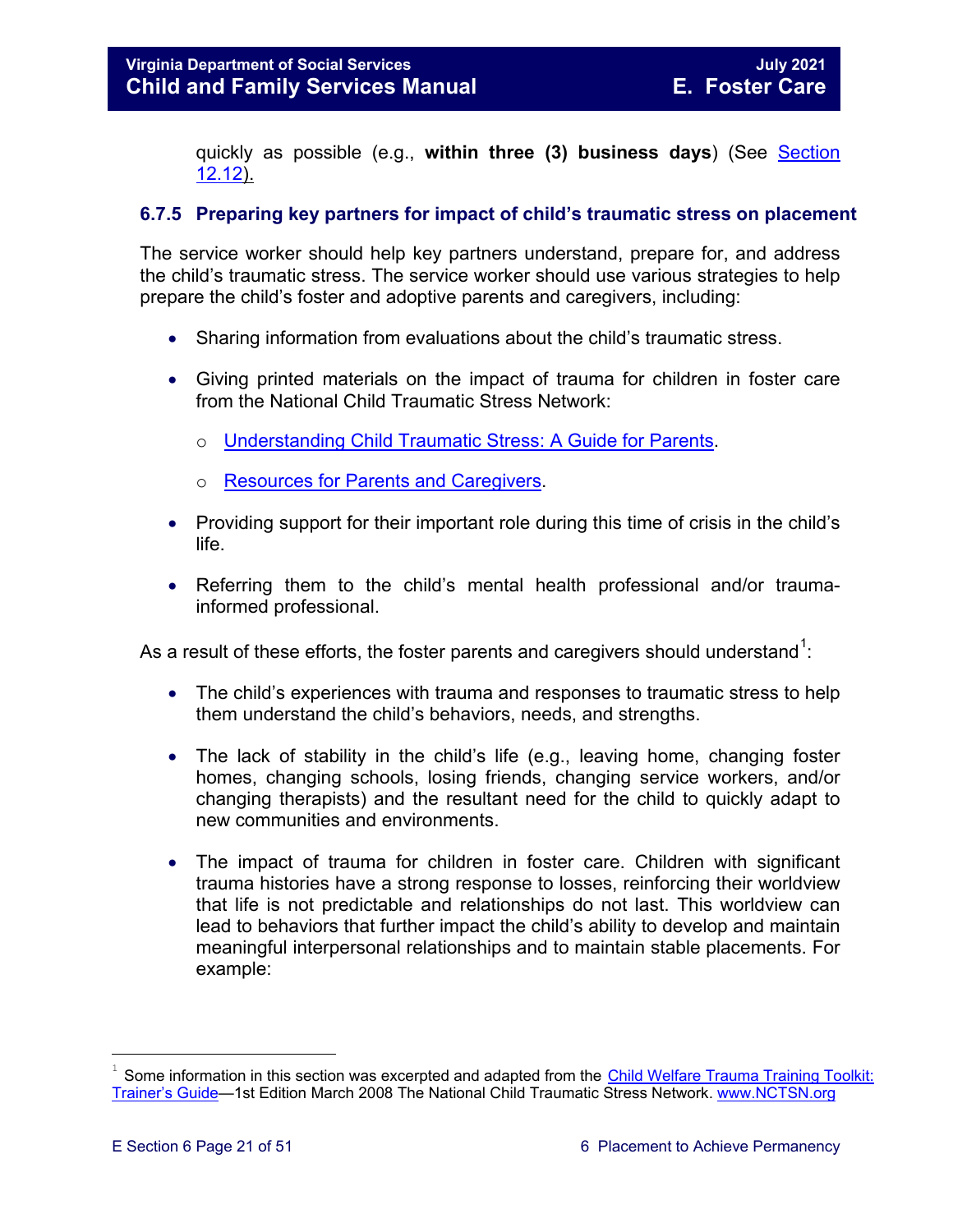- $\circ$  The child's inability to regulate moods and behaviors may lead to behaviors that threaten stable placements, reunification, and/or adoptive placement.
- $\circ$  The child's lack of trust in the motivations of caregivers may lead to the child rejecting possible caring adults or, conversely, making superficial attachments.
- $\circ$  The child's early experiences and attachment problems may reduce his natural empathy for others, including foster and adoptive family members.
- $\circ$  A new foster and adoptive parent, unaware of the child's trauma history or reminders linked to strong emotional reactions, may inadvertently trigger strong reminders of trauma.
- $\circ$  The child, when faced with authority, may be reminded of violent experiences in the past and react by becoming aggressive. This may be the only way the child knows how to protect himself. His reaction to the current situation may be disproportionately violent and defensive as he reacts to traumatic memories of the past. This behavior may produce anger and rejection from the child's current caregivers.
- $\circ$  The child who is fearful of being rejected behaves in ways to elicit rejection. Such behavior can cause foster and adoptive parents to feel like "giving up" on the child, further reinforcing the child's sense of rejection and trauma they are already experiencing.
- The important role of birth parents or prior custodians, relatives, caregivers, and foster and adoptive parents. Research has demonstrated that one key factor influencing children's psychological recovery from traumatic events is the support they receive from their caregivers. Children experience their world within the context of their family relationships. Birth parents and prior custodians, relatives, and other significant persons should be the full-time and long-term supports for children. These individuals are in the child's life longer than the service worker or mental health professional.
- The traumatic stress many families experience along with the child.
	- $\circ$  Foster and adoptive parents have challenging and emotionally draining roles. They need to be prepared to welcome a new child into their home at any hour of the day or night, manage a wide array of emotions and behaviors, and address agency requirements and paperwork. They are expected to support and assist the birth family while at the same time attach to the child in their care. They simultaneously need to prepare the child for returning home or for the possibility of adoption.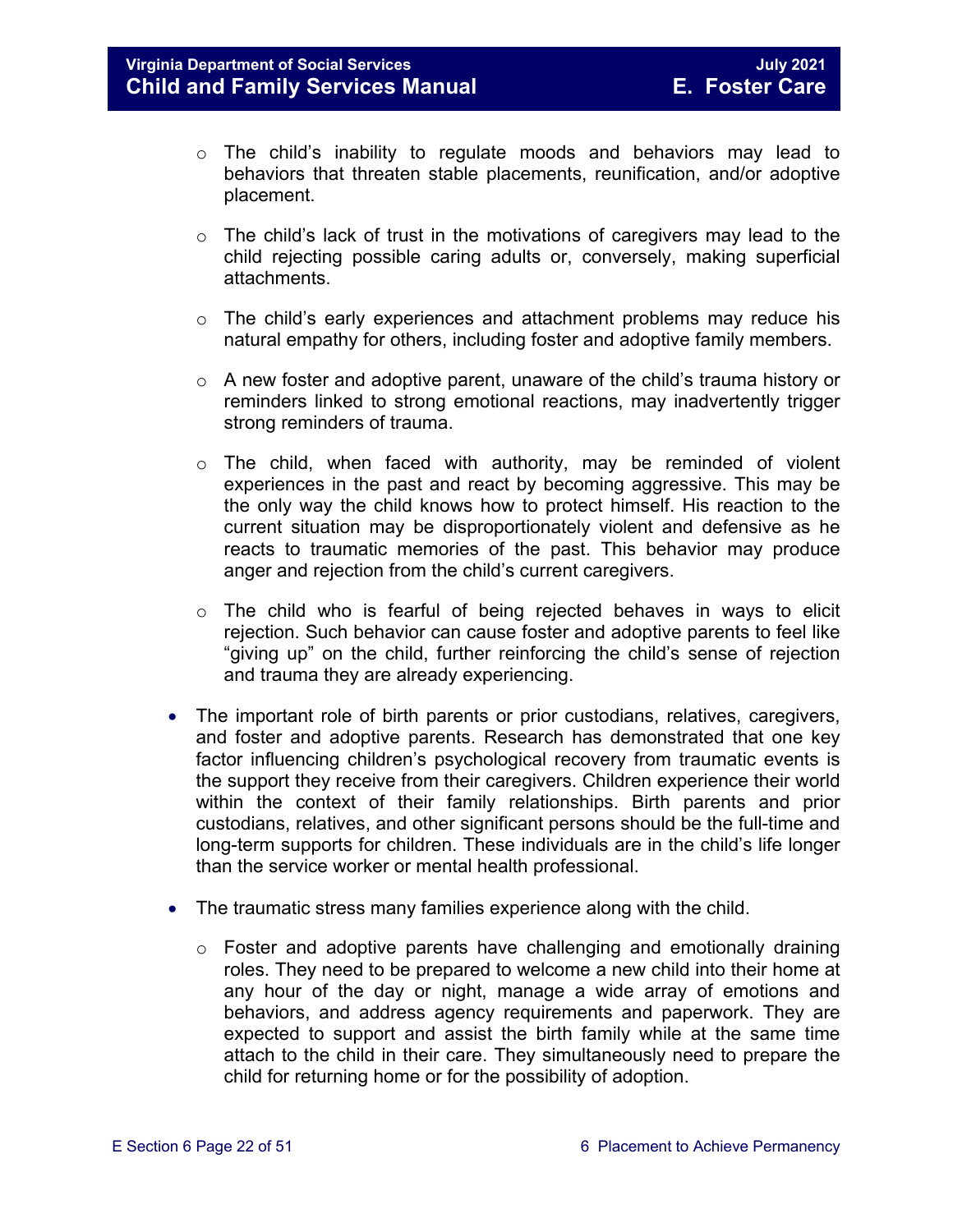- $\circ$  Relatives who care for the child face many of these same challenges, as well as several unique ones that can be overwhelming. They may not have been seeking this role at this time in their lives, but are willing to help address the need or crisis in their family. They must meet the needs of the child they love and respond to agency and court requirements, all while dealing with their own conflicting emotions about the trauma or crisis.
- The importance of staying the course and working through the vulnerable phase of forming attachment.
- The resources, supports, and/or strategies for developing coping skills and reducing trauma symptoms for the child, caregivers, and foster and adoptive parents.

The service worker shall also provide stability for the child and address the child's needs by:

- Establishing permanency for the child as quickly as possible.
- Partnering with the child, family, caregivers, foster and adoptive parents, and professionals as a team to identify the strengths and needs of the child and family in making placement decisions and in planning and providing services.
- Minimizing changes in foster care placements, schools, and communities.
	- o When a change in foster care placement must occur, keeping the child in the same neighborhood, school, and community whenever in the child's best interests and feasible. This stability provides the child familiarity and consistency in relationships with teachers, neighbors, siblings, relatives, and/or friends during this stressful time.
	- o When a change in school or community must occur, facilitating strategies for the child to maintain important relationships with siblings, relatives, teachers, neighbors, and friends through frequent phone calls, visits, and/or use of social media.

#### <span id="page-22-0"></span>**6.7.6 Placement agreement with Code of Ethics and Mutual Responsibilities**

Prior to placing the child in a foster home or children's residential facility, a written agreement shall be signed on or before the date the child is placed in the home or facility (§ [63.2-900 C\)](https://law.lis.virginia.gov/vacode/63.2-900/).The agreement shall be between the LDSS or the Licensed Child Placing Agency (LCPA) and the foster parent or the head of the children's residential facility. It shall remain in effect until the child leaves the placement.

This agreement provides that the LDSS or LCPA shall have access at all times to the child and to the foster home or children's residential facility. It also provides that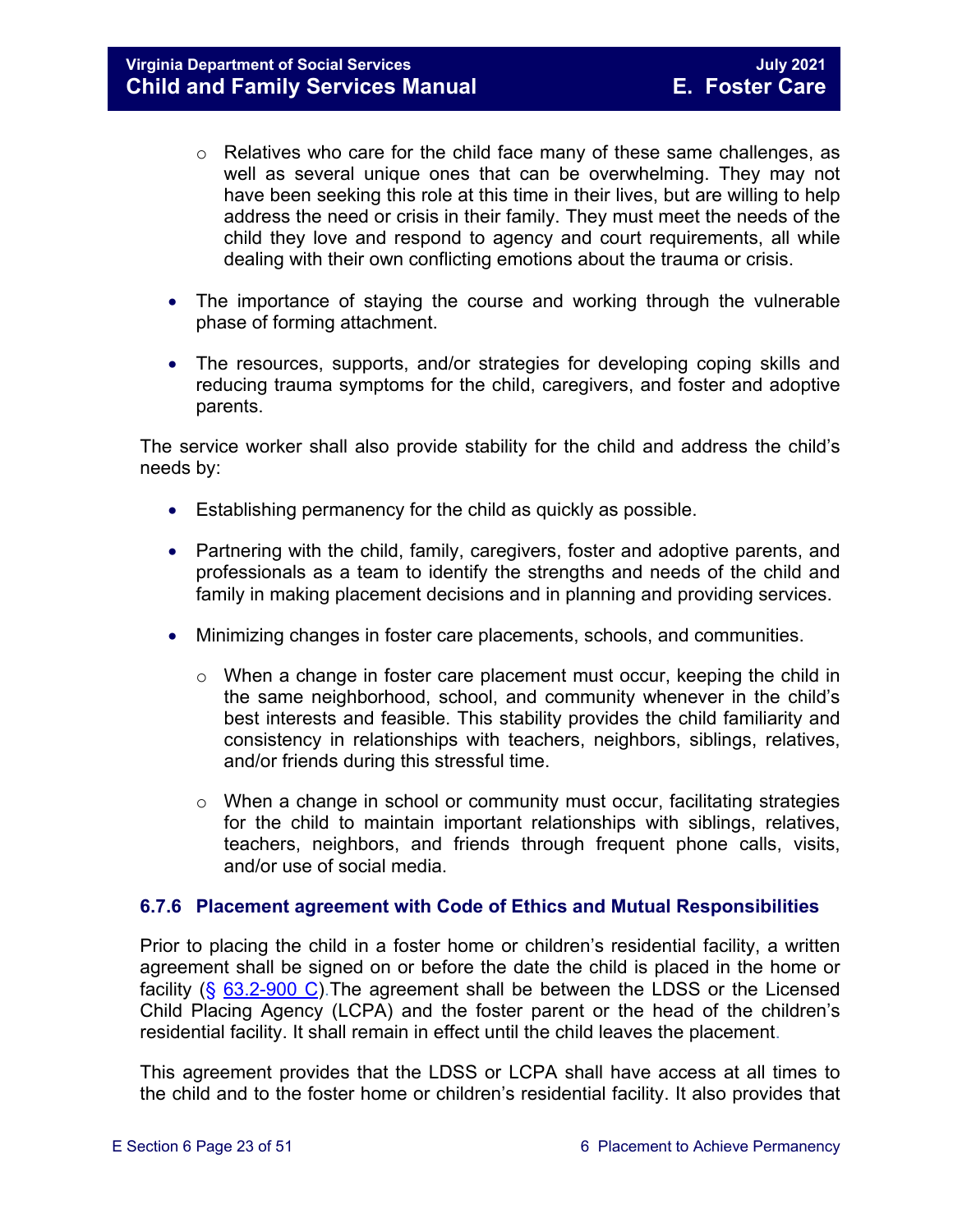the foster parent(s) or the head of the facility will release the child to the LDSS or LCPA whenever the LDSS, LCPA, or Commissioner determines it is in the child's best interests (§ [63.2-902\)](https://law.lis.virginia.gov/vacode/63.2-902/). This agreement is not the vendor contract agreement between the LDSS and the LCPA that delineates the authority, roles, and responsibilities of the respective agencies.

The written agreement shall include, at a minimum, a Code of Ethics and Mutual Responsibilities for all parties named in the agreement  $(\S$  [63.2-900 A\)](https://law.lis.virginia.gov/vacode/63.2-900/). The Code of Ethics and Mutual Responsibilities is not inclusive of all ethical standards or responsibilities, but rather a minimum set of expectations provided to guide the partnership between the child placing agency and the family or the children's residential facility serving children in the Virginia foster care system. Additional expectations for the care of the child are outlined in other documents such as the foster care plan, child specific addenda, financial agreements, and/or other contractual documents.

There are two types of agreements, one for each placement type: foster homes and children's residential facilities. The two agreements are similar with slight variations depending on placement type.

These agreements are located on the [VDSS Fusion](https://fusion.dss.virginia.gov/dfs/DFS-Home/Foster-Care/Foster-Care-Forms) page or the VDSS public [website.](http://www.dss.virginia.gov/family/fc/index.cgi) The State Board of Social Services approved the language of these agreements at its February 2009 board meeting and approved an updated version at its August 2018 board meeting.

The LDSS and LCPAs may place the agreement on their own letterhead stationery as long as the wording of the agreement is not changed. The agreement may be inserted as part of their package of placement documents. When the LDSS or LCPA needs to contract around items not set out in this agreement, other forms or documents may be used in conjunction with this agreement (e.g., a financial agreement).

#### <span id="page-23-0"></span>**6.7.6.1 Placement agreement with foster homes**

Prior to placing the child in a foster home, the LDSS or LCPA that is placing the child presents the written agreement to the foster parent. It is entitled ["Foster](https://fusion.dss.virginia.gov/Portals/%5Bdfs%5D/Files/DFS%20FORMS/Family%20Services-Generic%20Forms/Foster%20Care%20Agreement%20with%20Code%20of%20Ethics%20and%20Mutual%20Responsibilities.pdf)  [Care Agreement: Code of Ethics and Mutual Responsibilities.](https://fusion.dss.virginia.gov/Portals/%5Bdfs%5D/Files/DFS%20FORMS/Family%20Services-Generic%20Forms/Foster%20Care%20Agreement%20with%20Code%20of%20Ethics%20and%20Mutual%20Responsibilities.pdf)" The foster parent(s) should be familiar with this agreement based on discussions of the agreement during pre-service training. The date of the child's placement should not be the first time the foster parent(s) see the form.

The agreement is between the agency (LDSS or LCPA) that approved and supervises the home and the foster parent. When an LDSS places a child with an LCPA, the agreement is between the LCPA and its foster home. The representative of the LCPA and the foster parent(s) sign the agreement. LDSS only signs the agreement when it approves and supervises the foster home.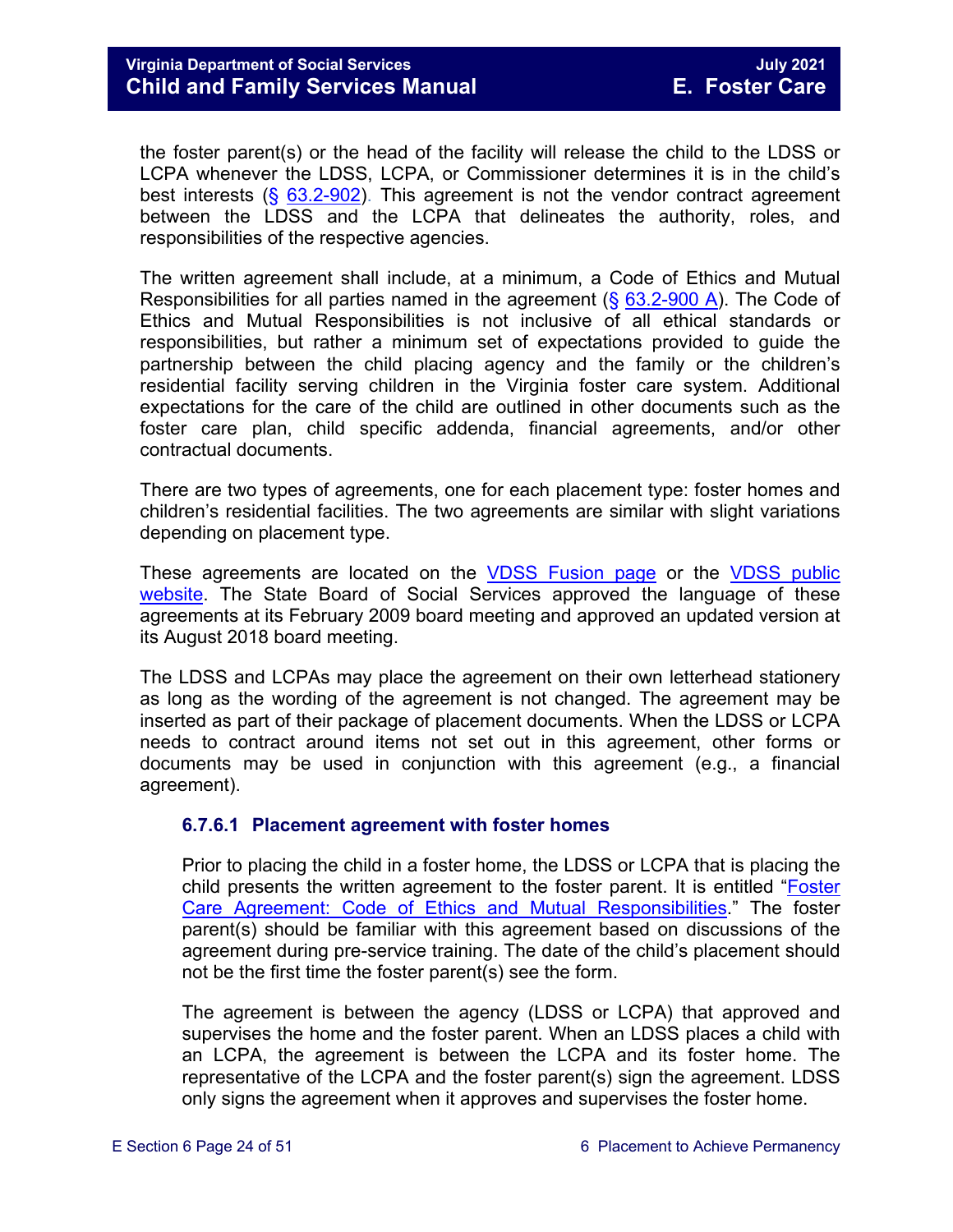The agreement shall be signed on or before the date of the child's placement by the:

- Service worker from the agency (LDSS or LCPA) that approved the home.
- Foster parent(s) of the home.
- LDSS director or LCPA executive director or designee. There may be emergency circumstances which may prevent the LDSS director from being able to sign on or before the placement date. In these circumstances, this person shall sign the placement agreement **within five (5) calendar days** of the child's placement date.

#### <span id="page-24-0"></span>**6.7.6.2 Placement agreement with children's residential facilities**

Prior to placing the child in a licensed children's residential facility, the LDSS or LCPA that is placing the child (placing agency) presents the written agreement to the residential facility. It is entitled, "Children's [Residential Facilities](https://fusion.dss.virginia.gov/Portals/%5Bdfs%5D/Files/DFS%20FORMS/Foster%20Care%20Forms/Childrens%20Residential%20Facility%20with%20Code%20of%20Ethics%20and%20Mutual%20Responsibilities.pdf)  [Agreement: Code of Ethics and Mutual Responsibilities.](https://fusion.dss.virginia.gov/Portals/%5Bdfs%5D/Files/DFS%20FORMS/Foster%20Care%20Forms/Childrens%20Residential%20Facility%20with%20Code%20of%20Ethics%20and%20Mutual%20Responsibilities.pdf)"

The agreement is between the placing agency and the children's residential facility. It shall be signed on or before the date of the child's placement by the:

- Service worker from the placing agency.
- Head of the children's residential facility or designee.
- The placing agency director or designee.

When a child is placed in a children's residential facility licensed as a temporary emergency shelter, the agreement may be completed and signed **within 24 hours** of the child's arrival when a verbal agreement for placement is secured within eight hours of the child's arrival at the temporary emergency shelter ( $\S$ [63.2-900 C\)](https://law.lis.virginia.gov/vacode/63.2-900/).

#### <span id="page-24-1"></span>**6.7.7 Financial agreement with provider**

The VDSS approved template, [Financial Agreement for Local Department of Social](https://fusion.dss.virginia.gov/Portals/%5Bdfs%5D/Files/Family%20Recruitment/Family%20Recruitment%20Forms/Financial%20Agreement%20for%20Local%20Department%20of%20Social%20Services%20Approved%20Providers%20%28Foster%20Parents%29.pdf)  [Services Approved Providers,](https://fusion.dss.virginia.gov/Portals/%5Bdfs%5D/Files/Family%20Recruitment/Family%20Recruitment%20Forms/Financial%20Agreement%20for%20Local%20Department%20of%20Social%20Services%20Approved%20Providers%20%28Foster%20Parents%29.pdf) shall be signed when a child is placed with the LDSS approved provider. It requires LDSS to specify when the provider's monthly payments for the care of the child will be available. Timely payments should be made within the month following the month when services to a child were provided. Other local policies and procedures related to payment should be explained to the provider. The LDSS should notify all providers in writing if the room and board rate changes and a new agreement should be developed.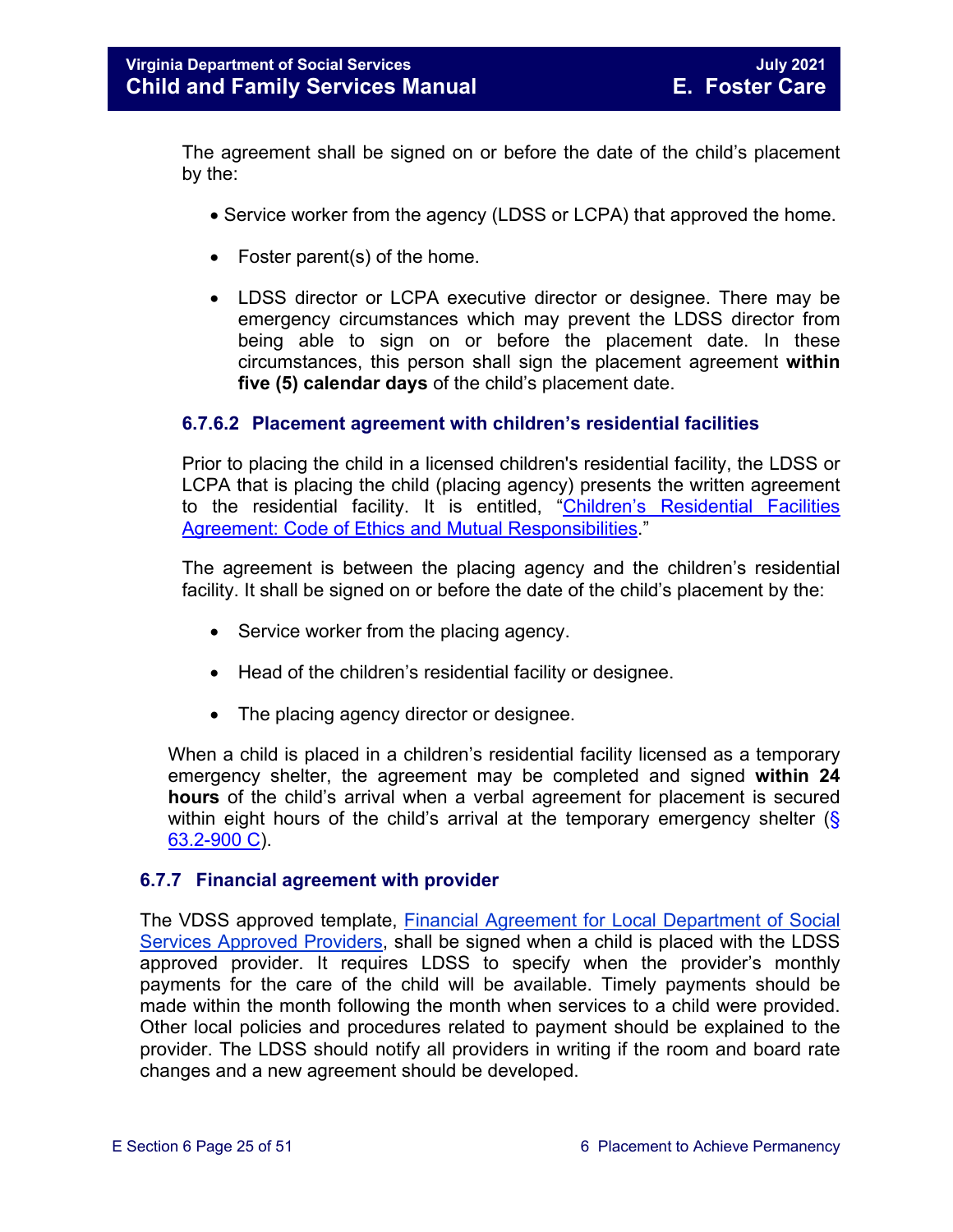A financial agreement or contract, which documents the currently negotiated room and board rate and individual requirement items, shall be required for every child placed in a children's residential facility.

#### <span id="page-25-0"></span>**6.8 Normalcy for children in foster care**

Being in foster care can be a stigmatizing experience for children. Lengthy decisionmaking processes around granting permission for children and youth to participate in normal activities and experiences can result in children missing out on opportunities which would be beneficial to them and further contribute to feelings of being "different" and/or being treated unfairly. Normalcy for children in foster care means that they have growing up experiences similar to their peers who are not in foster care.

LDSS shall, in accordance with The Preventing Sex Trafficking and Strengthening Families Act [\(P.L.113-183\)](https://www.congress.gov/113/plaws/publ183/PLAW-113publ183.pdf) and Va. Code [§63.2-904,](https://law.lis.virginia.gov/vacode/63.2-904/) implement policies and procedures to support normalcy for children in foster care. The Sex Trafficking Act directs that foster parents, group home and residential providers be empowered to make day to day decisions about the child's participation in age-appropriate extracurricular enrichment and social activities. These decisions shall be based upon a reasonable and prudent parent standard. This standard is characterized by careful and sensible parental decisions which ensure the child's health, safety and best interest, while at the same time encouraging the child's emotional and developmental growth.

A caregiver shall consider the following criteria when determining whether to permit a child to participate in an activity:

- The child's age, maturity, and developmental level to maintain the overall health and safety of the child;
- Potential risk factors and the appropriateness of the activity;
- The best interest of the child based on the caregiver's knowledge of the child;
- The importance of encouraging the child's emotional and developmental growth;
- The importance of providing the child with the most family-like living experience possible;
- The behavioral history of the child and the child's ability to safely participate in the proposed activity; and,
- The wishes of birth parents whose rights have not been terminated

The LDSS shall further ensure that caregivers receive training, initially and on-going, regarding normalcy for children in foster care. The training shall include knowledge and skills relating to the developmental stages of the cognitive, emotional, physical, and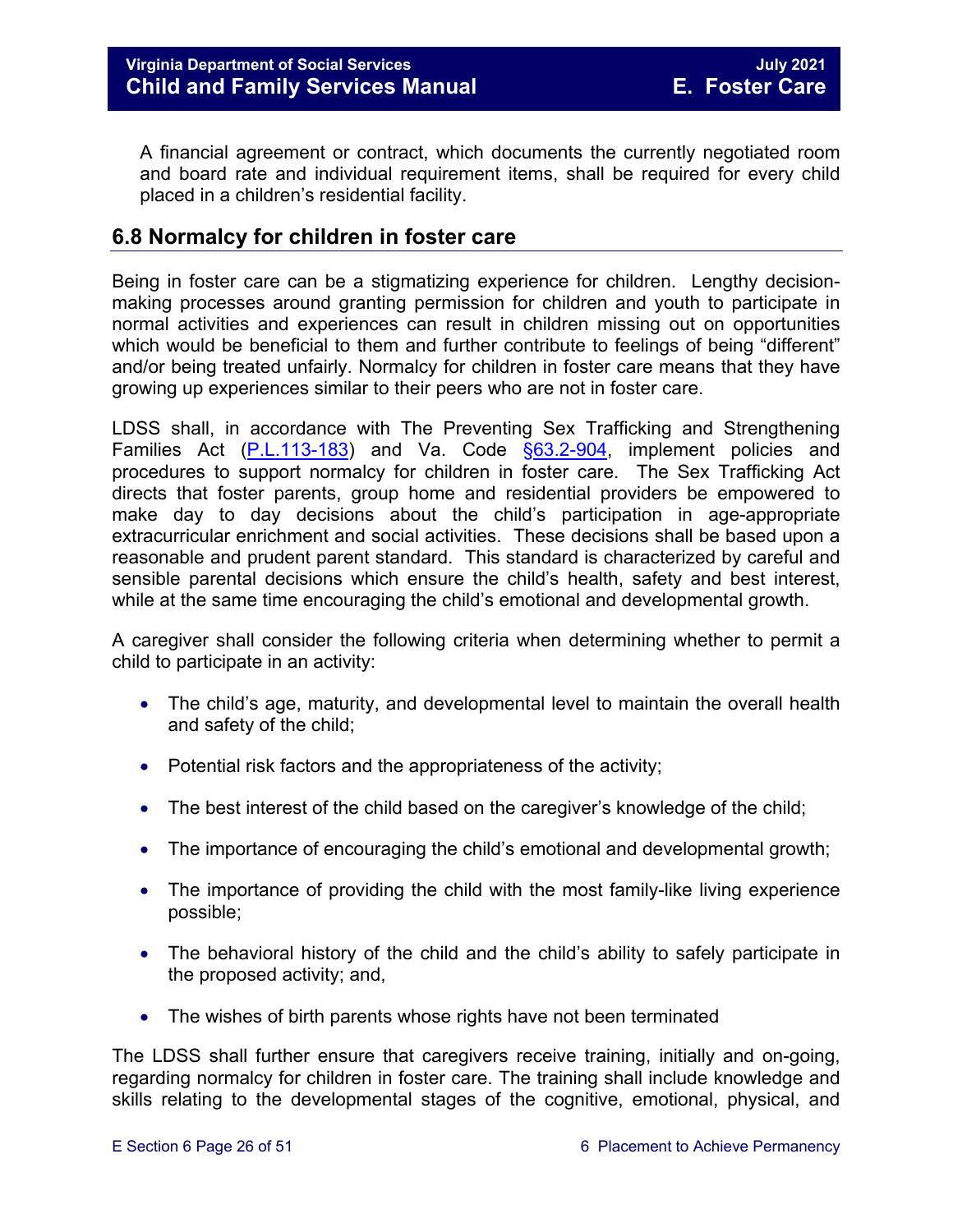behavioral capacities of a child. It shall provide knowledge and skills relating to applying the standard to decisions such as whether to allow the child to engage in social, extracurricular, enrichment, cultural, and social activities, including sports, field trips, and overnight activities lasting one or more days, and to decisions involving the signing of permission slips and arranging of transportation for the child to and from extracurricular, enrichment, and social activities. Caregivers should also be provided with information about the children placed in their care sufficient to ensure that they are able to make reasonable and prudent decisions.

The standard of normalcy for children in foster care does not allow caregivers to give permission for any type of activity that would be in violation of the child's court order.

The LDSS shall report on efforts to implement normalcy for each child in foster care in the child's foster care plan.

#### <span id="page-26-0"></span>**6.9 Procedures for** *immediate* **placement**

*To support children remaining with kin and in their communities, the service worker may make an immediate placement with a kinship provider whose kinship foster home is in pre-approval status. The required steps for the process of immediate kinship home placement and subsequent foster home approval are outlined in Section 1.5 of [Local](https://fusion.dss.virginia.gov/dfs/DFS-Home/Family-Recruitment/Family-Recruitment-Guidance)  [Department Foster and Adoptive Home Approval Guidance Manual](https://fusion.dss.virginia.gov/dfs/DFS-Home/Family-Recruitment/Family-Recruitment-Guidance).* 

#### <span id="page-26-1"></span>**6.9.1 Purchasing emergency shelter services**

Emergency Shelter service is the temporary housing and supervision of a child to prevent abuse, neglect, or exploitation. The service is provided in foster family homes and residential facilities approved for emergency shelter. Payments may be made for reserve space under the following conditions:

- Payment may be made until a more permanent arrangement can be made.
- Rates are negotiated by the LDSS for approved emergency foster family homes. There shall be an agreement specifying that the home is approved for emergency shelter and the rate of payment.
- Payment for the child in custody of the LDSS is from title IV-E or state pool funds, not protective services. A child removed from foster care placement because of abuse or neglect and placed in emergency shelter remains a foster care case.
- Rates are negotiated between the provider and purchaser based upon CPMT procedures for residential care.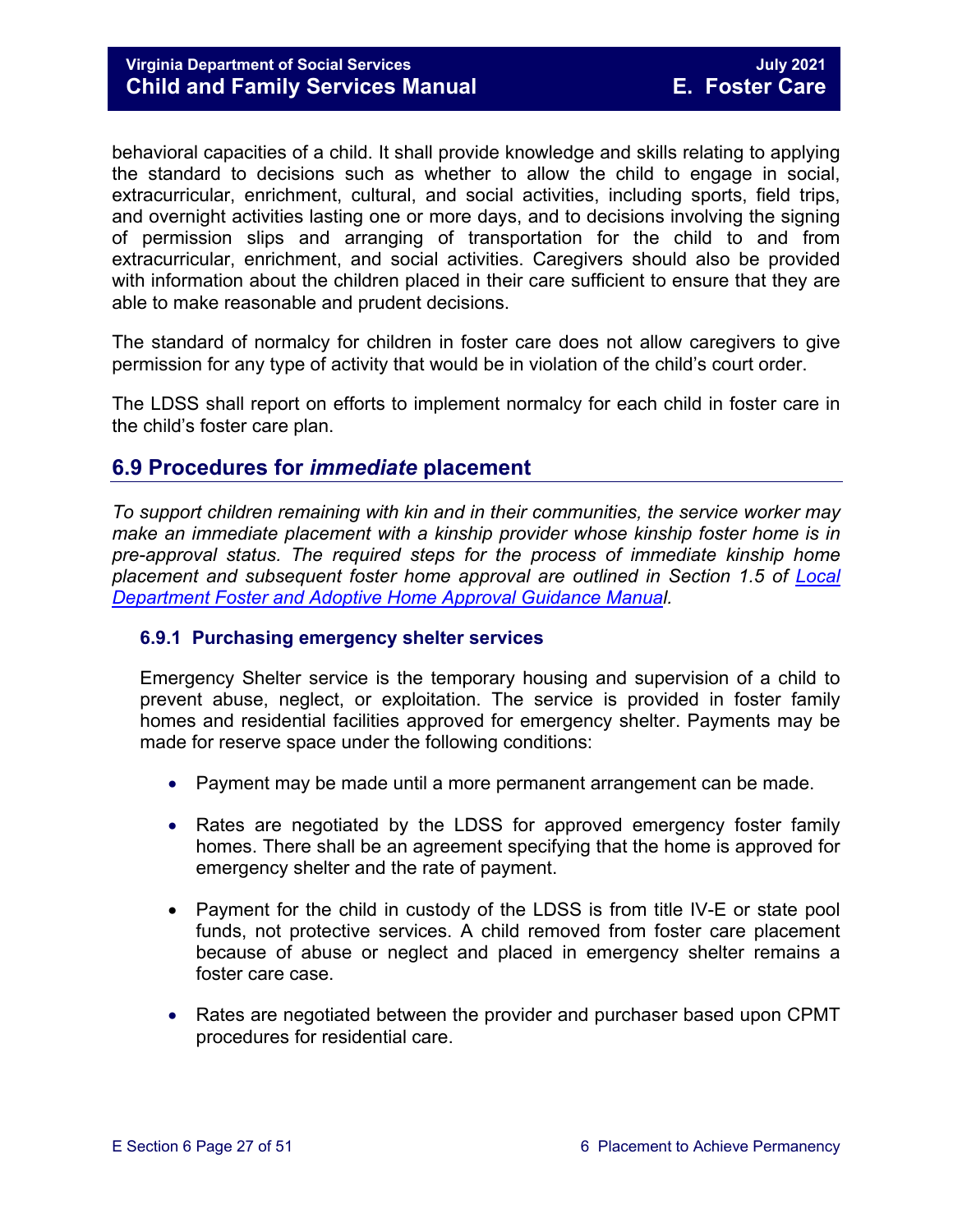• The locality, based on CPMT guidelines, may negotiate a fee to reserve space in an approved emergency shelter foster family home or facility and pay those fees out of state pool funds.

#### <span id="page-27-0"></span>**6.10 Procedures for placement changes**

When a child is currently in a foster care placement and the LDSS is considering moving the child to a new placement, the service worker shall address the critical decisions in making placements (see [Section 6.3\)](#page-9-0) and key partners to involve in placement decisions (see [Section 6.5\).](#page-14-1) The service worker should also follow the procedures prior to making an out-of-home placement (see [Section 6.7\)](#page-16-0).

The service worker shall conduct a relative search when a placement change occurs or is expected to occur ( $\frac{63.2-900.1}{2}$ . The relative search should be conducted prior to the FPM, whenever feasible, as relatives identified through the search could be included as part of the FPM. Additionally, relatives identified through the search could be explored as potential placement options.

To accurately track the whereabouts of children in foster care, placement information for the child shall be entered into OASIS **within five (5) calendar days** of any placement change.

#### <span id="page-27-1"></span>**6.10.1 Family Partnership Meetings to preserve or change placements**

A FPM should be requested before the child is moved from one placement to another. The purpose of the meeting is to determine if the current placement can be sustained safely and, if not, what placement alternatives are available. The meeting should be scheduled ideally when chronic or recurring problems in the placement are evident, but no later than when potential disruption of the foster placement is recognized, safety issues exist, or a move from the current placement is believed necessary to benefit the child. The following individuals may request the meeting: the child, birth parent, former legal guardians, adoptive parents, foster parents, or LDSS.

If the situation is urgent, the meeting should be scheduled **within 48 hours** of the request. If the meeting is to discuss a planned change in placement, it should be scheduled **within five (5) business days**.

#### <span id="page-27-2"></span>**6.10.2 Collaborate with school to ensure school stability**

When making a placement change for the school age child, the LDSS shall:

• Consult with the child's current school and take into account in the placement decision the appropriateness of the child's current educational setting and the distance of potential placements to the child's current school.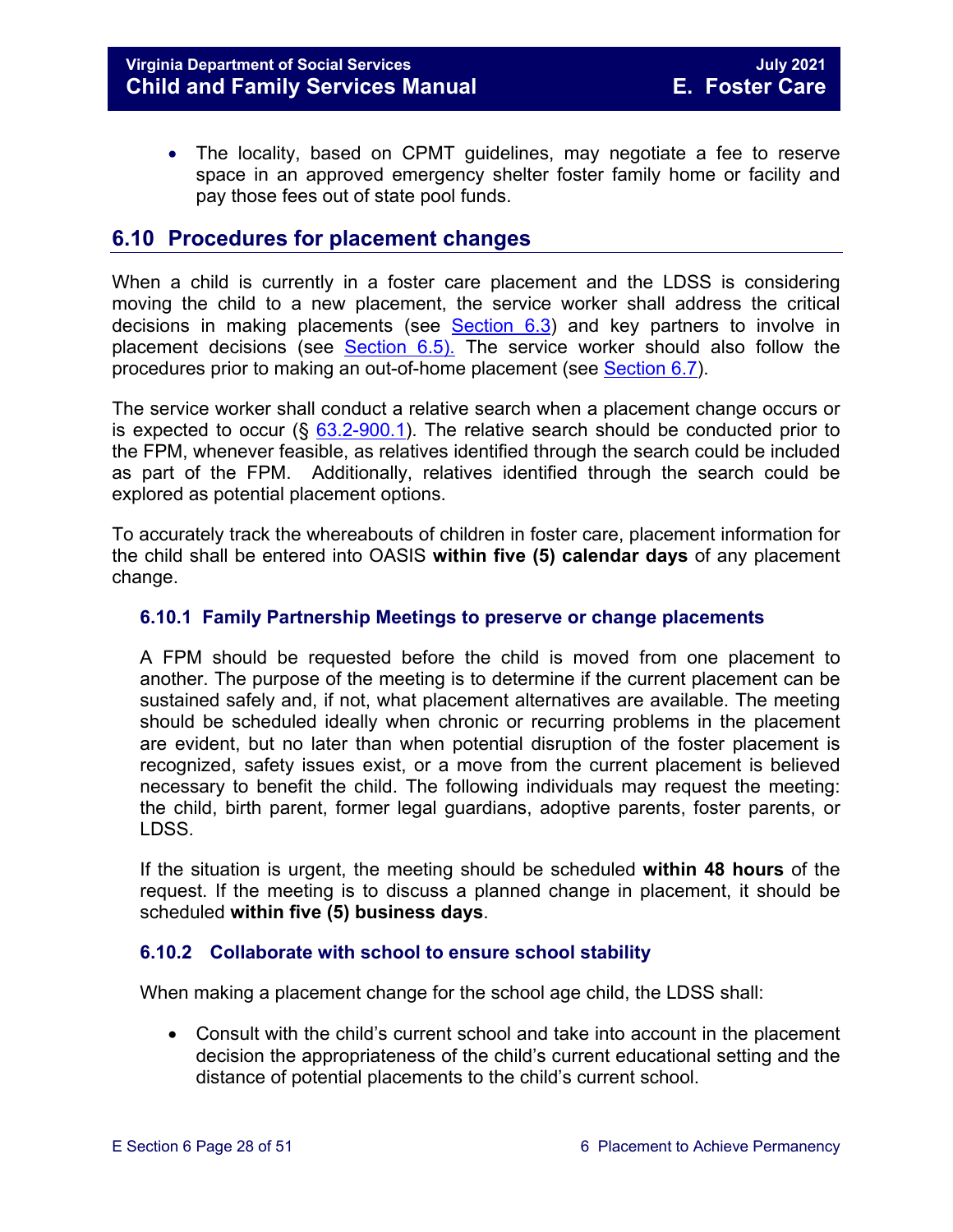• Jointly determine in writing with the appropriate school division whether it is in the child's best interest to remain enrolled in the school where the child was enrolled at the time of the placement (see [Section 12.12\)](https://fusion.dss.virginia.gov/Portals/%5bdfs%5d/Files/DFS%20Manuals/Foster%20Care%20Manuals/Foster%20Care%20Manual%2007-2020/Final%20Foster%20Care%20Manual%2007-2020/section_12_identifying_services_to_be_provided.pdf#page=53).

#### <span id="page-28-0"></span>**6.10.3 Notification of placement changes and maintaining connections**

The foster care plan shall include the plan for visitation between the child and parent(s) or prior custodians. If siblings are separated, the plan for visitation and communication with siblings shall also be included. The visitation or communication plan shall take into account the wishes of the child, consistent with the child's developmental level. The plan should also specify ways for the child to connect with friends and other adults who are significant to the child. The plan shall specify the frequency of visitation or communication, identify who is responsible for ensuring the visits or communication take place, and state any restrictions or limitations to the visits or communications. The communications may include, but are not limited to, face-to-face visits, telephone calls, email correspondence, and video conferencing.

All parents with residual parental rights or prior custodians shall be involved in determining changes in the placement of the child or in visitation arrangements. While birth parents or prior custodians are involved in the FPM and will know the placement decision and plans for maintaining connections with the child, the LDSS shall also notify all parents with residual parental rights or prior custodians in writing of any changes in placement, visitation and communication **within ten (10) calendar days** of such a change. Siblings, friends, and other significant adults shall be notified of any changes that impact their visitation and communication with the child. Plans for visitation and communication with parents or prior custodians shall be included in the child's service plan (see [Section 15.5.1\)](https://fusion.dss.virginia.gov/Portals/%5bdfs%5d/Files/DFS%20Manuals/Foster%20Care%20Manuals/Foster%20Care%20Manual%2007-2020/Final%20Foster%20Care%20Manual%2007-2020/section_15_developing_service_plan.pdf#page=7).

In the case of an emergency placement change, the birth parent with residual parental rights or prior custodian and all other relevant parties shall be notified immediately of the placement change. The agency shall inform the birth parent or prior custodian of why the placement change occurred and why the birth parent or prior custodian could not be involved in the decision making process.[\(22VAC40-201-](http://leg1.state.va.us/cgi-bin/legp504.exe?000+reg+22VAC40-201-40) [40](http://leg1.state.va.us/cgi-bin/legp504.exe?000+reg+22VAC40-201-40) I.2)

If the child is returned to his or her birth parents or prior custodians, the service worker shall immediately notify the court in which the foster care plan is filed (§ [16.1-](https://law.lis.virginia.gov/vacode/16.1-281/) [281 D\)](https://law.lis.virginia.gov/vacode/16.1-281/).

**Within 72 hours** of the child being placed, the service worker shall notify in writing the school principal and superintendent of the need to immediately enroll the child and the status of parental rights (see [Section 12.12\)](https://fusion.dss.virginia.gov/Portals/%5bdfs%5d/Files/DFS%20Manuals/Foster%20Care%20Manuals/Foster%20Care%20Manual%2007-2020/Final%20Foster%20Care%20Manual%2007-2020/section_12_identifying_services_to_be_provided.pdf).

Maintaining significant connections for the child during times of transition is important. When placements change, the service worker should notify siblings and significant family members, friends, and adults to help support the child and to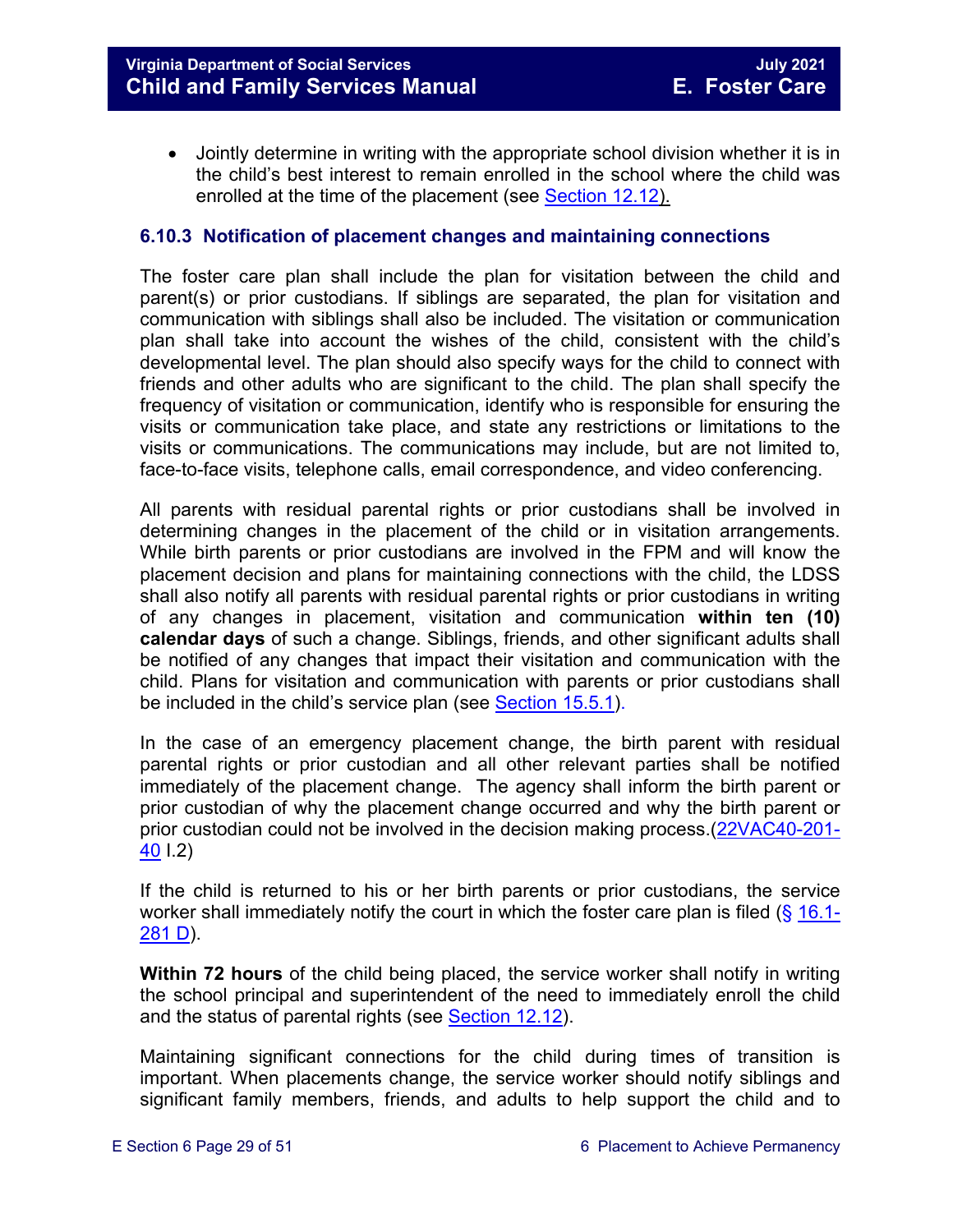arrange plans for visits and communication with the child during and after the transition.

#### <span id="page-29-0"></span>**6.11 Placements leading to permanency for child**

Placements should be designed to help achieve permanency for the child, where the child is discharged from foster care to live with a permanent family.

Placements shall help facilitate reunification, consistent with the child's safety and best interests. Concurrent planning is a structured approach to case management which requires working towards family reunification while, at the same time, establishing and working towards an alternative permanency plan. Concurrent planning should be used for all foster care cases to ensure that if reunification cannot be achieved within the time frame permitted by law, the child will still achieve permanency promptly. While working to achieve reunification, the LDSS should work diligently to place a child in a home (preferably with a relative) that will be able to provide permanency for the child through custody transfer or adoption should the child be unable to return home. Refer to [section](https://fusion.dss.virginia.gov/Portals/%5bdfs%5d/Files/DFS%20Manuals/Foster%20Care%20Manuals/Foster%20Care%20Manual%2007-2020/Final%20Foster%20Care%20Manual%2007-2020/section_7_selecting_permanency_goals.pdf#page=7)  [7.4](https://fusion.dss.virginia.gov/Portals/%5bdfs%5d/Files/DFS%20Manuals/Foster%20Care%20Manuals/Foster%20Care%20Manual%2007-2020/Final%20Foster%20Care%20Manual%2007-2020/section_7_selecting_permanency_goals.pdf#page=7) for more information on concurrent planning.

#### <span id="page-29-1"></span>**6.11.1 Placements leading to reunification**

The service worker shall make reasonable efforts to make placements that safely reconnect the child with his or her birth parent(s) or prior custodians to facilitate reunification within the shortest practicable time  $(\S$  [16.1-281 B\)](https://law.lis.virginia.gov/vacode/16.1-281/). The child's health and safety shall be the paramount concern. Reunification should always be pursued unless aggravated circumstances exist that indicate return home is not in the child's best interest (see [Section](https://fusion.dss.virginia.gov/Portals/%5bdfs%5d/Files/DFS%20Manuals/Foster%20Care%20Manuals/Foster%20Care%20Manual%2007-2020/Final%20Foster%20Care%20Manual%2007-2020/section_7_selecting_permanency_goals.pdf#page=14) 7.6.2 of this chapter).

Permanency for the goal of reunification is achieved when the child is reunified with his or her family with custody transferred back to the birth parent(s) or prior custodians.

#### <span id="page-29-2"></span>**6.11.2 Placements leading to adoption**

If reunification is not reasonably likely for the child within a practicable time, adoption of the child by a relative or non-relative provides the child the same legal and social status that is afforded to children born to the parent(s). In determining the best interests of the child for adoption, the service worker should consider the relevant factors that are required for the circuit court or juvenile and domestic relations district court. These factors include, but are not limited to:

- The birth parent(s)' efforts to obtain or maintain legal and physical custody of the child.
- Whether the birth parent(s) are currently willing and able to assume full custody of the child.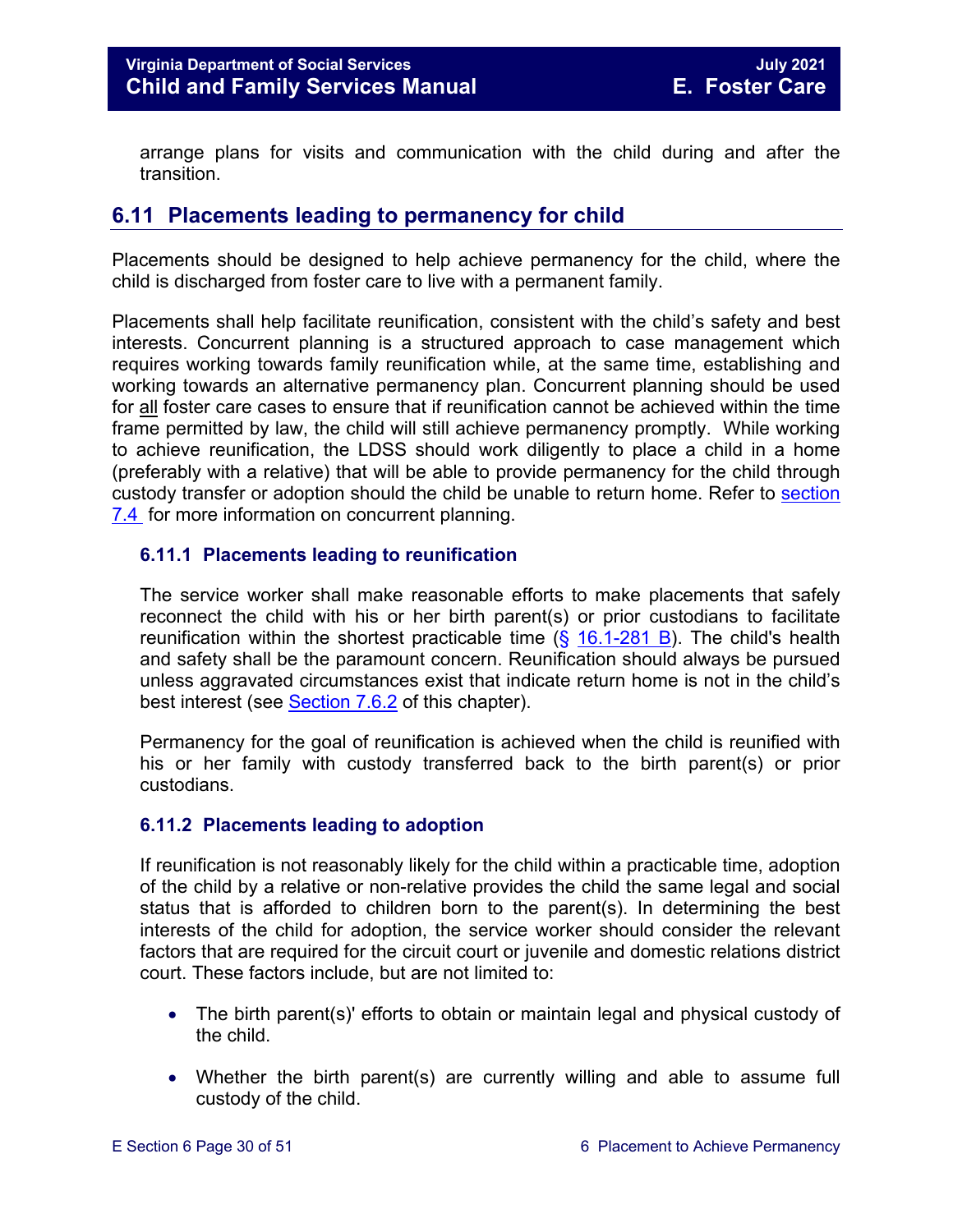- Whether the birth parent(s)' efforts to assert parental rights were thwarted by other people.
- The birth parent(s)' ability to care for the child.
- The age of the child.
- The quality of any previous relationship between the birth parent(s) and the child and between the birth parent(s) and any other minor children... (§  $63.2-$ [1205\).](https://law.lis.virginia.gov/vacode/63.2-1205/)

Permanency is achieved when the final order of adoption is entered.

#### <span id="page-30-0"></span>**6.11.3 Placements leading to custody transfer to a relative**

Another option for the service worker is to facilitate a successful placement with a relative with subsequent transfer of custody within the shortest practicable time. This option shall be based on the best interests of the child if reunification is not reasonably likely within a practicable time  $(\frac{6}{16.1} - 281)$ . In order for the juvenile and domestic relations district court to transfer custody of the child to a relative other than the child's prior family, the court shall enter an order only on a finding based upon a preponderance of the evidence that the relative is:

- Willing and qualified to receive and care for the child.
- Willing to have a positive, continuous relationship with the child.
- Committed to providing a permanent, suitable home for the child.
- Willing and has the ability to protect the child from abuse and neglect  $(\S 16$ -[1.281 C1\)](https://law.lis.virginia.gov/vacode/16.1-281/).

Permanency is achieved when legal custody is transferred to the relatives with whom the child is placed.

#### <span id="page-30-1"></span>**6.12 Placements for children with alternative goals**

Since permanency involves the child leaving the foster care system to live with a permanent family, goals other than reunification, adoption, and custody transfer to a relative do not achieve permanency for the child. Rather, the child remains in foster care.

If the service worker, in collaboration with the Family Partnership Team, determines that the child's home, an adoptive home, or placement with relatives with subsequent transfer of custody to the relative are not in the child's best interest at this time, they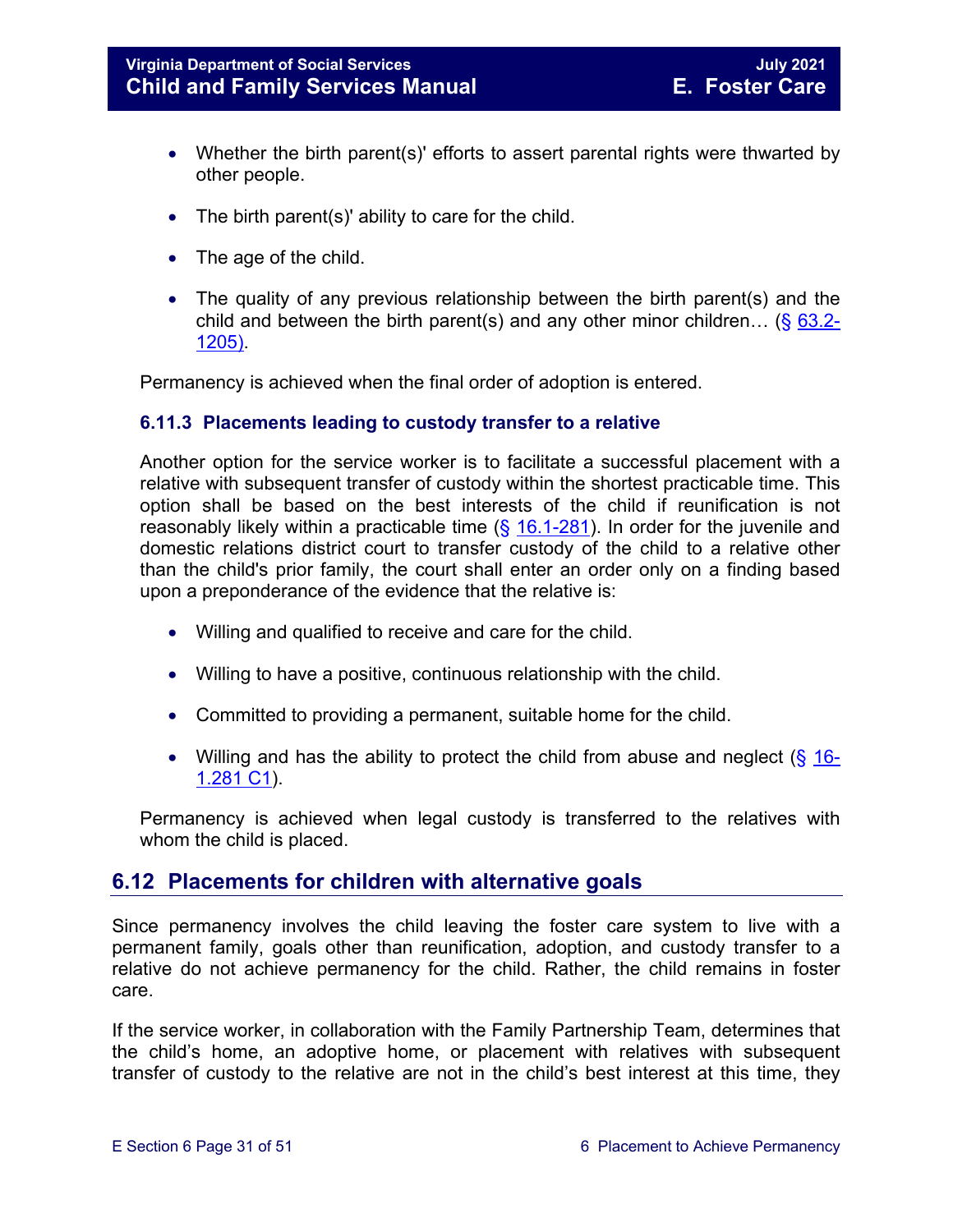may select an alternative goal and place the child in an alternative living arrangement while continuing to pursue permanency for the child.

Permanency should be pursued for all children in foster care. The service worker should continually evaluate the child's best interests and the changing circumstances of the child and extended family. As new opportunities arise that are consistent with the child's best interests, the service worker shall make diligent efforts to place the child with a permanent family and end placement in the foster care system.

#### <span id="page-31-0"></span>**6.12.1 Placement with goal of Permanent Foster Care**

Youth who have a Permanent Foster Care goal shall be 16 years of age or older and be placed in a foster family home where the youth and the foster parent(s) already have a clearly established, strong relationship. Since this goal is only to be used when such a relationship already exists, there is no other placement for youth with this goal.

Permanency should be pursued through fully discussing with the permanent foster parent(s) the benefits of adoption for the youth (see [Section 6.7.1\)](#page-16-1).

#### <span id="page-31-1"></span>**6.12.2 Placement with goal of Independent Living**

Only youth over the age of 18 shall have the goal of Independent Living. All efforts shall be made to find permanency for youth through reunification with family, adoption or placement with relatives. However, those youth that turn 18 while in foster care and have not achieved permanency, are eligible to enter the Fostering Futures Program. The foster care plan that is filed when a youth enters the Fostering Futures Program, will have a goal of Independent Living unless they remain in their permanent foster home. Efforts should continue to be made to seek permanency for youth with the goal of Independent Living. An independent living arrangement with an adult whom the youth has a significant bond is the preferred placement.

Please refer to [Section](https://fusion.dss.virginia.gov/Portals/%5bdfs%5d/Files/DFS%20Manuals/Foster%20Care%20Manuals/Foster%20Care%20Manual%2007-2020/Final%20Foster%20Care%20Manual%2007-2020/Section_14_Fostering_Futures.pdf) 14 for more information regarding allowable placements for youth over the age of 18.

#### <span id="page-31-2"></span>**6.12.3 Placement with goal of Another Planned Permanent Living Arrangement**

Placements for youth with the goal of Another Planned Permanent Living Arrangement (APPLA) are group homes or residential settings. APPLA is intended to be used for those youth with chronic disabling conditions (e.g., severe neurological impairments or significant developmental delays requiring extensive assistance by and monitoring from adults) for whom living in a less restrictive setting is clearly not in the youth's best interest at the current time and shall only be used for youth age 16 and older. If such youth become able to live in a less restrictive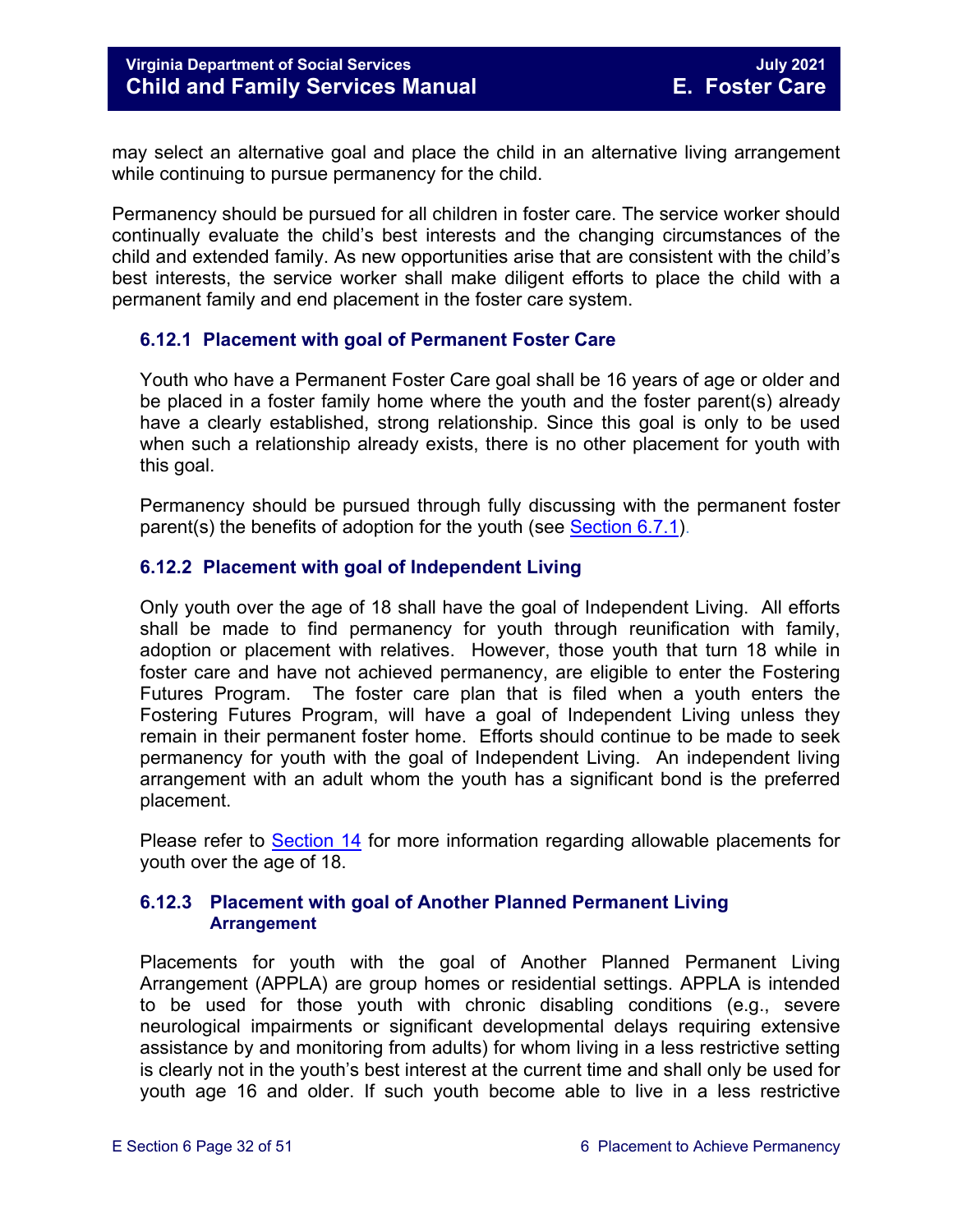environment (e.g., foster family home), the goal shall be changed and permanency pursued.

#### <span id="page-32-0"></span>**6.13 Placements in relative homes**

When the child cannot live safely with his or her birth parents or prior custodians, the service worker shall first explore placements with relatives and extended family members, including relatives in other states in accordance with the ICPC (see [Section](#page-47-2)  [6.17.3\)](#page-47-2). *To support children remaining with kin and in their communities, the service worker may make an immediate placement with a kinship provider whose kinship foster home is in pre-approval status. The required steps for the process of immediate kinship home placement and subsequent foster home approval are outlined in Section 1.5 of [Local Department Foster and Adoptive Home Approval Guidance Manual](https://fusion.dss.virginia.gov/dfs/DFS-Home/Family-Recruitment/Family-Recruitment-Guidance).* The service worker should determine if the relatives are capable and committed to:

- Being a permanent connection and resource for the child.
- Housing and caring for the child as long as may be needed, understanding the need for permanency and concurrent planning.
- Protecting the child's health and safety, including protecting the child from abuse and neglect by the birth parents or other individuals, if needed.
- Establishing boundaries to address any unauthorized requests by the birth parents for access to the child, if needed.
- Working collaboratively with the local school system and LDSS to ensure the child is enrolled and attending an appropriate educational program for the child.
- Housing and caring for the child's siblings, or if this is not feasible, ensuring communication and visits with siblings.
- Maintaining connections, communication and visits with birth parents, prior custodians, and other significant adults in the child's life, consistent with the child's best interest.

The child shall not be placed with a relative if it is contrary to the child's best interests. However, decisions by relatives or an LDSS that a relative is currently not capable of serving as a relative custodian should not affect whether the relative is considered for this option in the future, or whether the relative might serve as a support to the child in another capacity.

If the decision is made to place the child with the relative, the service worker shall share all information known about the child at initial placement and on an ongoing basis, so that the relative has the information necessary to maintain the safety and manage the needs of the child.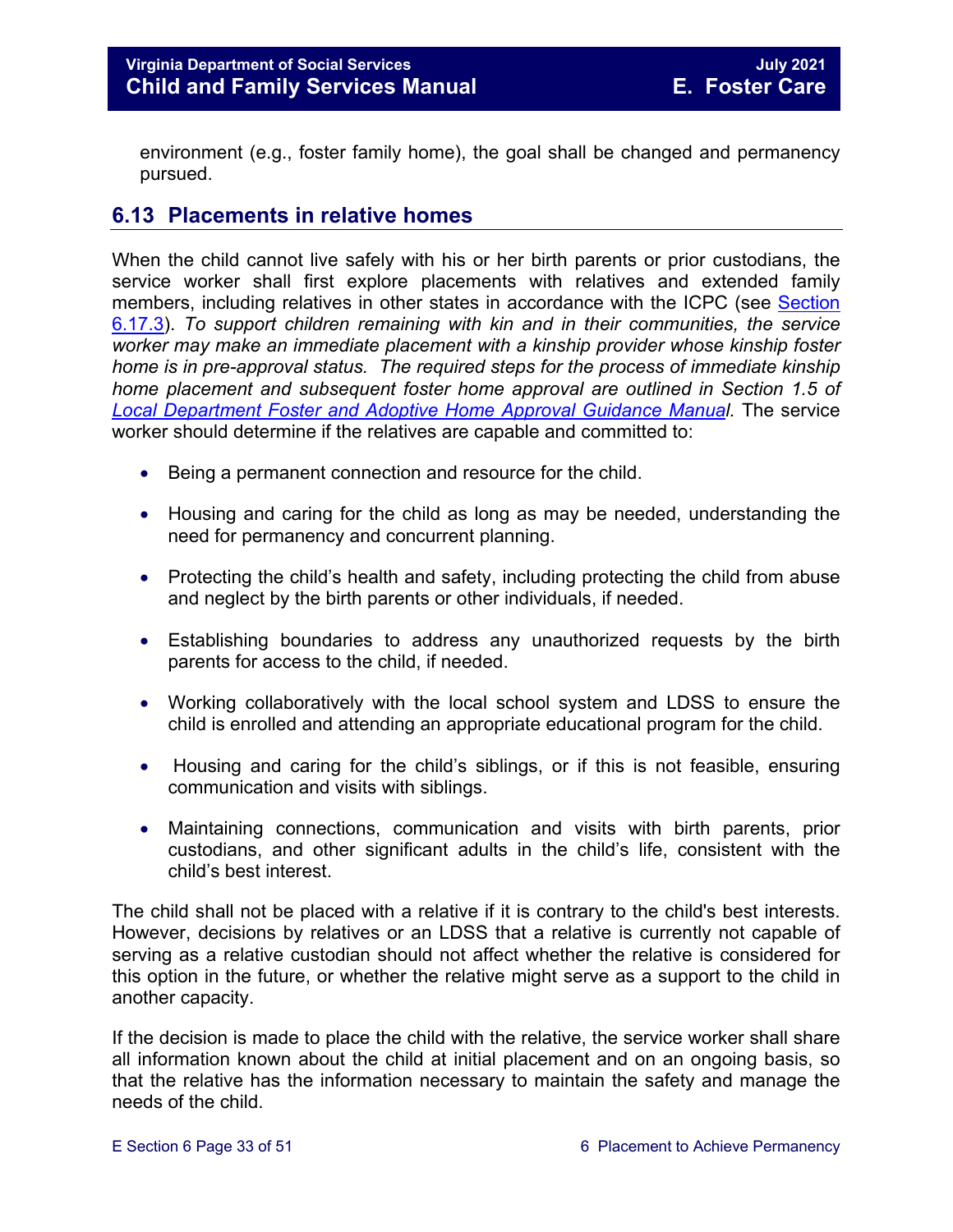#### <span id="page-33-0"></span>**6.14 Placements in foster and adoptive family homes**

When the LDSS determines that the child cannot remain safely at home and the diligent search for relatives has not resulted in placement of the child with his or her extended family, the service worker shall consider placement with a foster and adoptive family. Foster and adoptive families often commit to support reunification with the child's family, but are also prepared to adopt if the child and family do not reunify.

While many foster and adoptive families agree to both foster and adopt children, some foster and adoptive families may choose to only foster or only adopt children. The service worker should carefully consider the preferences of foster and adoptive families, the needs of the child, and the permanency goal to ensure an appropriate match for the child and his or her situation, prior to placing the child.

#### <span id="page-33-1"></span>**6.14.1 Foster and adoptive family home approval requirements**

LDSS foster and adoptive family homes shall meet provider approval requirements as discussed in the [Local Department Foster and Adoptive Family Home Approval](https://fusion.dss.virginia.gov/dfs/DFS-Home/Family-Recruitment/Family-Recruitment-Guidance)  [Guidance.](https://fusion.dss.virginia.gov/dfs/DFS-Home/Family-Recruitment/Family-Recruitment-Guidance)

Treatment Foster Care (TFC) homes are fully approved homes that provide services designed to address the special needs of children and families. Services to children and youth are delivered primarily by treatment foster parents who are trained, supervised, and supported by agency staff. Treatment is primarily foster family based and is planned and delivered by a treatment team.

Child-placing agencies, both private and public, shall be certified by the Division of Licensing Programs to provide Treatment Foster Care Case Management Services [\(12 VAC 30-130-920\)](http://leg1.state.va.us/cgi-bin/legp504.exe?000+reg+12VAC30-130-920). LDSS that are certified to provide Treatment Foster Care Case Management Services may elect to seek Medicaid reimbursement for allowable services.

Additional information about [treatment foster care](http://dss.virginia.gov/facility/lcpa.cgi) can be obtained through the VDSS' Division of Licensing Programs Child Welfare Unit at (804) 662-7367 or online.

Children should be placed in TFC homes only when the specialized services available through such homes are consistent with the documented needs of the child. TFC placements should not be considered a step down in a process of reducing the intensity of placement types needed by a child. If the needs of children placed in TFC homes decrease over time, the child should remain in that home until the child is reunified or another permanency goal is achieved.

When the child is placed in a TFC home, the LDSS documents in OASIS the foster and adoptive parents' address, not the TFC agency address.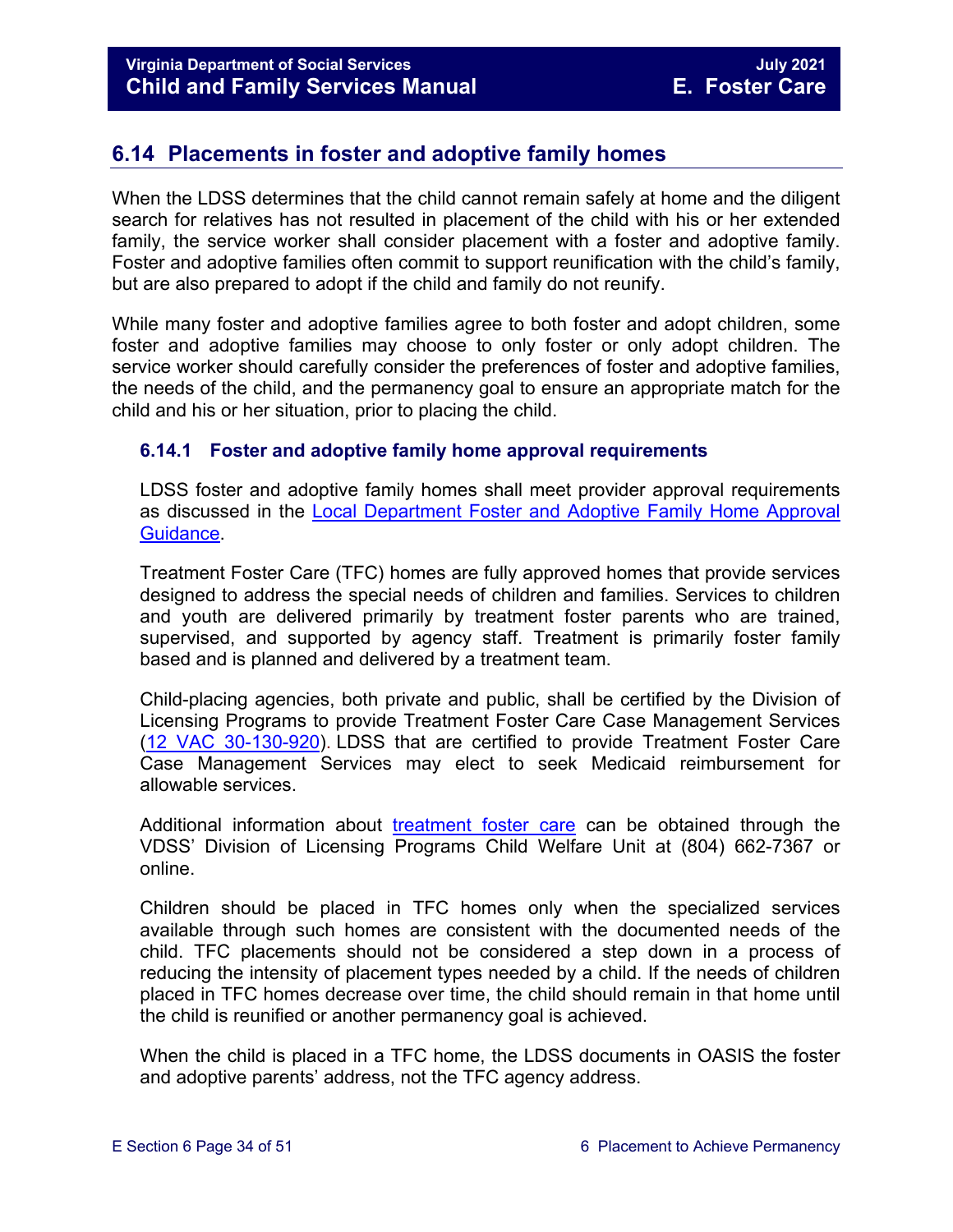#### <span id="page-34-0"></span>**6.14.2 Foster and adoptive family homes providing services to more than one LDSS**

Foster and adoptive families may be providers for more than one LDSS. The LDSS that initially approved the home shall be responsible for continued approval of a foster and adoptive family that is used by more than one LDSS. It shall also be responsible for on-going monitoring of any change in circumstances within the home that may affect the provider's ability to serve as a caregiver. Required quarterly contacts may be done by either locality upon agreement.

When another LDSS wishes to place a child with a foster and adoptive family that was initially approved by another LDSS, the service worker from the requesting LDSS shall contact the initial approving LDSS and obtain prior verbal approval from the initial LDSS for each child that the requesting LDSS wishes to place. The requesting LDSS shall agree to hold the foster and adoptive family accountable for complying with the same mandates required by the initial approving agency, such as mandatory in-service training.

The decision to place the child shall be based on considerations such as: the safety of all children in the home; the provider's ability to manage additional children; and whether or not the best interests of all children placed in the home will be met.

If the initial approving LDSS agrees to the placement, it shall notify the requesting LDSS in writing **no later than ten (10) business days** after the placement. It shall also notify all other LDSS that have children placed in the home that another child is being placed in the home. The requesting LDSS shall then notify the approving LDSS in writing when the child leaves the home or when the child's permanency goal changes.

If the initial approving LDSS does not agree to the placement, then the requesting LDSS shall not place the child in the home.

#### <span id="page-34-1"></span>**6.14.3 Purchasing home studies and placement services**

In-state home studies for the dual approval of a foster and adoptive home may be purchased from licensed child-placing agencies. In the case of a family only wanting to adopt, the LDSS may access VDSS contracts with private child-placing agencies to complete the adoption home study. These studies may be funded by title IV-E (if on behalf of a title IV-E child) or CSA.

Home studies that the LDSS performs at the request of another state or that the LDSS pays for which are conducted with a family in another country are 100% funded by title IV-E (Social Security Act, Title IV,  $\S$  471 (a) (26) and  $\S$  474 (a) (3) (E) [\[42 USC 671\]\)](http://www.ssa.gov/OP_Home/ssact/title04/0474.htm). (See LASER Manual for budget line.)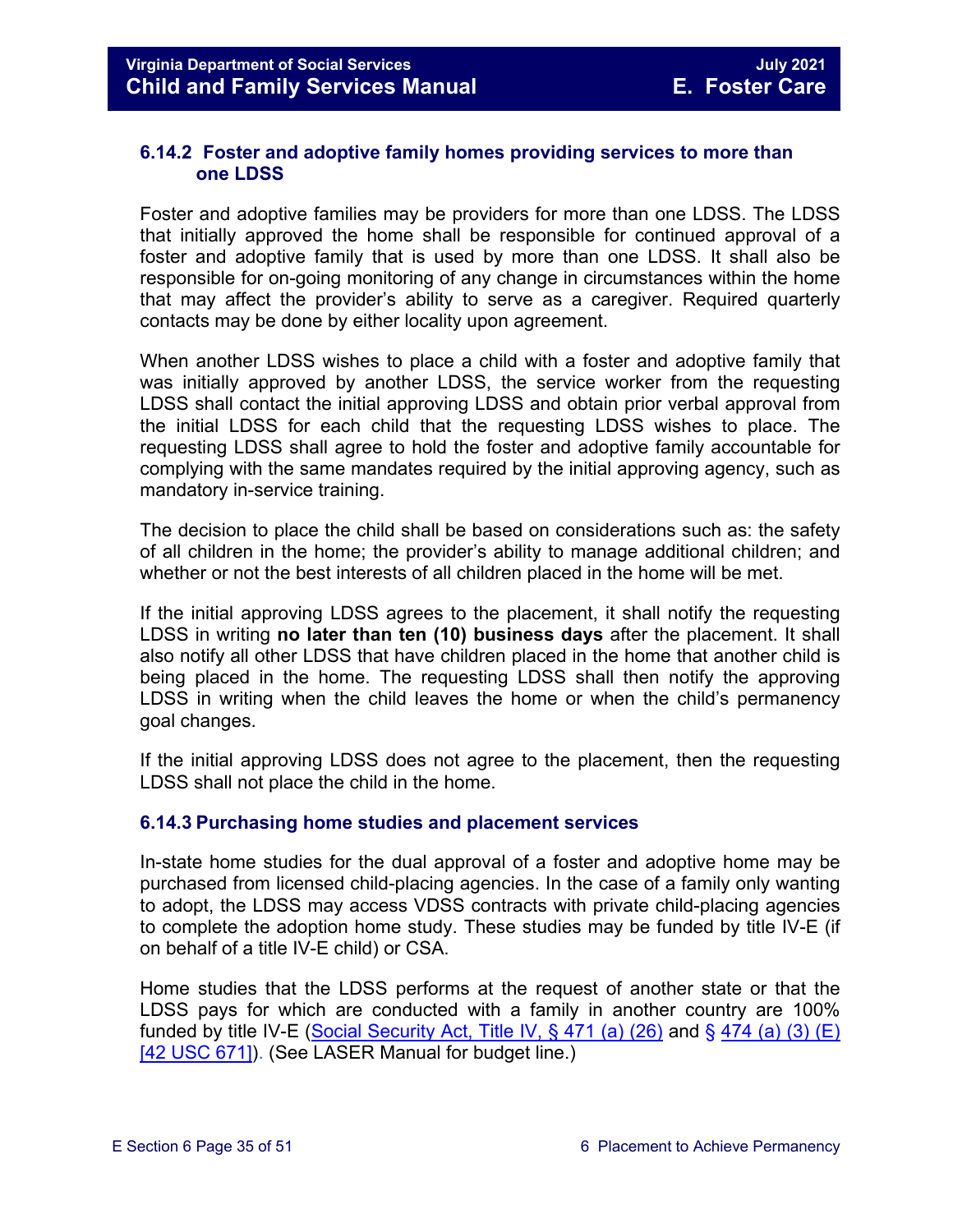Placement services, including study and approval of foster homes, may be purchased from licensed child-placing agencies for a specific child. These costs are title IV-E or CSA allowable depending on the child's eligibility status for title IV-E.

#### <span id="page-35-0"></span>**6.15 Placement in independent living arrangements for youth under the age of 18**

Independent living arrangement means that a youth, ages 16 and older, is living independently under a supervised arrangement. A youth in an independent living arrangement is not supervised 24 hours a day by an adult. The youth is provided with opportunities for increased responsibility such as; paying bills, assuming leases, and working with a landlord. Examples include living in one's own apartment or living in a college dorm.

The decision to place a youth in an independent living arrangement, especially since it does not include adult supervision, shall be based on an assessment of the availability of other more permanent living options for the youth such as placement with family members or other caring adults. If a permanent placement with family or other concerned adults is not possible, an independent living arrangement that includes access to adult support networks (e.g., living close to family, previous caregivers, etc.) may be considered. An assessment of the youth's capacity and willingness to manage his daily life in a safe, mature manner should also occur to ensure the youth is capable of managing in such an arrangement.

#### <span id="page-35-1"></span>**6.15.1 Factors to assess in determining youth's readiness**

A youth, age 16 and older, may live in an independent living arrangement provided the youth has demonstrated maturity and the skills and ability to live without parental supervision and this type of placement is in his or her best interest. The following factors should be used to assess a youth's readiness for placement in an independent living arrangement and the type of arrangement best suited to meet the youth's needs:

- Age: The youth shall be at least 16 years old.
- Assessment: The youth should have recently completed a Life Skills Assessment (see [Section 5.9.2](https://fusion.dss.virginia.gov/Portals/%5bdfs%5d/Files/DFS%20Manuals/Foster%20Care%20Manuals/Foster%20Care%20Manual%2007-2020/Final%20Foster%20Care%20Manual%2007-2020/section_5_conducting_child_and_family_assessment.pdf#page=20) and [Section 13.5\)](https://fusion.dss.virginia.gov/Portals/%5bdfs%5d/Files/DFS%20Manuals/Foster%20Care%20Manuals/Foster%20Care%20Manual%2007-2020/Final%20Foster%20Care%20Manual%2007-2020/Section_13_achieving_permanency_for_older_youth.pdf#page=11) with results which indicate that the youth is prepared to live independently.
- Education: The youth shall be enrolled and participating in an educational and/or vocational program.
- Employment: The youth should be employed at least part-time unless the youth is a full-time student in college or an apprenticeship or trade program.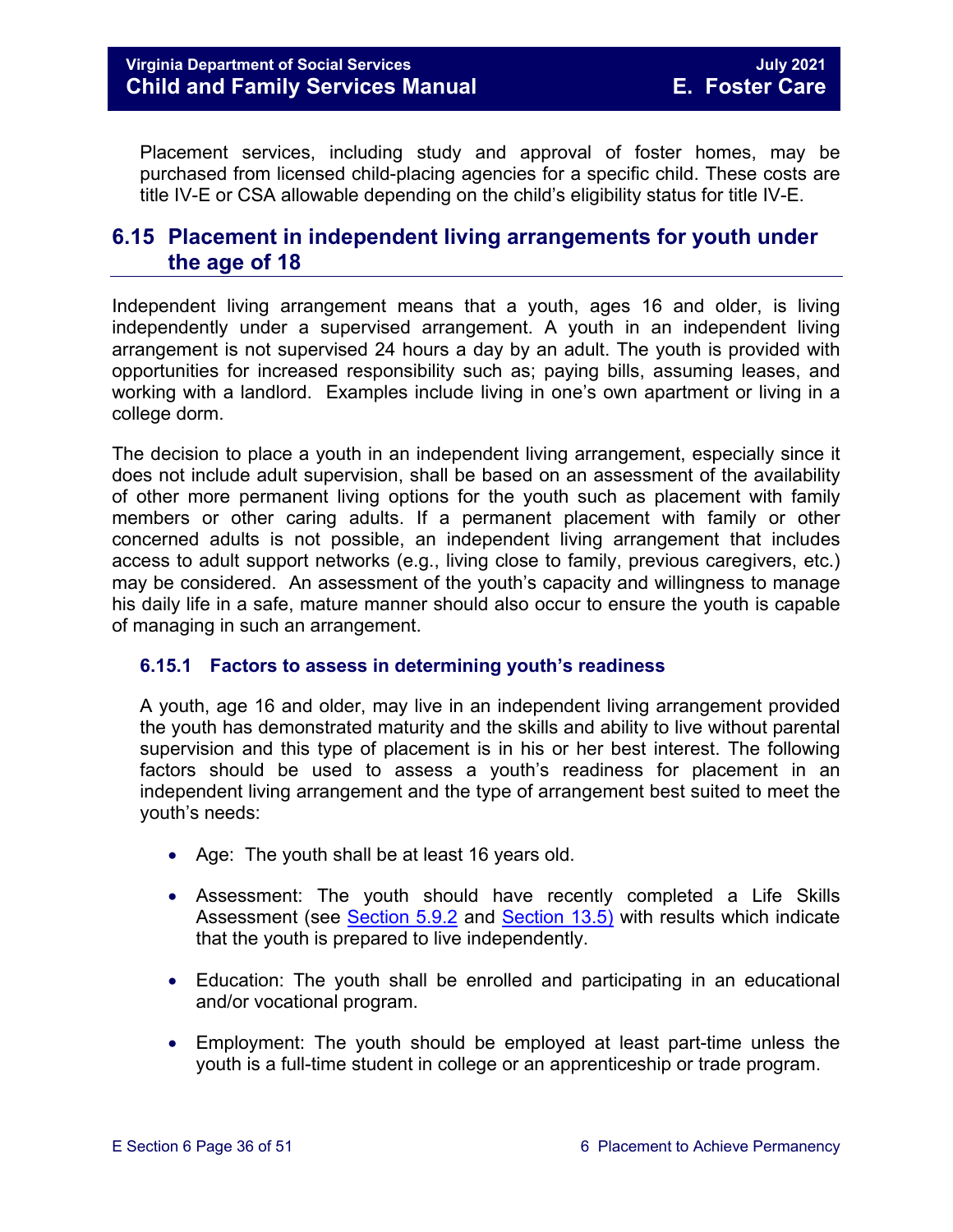- Use of services: The youth is taking full advantage of services and programs offered to help him make the transition to self-sufficiency and interdependence.
- Emotional readiness: The youth demonstrates a high level of maturity and emotional stability. The youth is not a threat to himself or the community. The youth is not involved in high-risk behaviors (i.e., delinquent or criminal activities).
- Motivation: The youth played a significant role in designing his foster care plan addressing his independent living needs. He has identified personal goals and has taken action toward reaching the goals. The youth is following the Foster Care Service Plan, including the transition plan, and cooperating with the LDSS. The youth demonstrates appropriate behavior and takes on progressively more responsibility. The youth wants to be in a setting less supervised and less structured than his current foster care placement.
- Willingness to learn: The youth is willing to learn independent living skills and accepts help from the service worker and others who offer support and guidance.
- Please refer to [section 14](https://fusion.dss.virginia.gov/Portals/%5bdfs%5d/Files/DFS%20Manuals/Foster%20Care%20Manuals/Foster%20Care%20Manual%2007-2020/Final%20Foster%20Care%20Manual%2007-2020/Section_14_Fostering_Futures.pdf) for additional information regarding independent living arrangements for young adults age 18-21.

#### <span id="page-36-0"></span>**6.15.2 Approving the Independent Living Arrangement**

The worker shall make an on-site visit to the independent living arrangement before approval can be given for each arrangement. The arrangement should be reapproved annually. Housing approved by colleges and other educational or vocational providers is exempt from this requirement.

#### <span id="page-36-1"></span>**6.15.3 Agreement for placement in Independent Living Arrangement**

An agreement between the LDSS and the youth shall be mutually developed and signed in duplicate. One copy of the agreement is given to the youth. The other is kept in the child's foster care paper case record. It shall be compatible with the youth's service plan.

The agreement shall include, but is not limited to the following:

- Purpose of the Independent Living Arrangement, with time frames for achieving the transition goals identified.
- A list and description of the LDSS' activities to support achievement of the identified purpose of the independent living arrangement. Activities provided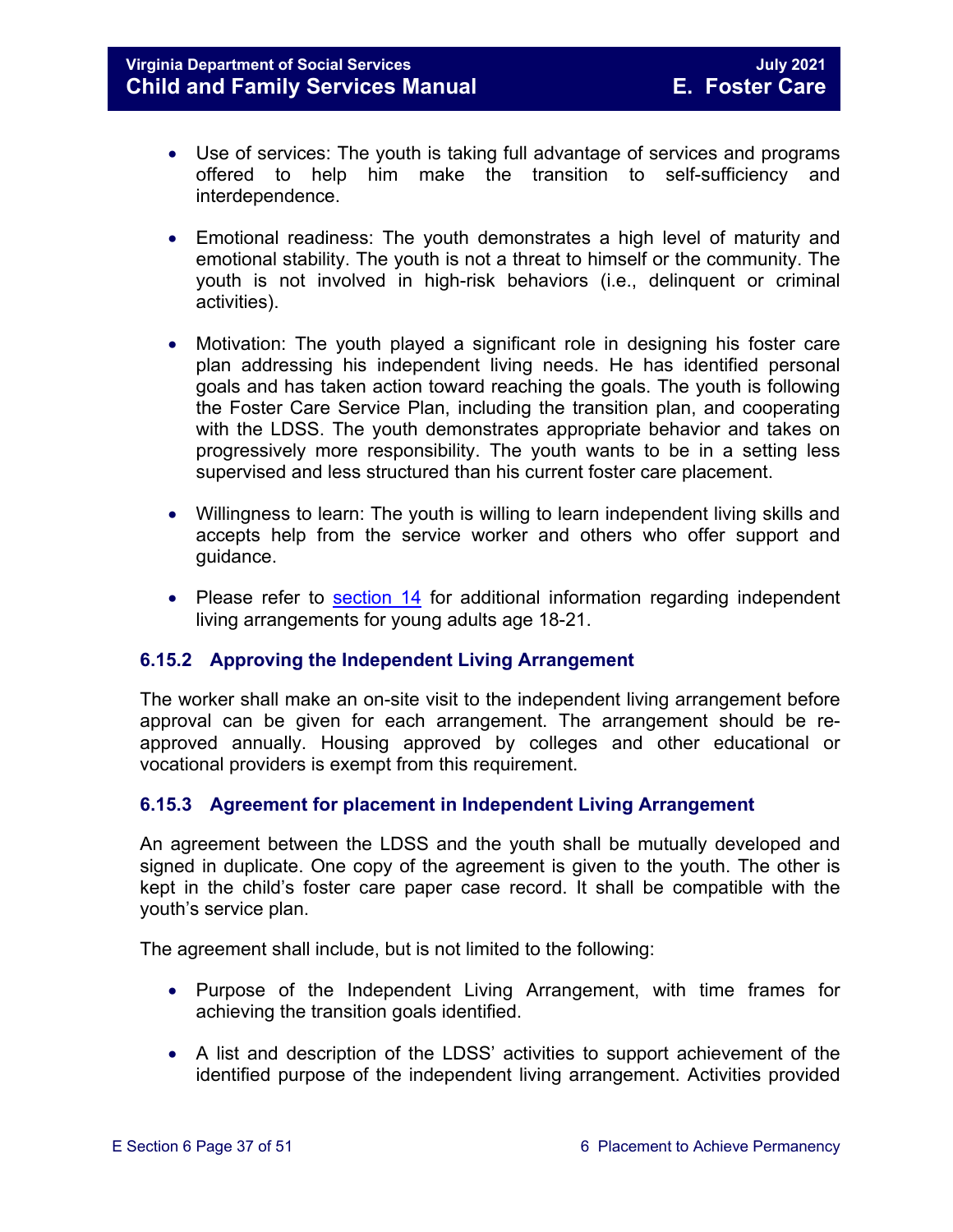by the LDSS can include counseling, transportation, payment of particular special needs, etc.

- A list and description of youth's activities to attain achievement of the identified purpose of the independent living arrangement. Activities the youth shall include are school, employment, therapy, etc.
- The method, frequency, and amount of financial payment as prescribed by policy governing rates for independent living arrangements (see [Section](#page-37-0) [6.15.4\)](#page-37-0).
- The condition and frequency of supervision.
- The youth's understanding that the physical arrangements shall be approved by the LDSS.
- The youth's responsibility to inform the LDSS **within 72 hours** of any major changes in his situation, such as housing, school, or employment changes.
- The right of either the service worker or the youth to request a conference with the worker's supervisor or LDSS director when terms of the agreement are not met by either party.

#### <span id="page-37-0"></span>**6.15.4 Paying for Independent Living Arrangements**

- The standard statewide payment for independent living (IL) arrangements is the maximum amount of the IL stipend (see [Section 18.1.3](https://fusion.dss.virginia.gov/Portals/%5bdfs%5d/Files/DFS%20Manuals/Foster%20Care%20Manuals/Foster%20Care%20Manual%2007-2020/Final%20Foster%20Care%20Manual%2007-2020/section_18_funding_maintenance_costs.pdf#page=4) for maximum amount).
- Payment cannot be made from title IV-E, but is made from state pool funds.
- Payments may be made directly to the youth and may be made more often than once a month, provided the maximum is not exceeded. The method of payment shall be documented in the agreement with the youth.
- Payments are intended to assist the youth in covering the costs of rent, utilities, household equipment, food, clothing, personal care items, insurance, recreation, and transportation.

#### <span id="page-37-1"></span>**6.16 Placements in residential programs**

*Virginia will implement the requirements of Family First in July 2021. For residential settings allowable for title IV-E funding, See Section 6B (QRTP and licensed family*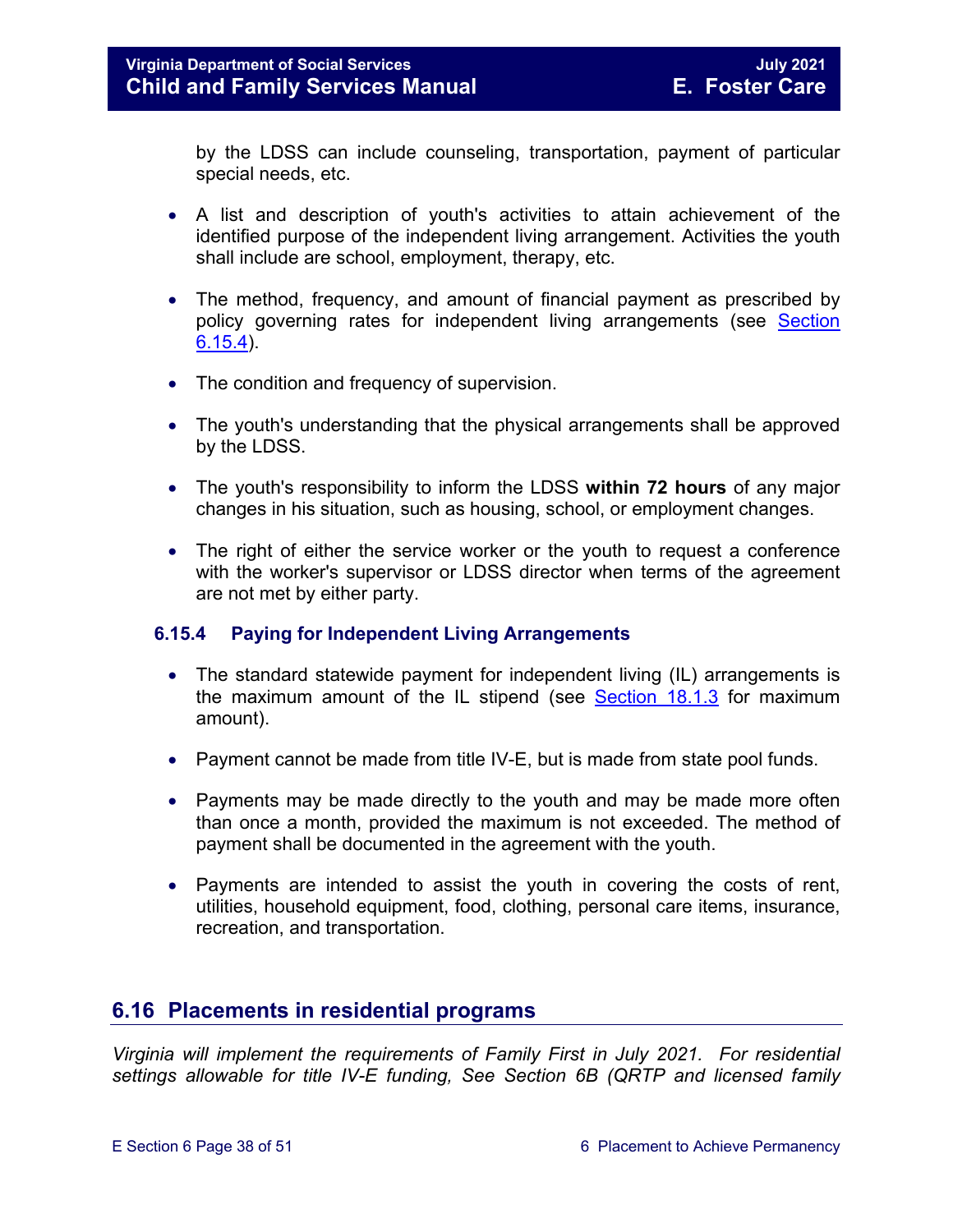*based residential), Section 3 (placements for pregnant or parenting youth), and Section 12 (placements for victims or at risk of sex trafficking).*

#### <span id="page-38-0"></span>**6.16.1 Definition and objectives of residential placement**

Residential placement means temporary placement of the child in a licensed publicly or privately owned residential program that provides 24-hour supervised care in a group. Residential care includes: psychiatric hospitals, residential facilities, group homes, crisis stabilization units, emergency shelters, or assessment centers. This does not include detention facilities, forestry camps, training schools or any other facility operated primarily for the detention of children or youth who are determined to be delinquent. Acute child psychiatric hospitals provide residential care but are considered a temporary situation and should not be considered a long-term placement (see [Section 6.16.8\)](#page-45-1) unless the child is admitted to a residential treatment program at the facility.

Residential placement offers care and treatment for a child who requires more restrictive, time-limited, and intensive interventions as part of the continuous focus on stabilizing the child and family, returning the child home, or placing the child with another permanent family.

Placement in residential care shall be consistent with the documented needs of the child and shall be determined to be the most appropriate placement to meet those needs at the current time. Family-centered and community-based services, practices, and supports should be provided for the child to maintain permanent connections with his or her family, with relationships important to the child, and with the community. Maintaining these connections helps to prepare the child to more smoothly return home or transition to a permanent home at the earliest appropriate time, consistent with the child's needs.

Characteristics of residential programs that have been correlated with long-term positive outcomes for children include:

- High levels of family involvement.
- A family-like environment.
- Supervision and support from caring adults.
- Individualized treatment plans.
- Academic support.
- A skill-focused curriculum.
- A focus on building self-esteem.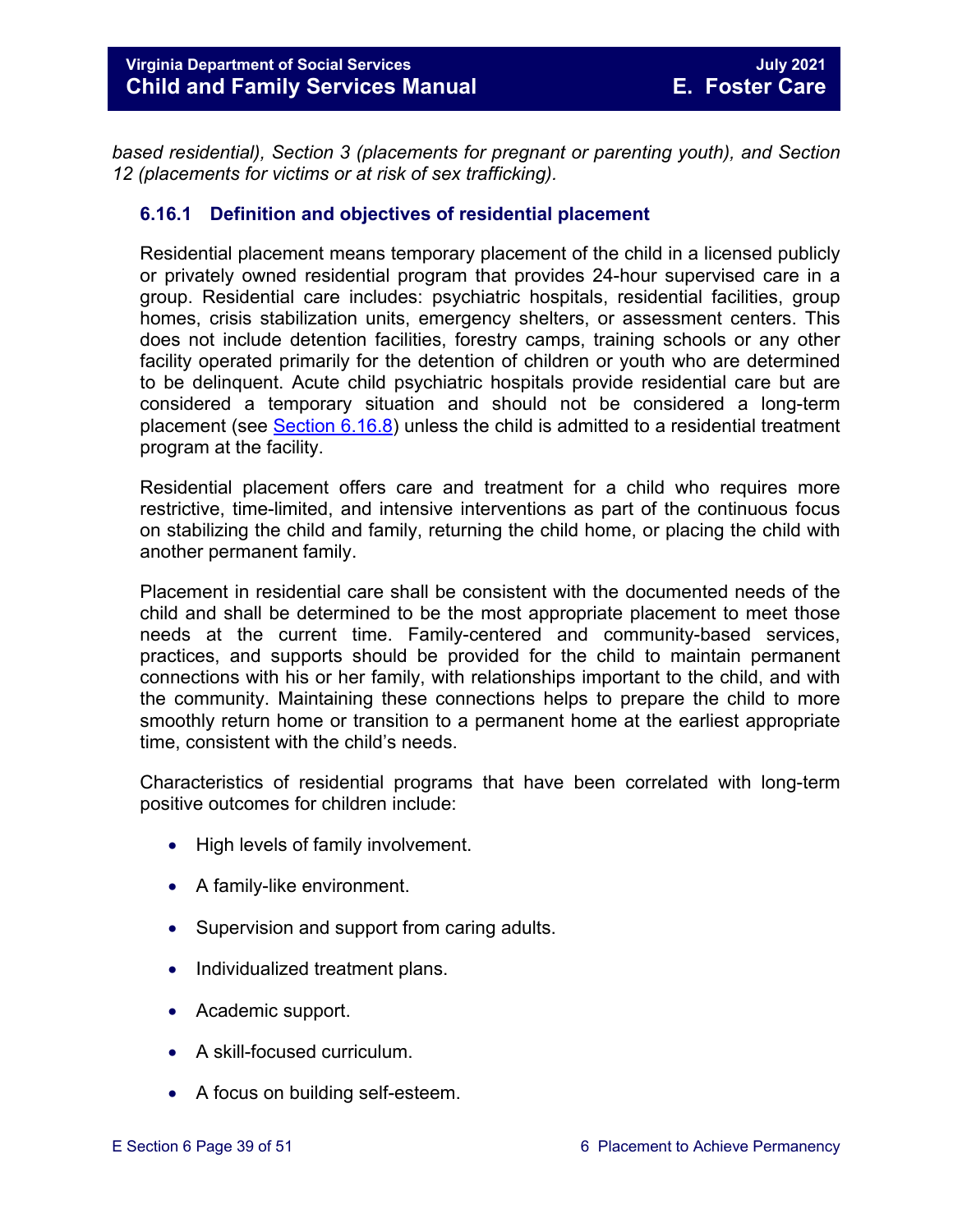- Positive peer influences.
- Minimally stressful environment.
- Enforcement of a strict code of discipline.
- Presence of community networks.
- Service coordination.
- Comprehensive discharge planning<sup>[2](#page-39-1)</sup>.

#### <span id="page-39-0"></span>**6.16.2 Pre-placement planning and placement in residential care**

For children who are at risk of entering, or who are placed in, a residential program, the service worker shall ensure all of the following activities are conducted:

- Identify children who can be appropriately and effectively served in their homes, relatives' homes, family-like settings, and communities.
- Identify the strengths and needs of the child and family through conducting and/or reviewing comprehensive assessments including, but not limited to, information gathered through the [Virginia Child and Adolescent Needs and](http://www.csa.virginia.gov/html/CANS/cans_information.cfm)  [Strengths Assessment \(CANS\).](http://www.csa.virginia.gov/html/CANS/cans_information.cfm)
- Identify specific services and supports necessary to meet the needs of the child and family, building upon their strengths. Assess and document the appropriateness of community based services and less restrictive alternatives (e.g., child's own home, relatives, extended family, regular foster home, or treatment foster home).
- Refer the child and family to the Family Assessment and Planning Team (FAPT) and work collaboratively with FAPT, in accordance with Community Policy and Management Team (CPMT) procedures for:
	- o Providing information and supporting documents about the child and family.
	- o Participating in FAPT meetings.
	- o Coordinating efforts with the provider of intensive care coordination services through the Community Services Board. The purpose of intensive care coordination services are to safely and effectively maintain, transition,

<span id="page-39-1"></span> 2 Child Welfare League of America, [Position Statement on Residential Services](http://www.cwla.org/programs/groupcare/rgcpositionstatement.pdf)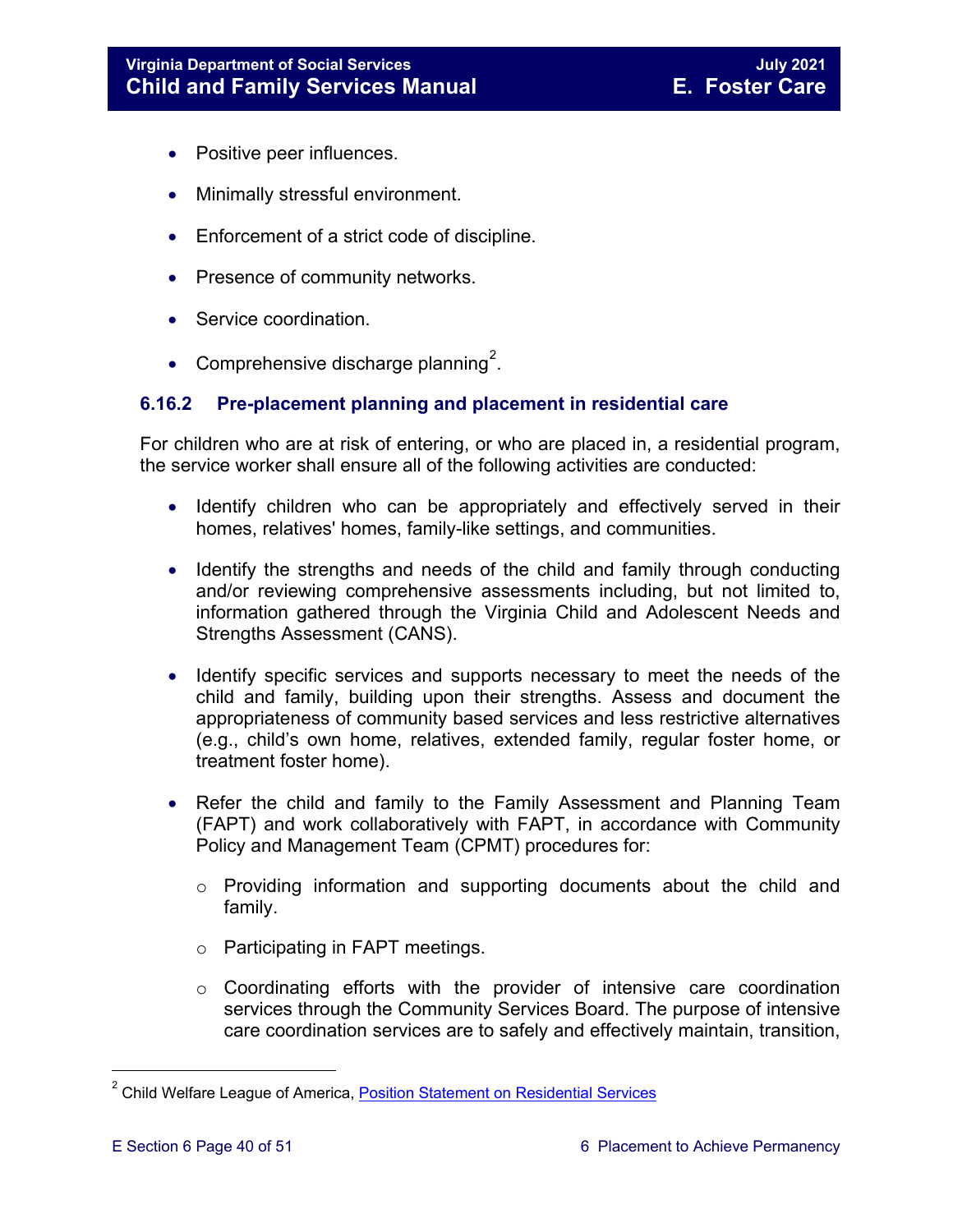or return the child home or to a relative's home, family-like setting, or community at the earliest appropriate time that addresses the child's needs.

- $\circ$  Developing and beginning to implement a plan for returning the child home, to a relative's home, or to a family-like setting at the earliest appropriate time consistent with the child's needs. The plan shall include public or private community-based services to provide the on-going support the child and family will need during the transition to communitybased care. This collaborative planning should involve the child, family, service worker, and Intensive Care Coordinator and other members from the FPM.
- $\circ$  Implementing a plan for regular monitoring and utilization management of the services and residential placement for the child, consistent with CSA guidelines and CPMT policies. The purpose is to determine whether the services and placement continue to provide the most appropriate and effective services for the child and family (CSA User Guide 12.0).
- o See information on intensive care coordination located in the CSA User Guide 11.0.
- Document these processes in OASIS.

#### <span id="page-40-0"></span>**6.16.3 Residential facility requirements**

Children in foster care shall only be placed in residential facilities and group homes that meet the following criteria:

- Licensed by VDSS, the Virginia Department of Behavioral Health and Developmental Services (VDBHDS), or the licensing authority in the state where the facility is located. To verify that a children's residential facility is currently licensed in Virginia:
	- $\circ$  See [VDSS Fusion](https://fusion.dss.virginia.gov/lp/LP-Home/CHILD-WELFARE-UNIT/Licenses?folderId=1026&view=gridview&pageSize=10) page or contact the Child Welfare Unit of the Division of Licensing Programs at (804) 662-7053.
	- o See [VDBHDS website](http://www.dbhds.virginia.gov/professionals-and-service-providers/licensing) or contact the Office of Licensing at (804) 786- 1747.
- Listed in the CSA service fee directory unless the licensed facility offers room, board and services at no charge to the LDSS.
- Not among the facilities licensed by VDSS under the Minimum Standards for Licensed Child Caring Institutions that statutorily cannot receive public funds (§ [63.2-1737\)](https://law.lis.virginia.gov/vacode/63.2-1737/). To obtain a current listing of licensed child caring institutions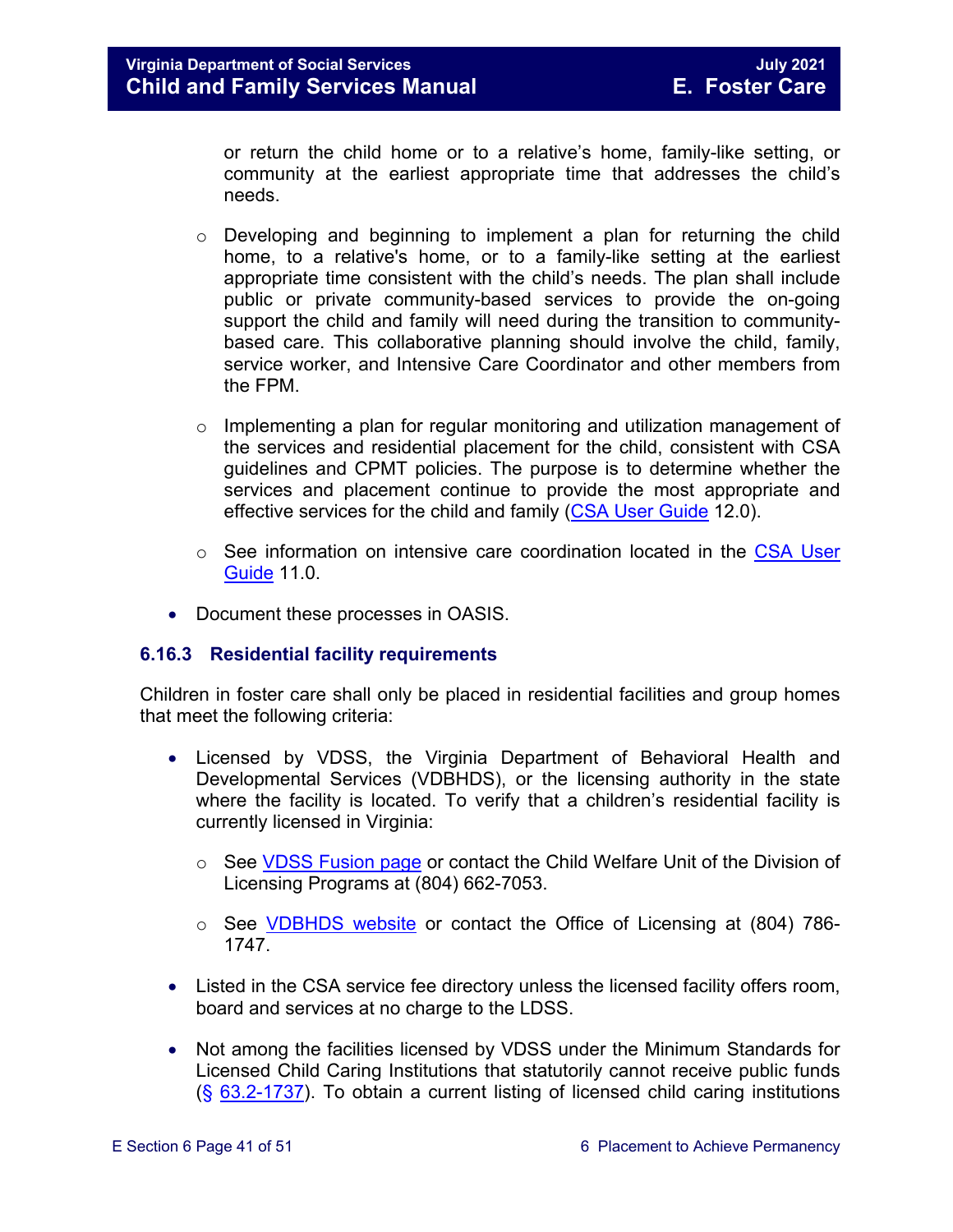(CCIs), contact the Child Welfare Unit of the Division of Licensing Programs at (804) 662-7053.

• Has a written agreement with the LDSS prior to placement  $(\S 63.2\n-900)$ .

#### <span id="page-41-0"></span>**6.16.4 Facilities with provisional licensure status**

When a group home or residential facility is granted a provisional license due to its failure to fully satisfy all state licensing standards, then children placed in the facility are not eligible for title IV-E foster care maintenance payments. The group home or residential facility is eligible for Federal financial participation when it comes into full compliance with the state's licensing standards [\(Social Security Act, Title IV, § 471](http://www.ssa.gov/OP_Home/ssact/title04/0471.htm)  [\(a\) \(10\) \[42 USC 671\]](http://www.ssa.gov/OP_Home/ssact/title04/0471.htm) and the Federal Child Welfare Policy Manual, Questions and Answers on the Final Rule 65 FR 4020, dated 1/25/00).

LDSS shall not place children in a group home or residential facility using CSA state pool funds when its licensure status is lowered to provisional as a result of multiple health and safety or human rights violations. The LDSS shall assess all children it placed in the facility prior to the licensure status being lowered to determine whether it is in the best interests of each child to be removed from the facility and placed in a fully licensed facility ([§2.2-5211.1\)](https://law.lis.virginia.gov/vacode/2.2-5211.1/). No additional children shall be placed in the provisionally licensed facility until the violations and deficiencies related to health and safety or human rights that caused the designation as provisional are completely remedied and full licensure status is restored.

#### <span id="page-41-1"></span>**6.16.5 Requirements for placing child in out-of-state residential facility**

Prior to placing a child under the age of 18 in an out-of-state residential facility, the service worker shall obtain approval from the Virginia Interstate Compact on the Placement of Children (ICPC) Office (see [Section](#page-47-2) 6.17.3 about placing a child outside of Virginia).

The following documentation shall be submitted to the Virginia ICPC Office to obtain approval for these placements:

- Completed and signed 100A by either the LDSS or parent(s) as applicable. For parental placements, the ICPC 100A shall reflect the parent(s) as the sending entity having both the planning and financial responsibility for the child, and shall be signed by the parent(s).
- Copy of child's acceptance letter into the facility.
- Documentation of the child's current behaviors and needs. For placements being made by the LDSS: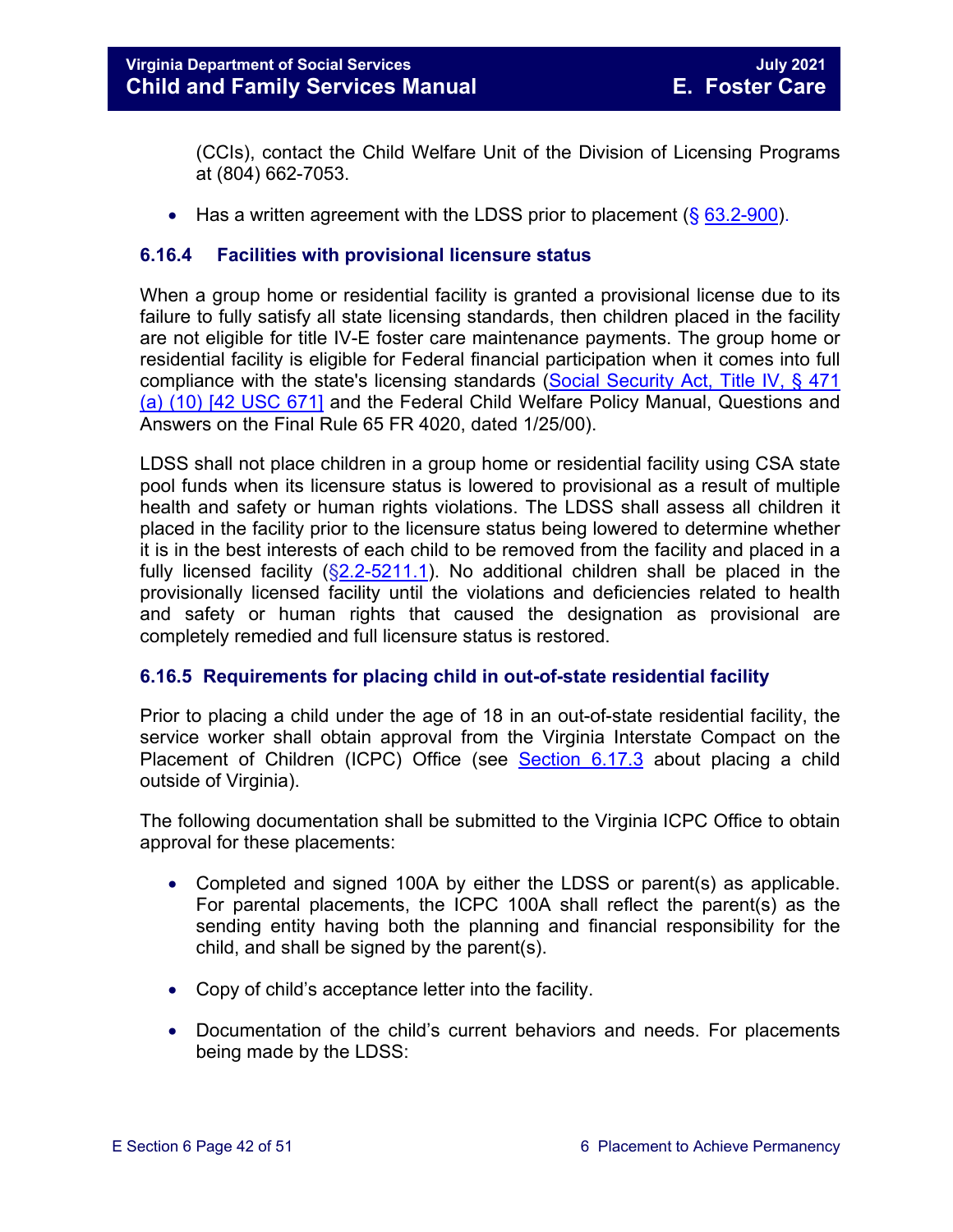- $\circ$  Documentation of the specific reasons that the LDSS is pursuing placement of the child into an out-of-state residential facility rather than placing the child residentially within the State of Virginia (to include the facilities that were considered in Virginia and reasons the child is not being placed in-state).
- o Confirmation that FAPT staffing has been held and CSA funding has been approved for the out-of-state residential facility.
- Court order showing compliance with Article VI of the ICPC if the child is an adjudicated delinquent.
- Copy of the court order that confirms the child is in the legal custody of a LDSS, if applicable.
- Copy of the child's recent psychiatric evaluation, psychological evaluation, or therapists' report, if available.

#### <span id="page-42-1"></span><span id="page-42-0"></span>**6.16.6 Services during residential placement**

#### **6.16.6.1 Roles and responsibilities of LDSS**

While children are placed in a residential facility:

- Service workers shall work collaboratively with the FAPT and the provider of intensive care coordination services through the Community Services Board to implement a plan for transitioning the child to his or her home, relative's home, family-like setting, or community at the earliest appropriate time that addresses his or her identified needs. The plan should identify public or private community-based services to support the youth and family during transition to community-based care, building on the strengths of the youth and family.
	- Service workers shall conduct a meaningful face-to-face visit with the child in residential care at least monthly. The visit shall occur in the residential facility more than 50 percent of the time. The purpose includes, but is not limited to:
		- o Ensuring appropriate care is being given.
		- o Ensuring the implementation and continued suitability of the treatment plan.
		- $\circ$  Keeping all parties informed of any and all actions and/or progress in the case.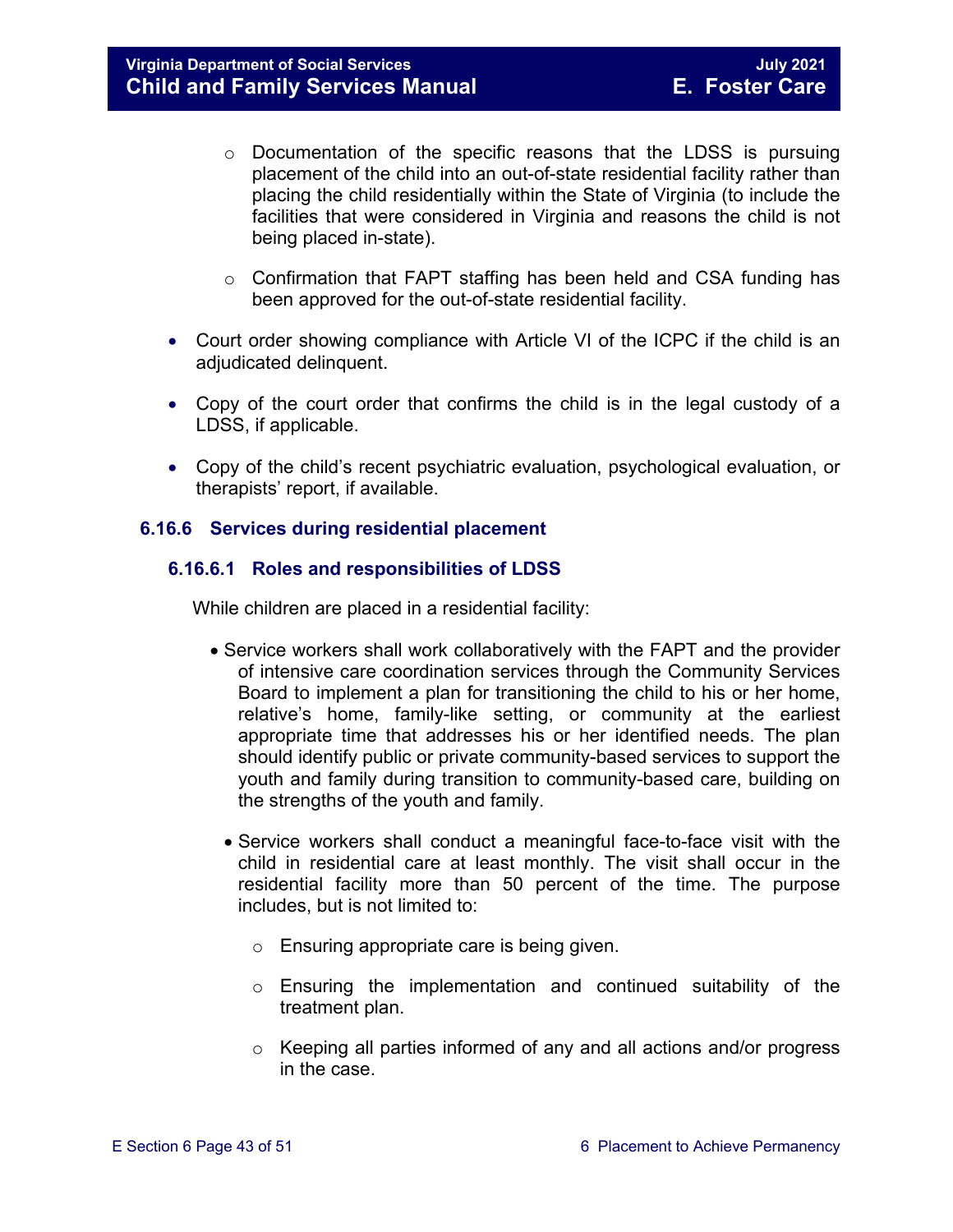Children placed in emergency temporary care facilities shall be visited at least once a month and more often if needed. These contacts shall be documented in OASIS on the contact screen.

- Service workers shall continue contact with and services to the parents while the child is in residential care. The LDSS and the facility shall encourage and assist with, where possible, visits between the child and parents. The parents shall be kept informed of their child's progress and needs while in placement.
- Service workers shall assess all children they placed in a facility using CSA funds when the facility's licensure status is lowered to provisional as a result of multiple health and safety or human rights violations. The service worker shall assess the best interests of the children and make recommendations to the FAPT. The CPMT shall make the final determination as to whether the children should be removed from the facility and placed in fully licensed facilities (§ [2.2-5211 2\)](https://law.lis.virginia.gov/vacode/2.2-5211/).
- Arrange for or provide services to transition the child from the facility back to the community.
- Ensure that local purchase of service procedures is followed.

#### <span id="page-43-0"></span>**6.16.6.2 Roles and responsibilities of residential facilities based on licensing standards**

- •Comply with the "Children's Residential Facilities Agreement: Code of Ethics and Mutual Responsibilities" (see [Section 6.7.6.2\).](#page-37-1)
- •Prepare a plan for the child **within 30 days** of child's placement in the residential facility. This plan shall provide goals and objectives for meeting the needs of the child. This plan should include transition services that will help the child to return to parent/community within a specified time as defined in the service plan.
- •Notify the LDSS of the child's progress and behaviors, including any serious incident, while the child is in residential care through regular reports.
- •Coordinate treatment services for the child.

#### **6.16.6.3 Returning child to family and community**

<span id="page-43-1"></span>In order to ensure the successful return of the child to the home/community, the service plan should include treatment objectives, timelines, and outcomes.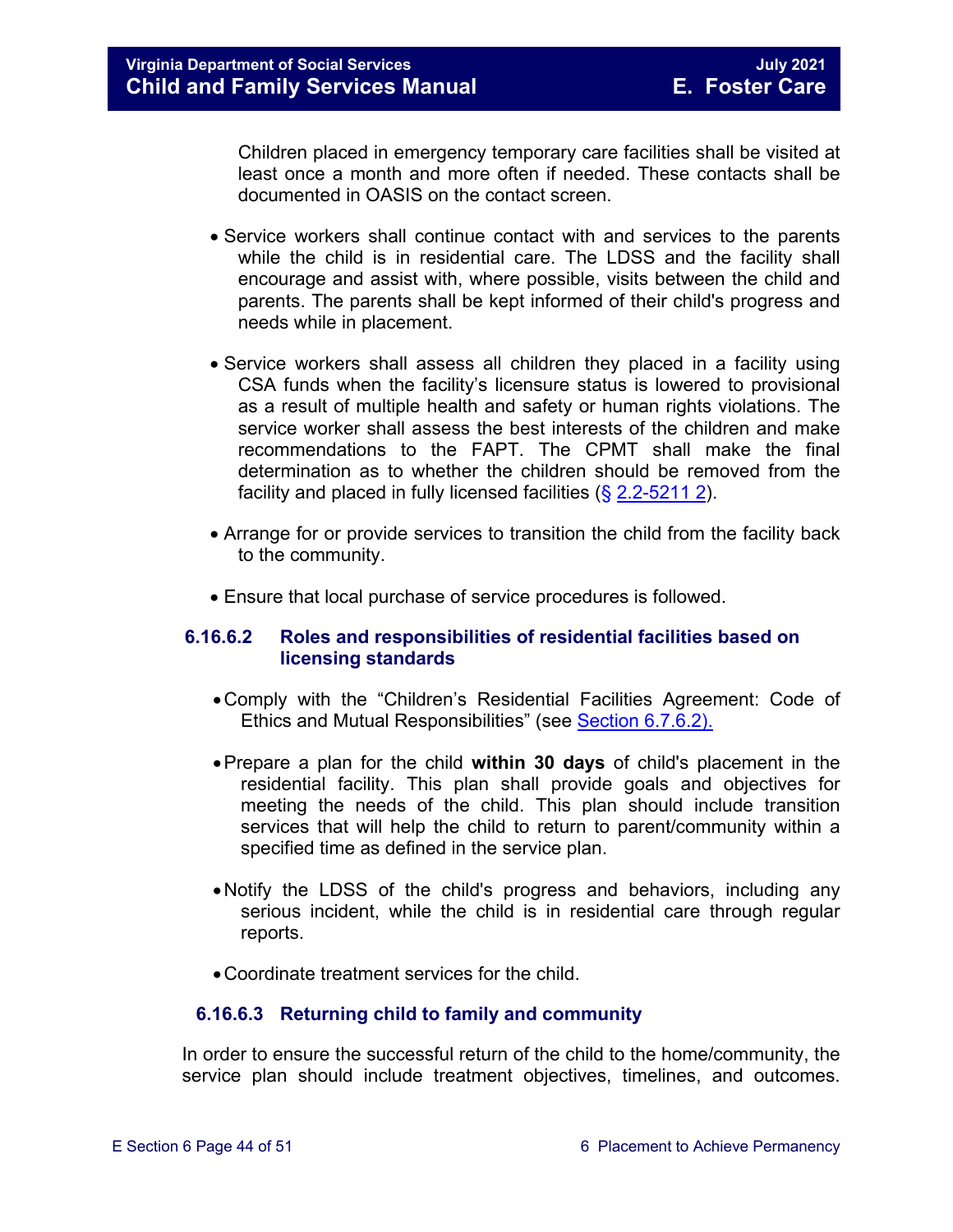Supportive services shall be identified and provided to the child and family when the child returns to the community.

Service workers should work collaboratively with FAPT and the provider of intensive care coordination services through the Community Services Boards. The purpose of intensive care coordination services is to safely and effectively transition or return the child home or to a relative's home, family-like setting, or community at the earliest appropriate time that addresses the child's needs.

#### <span id="page-44-0"></span>**6.16.7 Paying for care in a residential facility**

- The cost of maintenance for a child placed in a residential facility is paid from SSI, title IV-E, Medicaid (called room and board), or state pool funds for nontitle IV-E children.
- Title IV-E cannot be used to pay the cost of maintenance of a child in a public facility licensed for more than 25 children. State pool funds shall be used.
- Services provided in a residential facility will be paid from Medicaid or state pool funds. Residential services that can be purchased include services provided to every resident and specialized services provided to meet a child's individual needs.
- Rates for maintenance and services shall be the rate negotiated between the provider and purchaser. The purchaser shall negotiate a rate that specifies the amount to be paid for maintenance. The purchaser shall also require providers to use invoices that reflect information from the residential financial agreement and clearly delineate line items using language from the federal definition of maintenance. Ambiguous language that does not clearly communicate that a charge is allowable based on the federal definition of maintenance, shall not be paid for by title IV-E funds even if the child for whom the charges are being made is title IV-E eligible.
- The facility shall be listed in the [CSA Service Fee Directory.](http://www.ocs.csa.virginia.gov/sfd/service_fee_directory.cfm) The facility will list the maximum rate it will charge in the Directory. Lower rates may be negotiated.

#### **6.16.7.1Requirements for Medicaid funding**

<span id="page-44-1"></span>Please refer to Magellan's Independent Assessment, Certification, and Coordination Team information found [here.](https://www.magellanofvirginia.com/for-providers/residential-program-process/)

#### <span id="page-44-2"></span>**6.16.7.2Absence from a residential facility**

• Title IV-E will pay for temporary absences up to 14 days. A full month's title IV-E foster care maintenance payment should be paid to the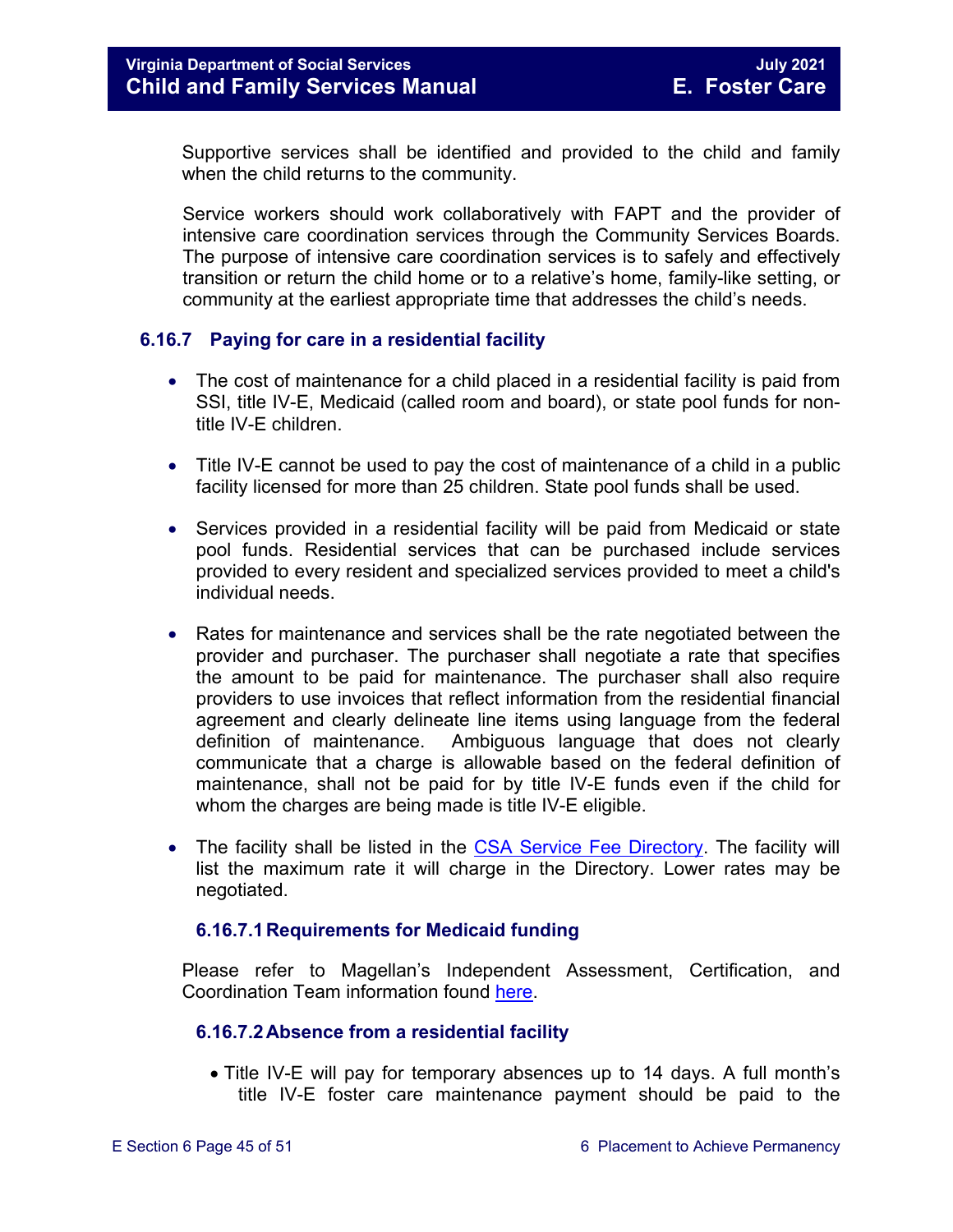licensed provider, if the brief absence does not exceed 14 days and the child's placement continues with the same provider. However, if the absence exceeds 14 days or the child does not return to the same provider, the payment shall be prorated based on the actual number of days the child was in each placement. Examples can be found in [section 18.1.4.](https://fusion.dss.virginia.gov/Portals/%5bdfs%5d/Files/DFS%20Manuals/Foster%20Care%20Manuals/Foster%20Care%20Manual%2007-2020/Final%20Foster%20Care%20Manual%2007-2020/section_18_funding_maintenance_costs.pdf#page=4)

#### <span id="page-45-0"></span>**6.16.7.3Paying for incidentals in residential care**

- If the room and board rate negotiated with residential facilities or group homes does not include maintenance costs, such as clothing, allowance, and known personal incidentals, the amount for these items should be paid monthly to the facility on behalf of the child according to the established rates for clothing (see **[Section](https://fusion.dss.virginia.gov/Portals/%5bdfs%5d/Files/DFS%20Manuals/Foster%20Care%20Manuals/Foster%20Care%20Manual%2007-2020/Final%20Foster%20Care%20Manual%2007-2020/section_18_funding_maintenance_costs.pdf#page=4) 18.1.3)** and pre-established, contracted reasonable rates.
- For other personal incidentals expenses, the LDSS may negotiate, authorize and reimburse the facility according to "as charged" bills. When this option is selected, the LDSS shall pre-authorize the personal care items and predetermine the funding sources for these items. The facility shall provide receipts verifying the purchases. Title IV-E funds shall only be used for allowable IV-E costs.

#### <span id="page-45-1"></span>**6.16.8 Psychiatric hospitalization of children in foster care**

When children in care are in crisis and determined to be a danger to themselves or others, they may be assessed for admittance to a psychiatric hospital. Due to the short length of stay (typically less than seven days), discharge planning is required to begin immediately upon placement in an acute psychiatric facility. Service workers should be diligently working towards returning the child safely to their prior placement or towards securing an appropriately supportive new longer-term placement for the child.

Children who require hospitalization may present with more significant emotional and behavioral needs than their counterparts, which can impact the availability of appropriate placements. Additionally, the most appropriate placement may have a waiting list or other factors that influence when a child may be placed, such as ICPC procedures for out of state placements. A short-term intermediate placement may need to be identified in order for the child to be discharged from the hospital. Acute psychiatric facilities are not equipped to maintain children after their discharge date. Holding children in the hospital, who no longer require hospitalization, has a significant impact on the availability of care for other children who require hospitalization.

Following the admission of the child to an acute psychiatric hospital, service workers should immediately begin collaborating with the child's family, treatment team,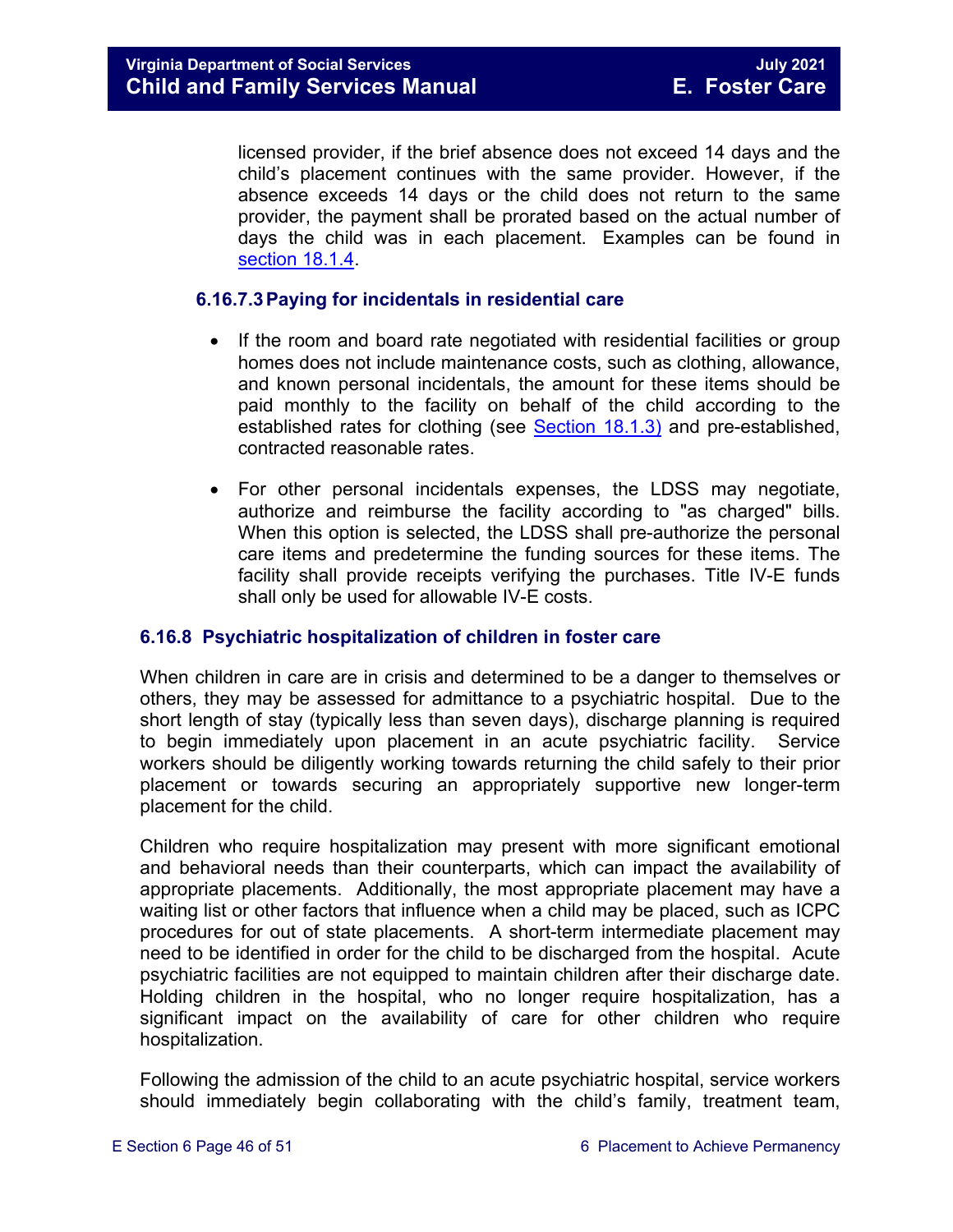FAPT, MCO case manager, and current or prior placement providers to identify a discharge setting. This collaboration may be best achieved through a FPM. The service worker can also contact their regional consultant to discuss the case and determine if all options are being explored.

#### <span id="page-46-0"></span>**6.17 Placements across jurisdictions**

#### <span id="page-46-1"></span>**6.17.1 Placing child in another political jurisdiction**

When a child is to be placed in a home in another political jurisdiction within the state and the LDSS in that community has not approved that home, the LDSS holding custody shall:

- Notify the LDSS in the locality where the home is located that the home is being considered for the child's placement.
- Conduct a study and approve the home or request that the LDSS in the receiving locality study and approve the home.
- Request that the LDSS in the receiving locality supervise the child or notify them that the LDSS holding custody will supervise.
- Notify and collaborate with the school in which the child is enrolled at the time of placement to determine the child's best interest for school placement (see [Section 12.12\)](https://fusion.dss.virginia.gov/Portals/%5bdfs%5d/Files/DFS%20Manuals/Foster%20Care%20Manuals/Foster%20Care%20Manual%2007-2020/Final%20Foster%20Care%20Manual%2007-2020/section_12_identifying_services_to_be_provided.pdf#page=53).
- Arrange for transportation and payment of reasonable travel costs for the child to remain in the same school if in the child's best interest (see [Section](https://fusion.dss.virginia.gov/Portals/%5bdfs%5d/Files/DFS%20Manuals/Foster%20Care%20Manuals/Foster%20Care%20Manual%2007-2020/Final%20Foster%20Care%20Manual%2007-2020/section_12_identifying_services_to_be_provided.pdf#page=53)  [12.12.\)](https://fusion.dss.virginia.gov/Portals/%5bdfs%5d/Files/DFS%20Manuals/Foster%20Care%20Manuals/Foster%20Care%20Manual%2007-2020/Final%20Foster%20Care%20Manual%2007-2020/section_12_identifying_services_to_be_provided.pdf#page=53), or ensure the child is immediately enrolled in the school of residence for the new placement **within 72 hours** of placement (see [Section 12.12](https://fusion.dss.virginia.gov/Portals/%5bdfs%5d/Files/DFS%20Manuals/Foster%20Care%20Manuals/Foster%20Care%20Manual%2007-2020/Final%20Foster%20Care%20Manual%2007-2020/section_12_identifying_services_to_be_provided.pdf#page=53) for school enrollment requirements).

If more than one LDSS is placing a child in the same home in another political jurisdiction within the state, and the LDSS in the jurisdiction has not approved that home, each LDSS that places a child in the home shall follow the procedures above.

#### <span id="page-46-2"></span>**6.17.2 Transferring custody of child to another LDSS**

If LDSS is considering transferring custody of a child to another jurisdiction because the parent(s) or guardians have moved to that jurisdiction or because an employee of the LDSS with custody wants to become the foster/adoptive parent of the child, a determination shall be made that it is in the best interests of the child to transfer custody. The LDSS holding custody shall consult with the LDSS in the other jurisdiction prior to petitioning the court to transfer custody. LDSS may petition the court to transfer commitment of a child to the custody of another LDSS where the child, his parent(s) or guardians, or relatives reside when it is in the best interests of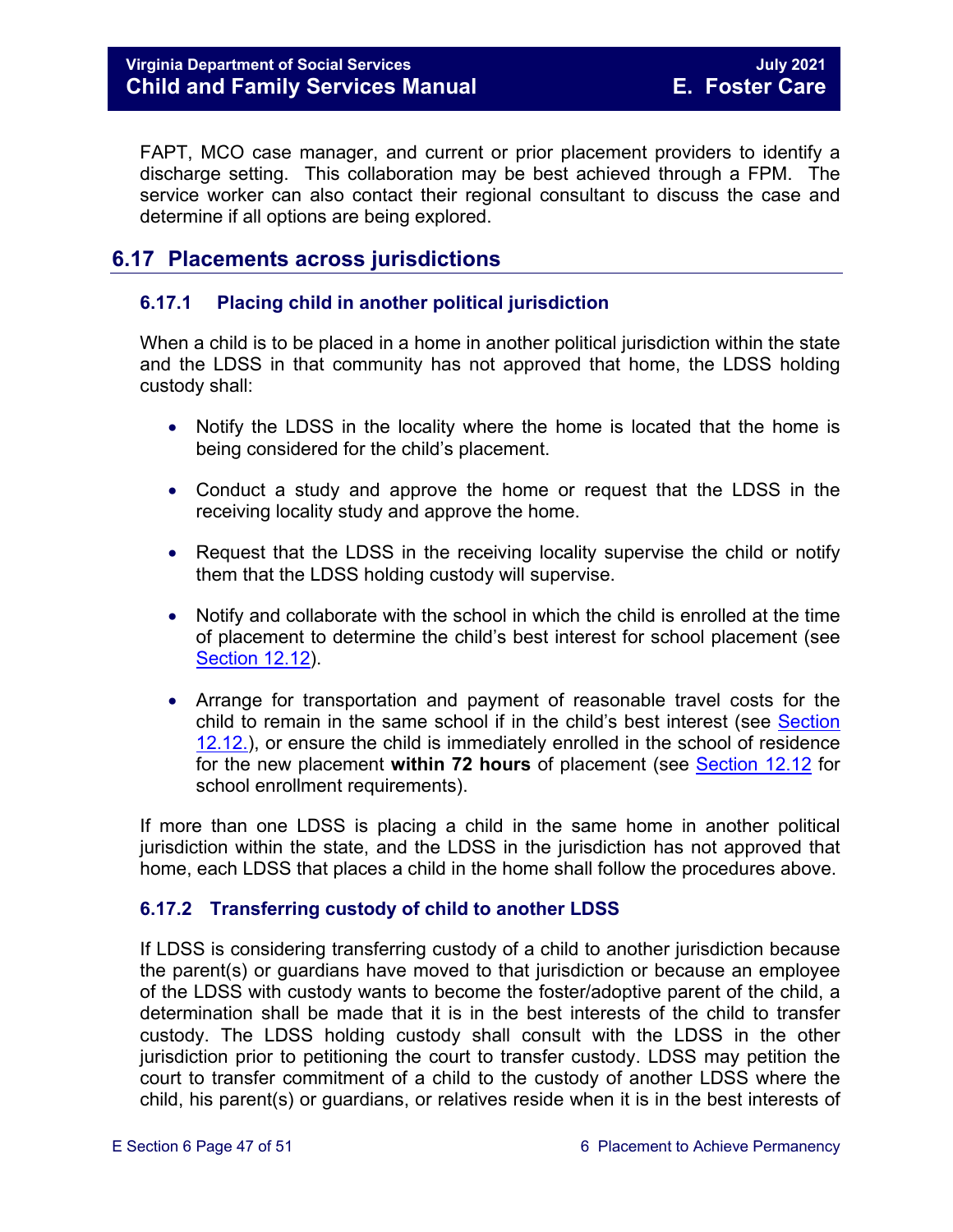the child to transfer custody. The LDSS in the other community does not have to accept custody until given reasonable notice and opportunity to be heard by the court.

#### <span id="page-47-2"></span><span id="page-47-0"></span>**6.17.3 Placing child outside Virginia**

Before a child in foster care is placed outside of Virginia in another state, the service worker shall obtain approval from the Virginia ICPC Office. The purpose of the Interstate Compact on the Placement of Children (ICPC) is to ensure that children placed out-of-state are placed in approved settings and receive continuing services and supervision necessary to ensure that their placements are appropriate and safe (§ [63.2-1000](https://law.lis.virginia.gov/vacode/63.2-1000/) et.seq.).

For specific ICPC guidance and procedures, see [Interstate/Intercountry Placement](http://www.dss.virginia.gov/family/icpc/index.cgi)  [of Children \(ICPC\)](http://www.dss.virginia.gov/family/icpc/index.cgi) on VDSS website.

The ICPC request for the proposed placement shall always be submitted to the Virginia ICPC office prior to making an out-of-state placement. The LDSS shall submit the following information to the Virginia ICPC office:

- [Social Worker Statement Regarding Proposed Placement Resource Form.](https://fusion.dss.virginia.gov/dfs/DFS-Home/Interstate-Compact-On-The-Placement-of-Children/ICPC-ICAMA-Forms) This form will assist workers in determining whether a proposed placement may be appropriate before completing the entire ICPC packet.
- The completed and signed [ICPC-100A form,](https://fusion.dss.virginia.gov/dfs/DFS-Home/Interstate-Compact-On-The-Placement-of-Children/ICPC-ICAMA-Forms) which is the formal contract between the sending agency and the receiving state. For a sibling group, five (5) copies of the 100A are required for each child.
- The complete ICPC referral packet. Reference the [ICPC Referral Checklists](https://fusion.dss.virginia.gov/dfs/DFS-Home/Interstate-Compact-On-The-Placement-of-Children/ICPC-Checklists) available on the ICPC website.
- The [ICPC-100B form,](https://fusion.dss.virginia.gov/dfs/DFS-Home/Interstate-Compact-On-The-Placement-of-Children/ICPC-ICAMA-Forms) submitted in a timely manner, is used to either reflect the date of the child's placement with the out-of-state resource, thereby initiating supervision of the placement in the receiving state (Section II of the 100B), or to close the ICPC case (Section III of the 100B).
- For the IV-E eligible child, licensing requirements must be met by the receiving state to continue title IV-E eligibility.

#### <span id="page-47-1"></span>**6.17.4 Receiving a child into Virginia (ICPC cases)**

Before a child in foster care can be placed in Virginia from another state, the sending state shall make a request for services through the Virginia ICPC office. The purpose of utilizing ICPC is to ensure that children placed in Virginia are placed in approved settings, receiving continuing services and supervision necessary to ensure their placements are appropriate and safe.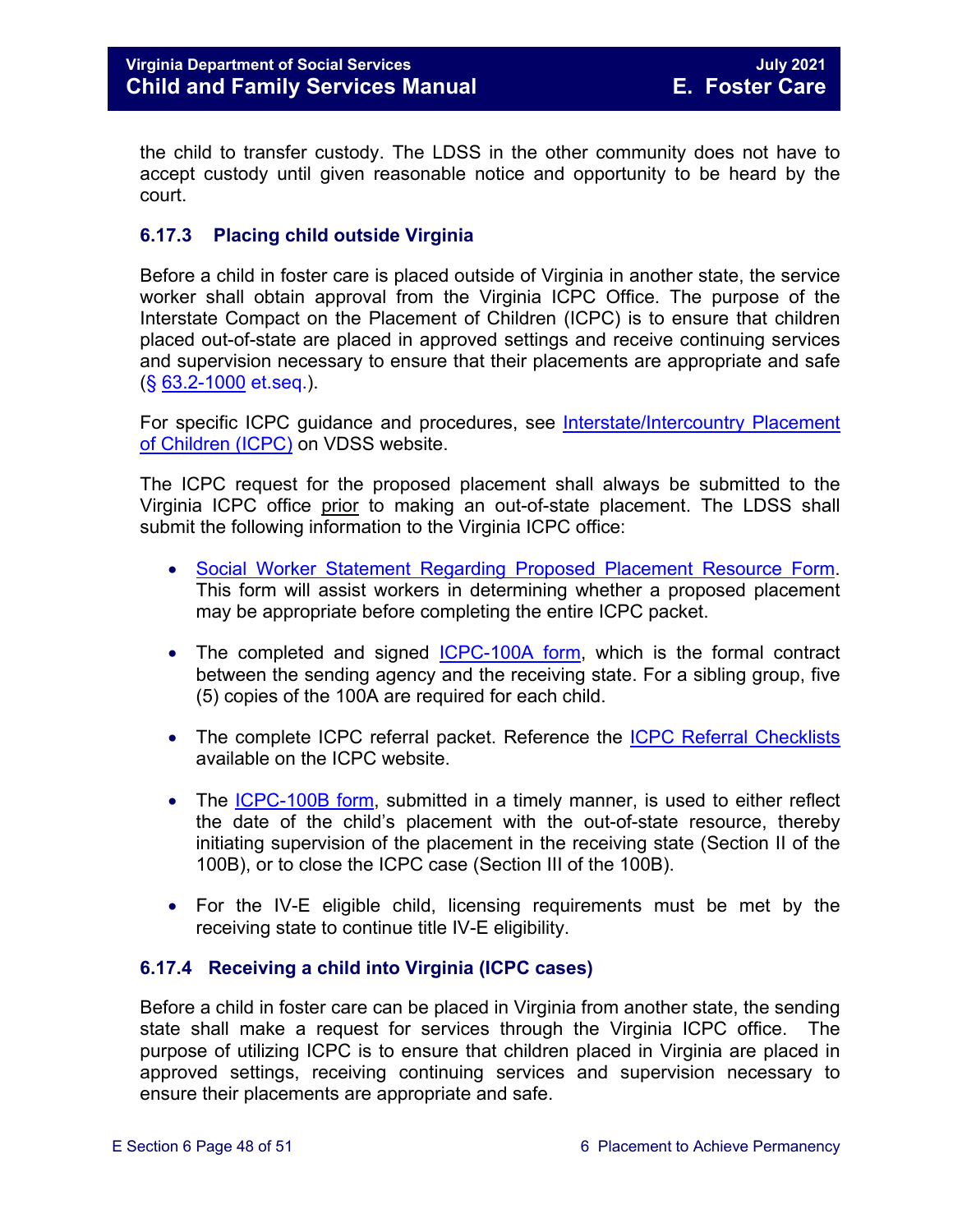Virginia does not restrict local agencies' abilities to contract with private entities to conduct home studies and other related services.

Caseworkers and other child welfare authorities in the receiving state will act on reports of child abuse and neglect involving children placed from out of state in the same manner that reports of child abuse or neglect are acted upon when children in Virginia are involved.

#### **6.17.4.1 Receiving an ICPC case**

<span id="page-48-0"></span>When a LDSS receives a request from the ICPC office for a home study for a potential placement for a child from out of state, the service worker should accomplish the following:

- Review all packet information received from the Virginia ICPC office.
- Request (by fax, phone or email) any additional information from the sending state, if needed, from the child's service worker.
	- o Send copies of any new documents to the Virginia ICPC office
- Communicate with the child's service worker to discuss any issues related to the provision of services and support in Virginia (i.e. school tuition requirements, eligibility for medical assistance, post adoption services) for the child and family.
- Engage the family in the home study process. The service worker has 60 days from the date of the request from the sending state to complete the home study for the purpose of assessing the safety and suitability of placing the child in the home.
- The service worker shall use the guidelines provided for approving a home and the format of the mutual family assessment to complete the study. (See the Local Department [Foster and Adoptive home Approval](https://fusion.dss.virginia.gov/dfs/DFS-Home/Family-Recruitment/Family-Recruitment-Guidance)  [Guidance\)](https://fusion.dss.virginia.gov/dfs/DFS-Home/Family-Recruitment/Family-Recruitment-Guidance).
- The contents of the study shall address the extent to which the placement in the home would meet the needs of the child.
- Include a clear recommendation approving or denying the family home study and placement for the child. If the study is denied, the child cannot be placed.
- Forward 3 copies with a cover letter of the home study with recommendations and supporting documentation to the Virginia ICPC office.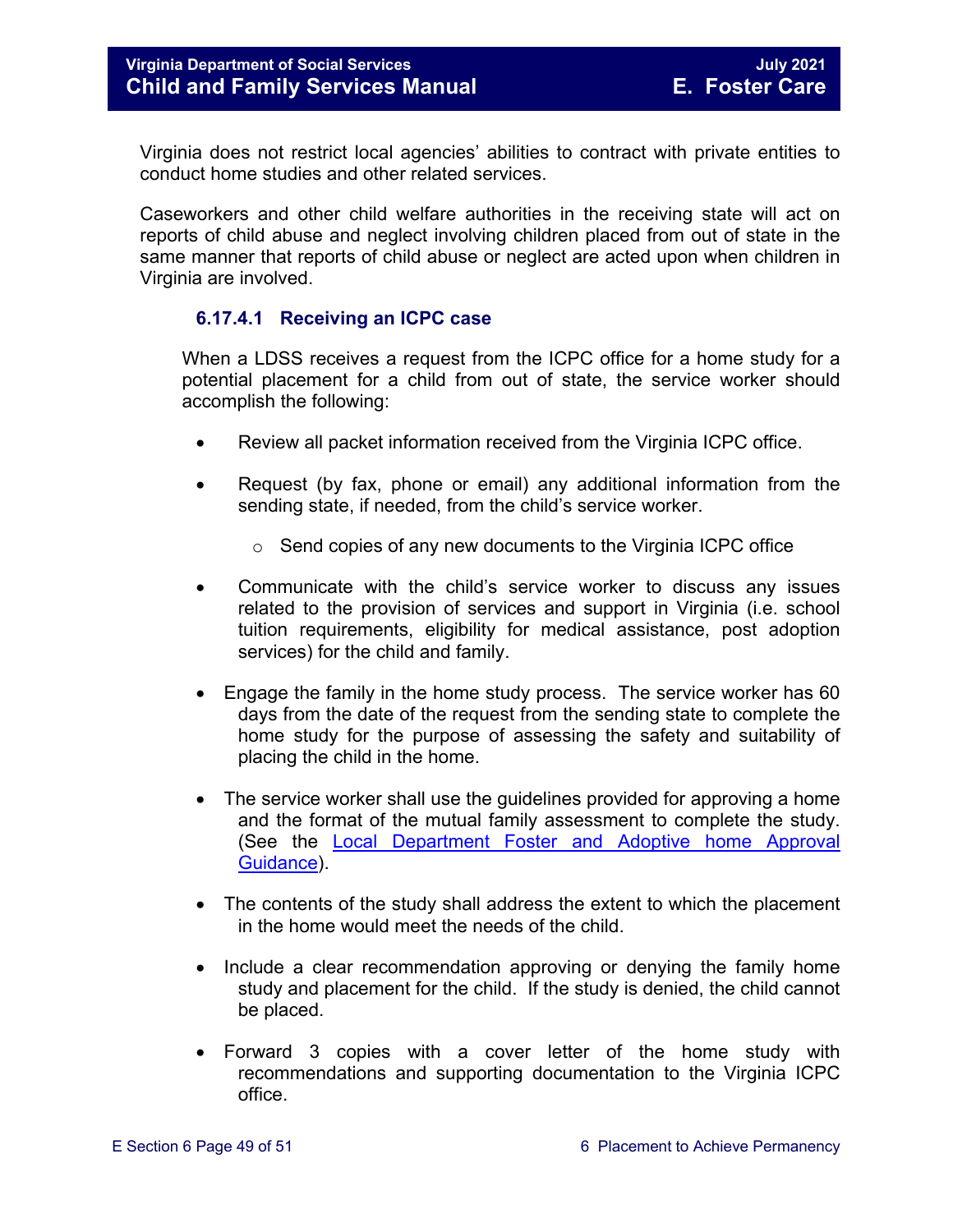#### **6.17.4.2 When the placement is approved**

<span id="page-49-0"></span>Children placed in Virginia with a placement resource shall be supervised and provided services in the same manner in which foster care services are provided in all cases.

Supervision of the placement begins after the placement has been approved by the ICPC office and the sending state of the child notifies the ICPC office that the child has been placed with the approved placement resource.

The first face to face contact with the child should occur as soon as possible but no later than 30 days from the service worker's notification that the child is placed in Virginia.

Face to face contacts with the child and the child's placement resource shall occur with the same frequency and in the same manner that face to face contacts occur with foster care children in Virginia (see [Section 17.8\)](https://fusion.dss.virginia.gov/Portals/%5bdfs%5d/Files/DFS%20Manuals/Foster%20Care%20Manuals/Foster%20Care%20Manual%2007-2020/Final%20Foster%20Care%20Manual%2007-2020/section_17_managing_foster_care_services.pdf#page=14). At a minimum these contacts shall occur monthly as required by federal law and should be well planned and focused on issues pertinent to case planning and service delivery to ensure the safety, permanency and well-being of the child. Contacts should occur at the child's residence as often as possible and be made by the service worker assigned to supervise the placement as much as possible.

The service worker during visits should assist the family in staying focused on the achievement of the child's case plan goals established by the sending state and to assist the child and family in achieving those goals.

The sending state bears ultimate financial responsibility for meeting the needs of the child and supporting the child's placement. The service worker should assist the child and the child's placement resource in accessing services and supports that are available and can be provided by Virginia, such as health care, mental health services, public assistance, educational services, etc.

#### **6.17.4.3 Providing a written report**

<span id="page-49-1"></span>At least once every 90 days the service worker shall prepare a written report with regard to the child's placement and forward 3 copies to the ICPC office. At a minimum the report should include:

- Dates and locations of face to face contacts with the child
- A summary of the child's current situation, including a statement regarding the on-going safety and well-being of the child in placement, include a description of any safety concerns